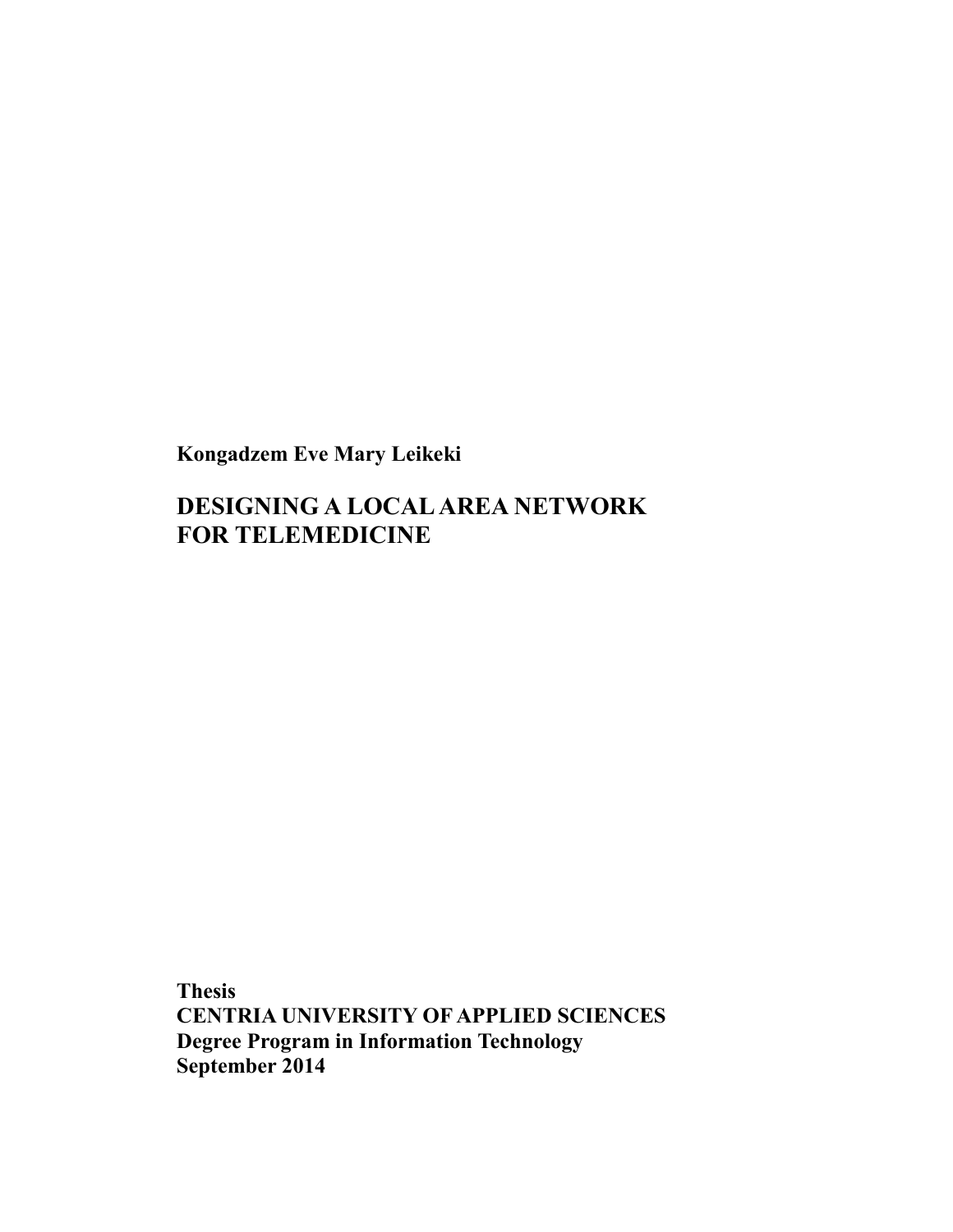

# **ABSTRACT**

| UnitUnit                                                                           | Date           | Author/s                                                                             |  |  |  |  |
|------------------------------------------------------------------------------------|----------------|--------------------------------------------------------------------------------------|--|--|--|--|
| Kokkola-Pietarsaari                                                                | September 2014 | Kongadzem Eve-Mary Leikeki                                                           |  |  |  |  |
|                                                                                    |                |                                                                                      |  |  |  |  |
| Degree programme                                                                   |                |                                                                                      |  |  |  |  |
| <b>Information Technology</b>                                                      |                |                                                                                      |  |  |  |  |
| Name of thesis                                                                     |                |                                                                                      |  |  |  |  |
| DESIGN AND IMPLEMENTATION OF RADIO COMMUNICATION EQUIPMENT FOR                     |                |                                                                                      |  |  |  |  |
| <b>TELEMEDICINE</b>                                                                |                |                                                                                      |  |  |  |  |
| Instructor                                                                         |                | Pages                                                                                |  |  |  |  |
| Johnny Vidjeskog                                                                   |                | 54                                                                                   |  |  |  |  |
| Supervisor                                                                         |                |                                                                                      |  |  |  |  |
| Johnny Vidjeskog                                                                   |                |                                                                                      |  |  |  |  |
| The purpose of this thesis was to design and implement communication               |                |                                                                                      |  |  |  |  |
| equipment used for telemedicine in Shisong Cardiac Center by hiring bandwidth      |                |                                                                                      |  |  |  |  |
| from Camtel using optical fiber as the transmission medium. Plastic optical fibers |                |                                                                                      |  |  |  |  |
| known to be very cheap and very fast was able to produce quality signals that can  |                |                                                                                      |  |  |  |  |
| be used for video conferencing.                                                    |                |                                                                                      |  |  |  |  |
|                                                                                    |                |                                                                                      |  |  |  |  |
|                                                                                    |                | A VSAT link was created as a standby to the optical fiber so that if any destruction |  |  |  |  |

occurred on the optical fiber the VSAT link will be use to transmit the signals while the repairs on the fiber were going on. To produce quality signals and to maintain the functionality of the Cardiac Center, the following steps were taken in to consideration.

Firstly, very high bandwidth of plastic optical fiber was hired from Camtel and these signals were given priority over any other signals provided by Camtel. Secondly, the network was encrypted in such a manner that only two persons can have access to the signals. Intruders cannot be able to have access to the network to cause confusion within the signal transmission since all the finger prints of the two users are snapped and an alarm is set to produce a sound if the finger prints presented on the equipment are not the right finger prints registered.

### **Key words**

Design, equipment, networking, telecommunication, telemedicine.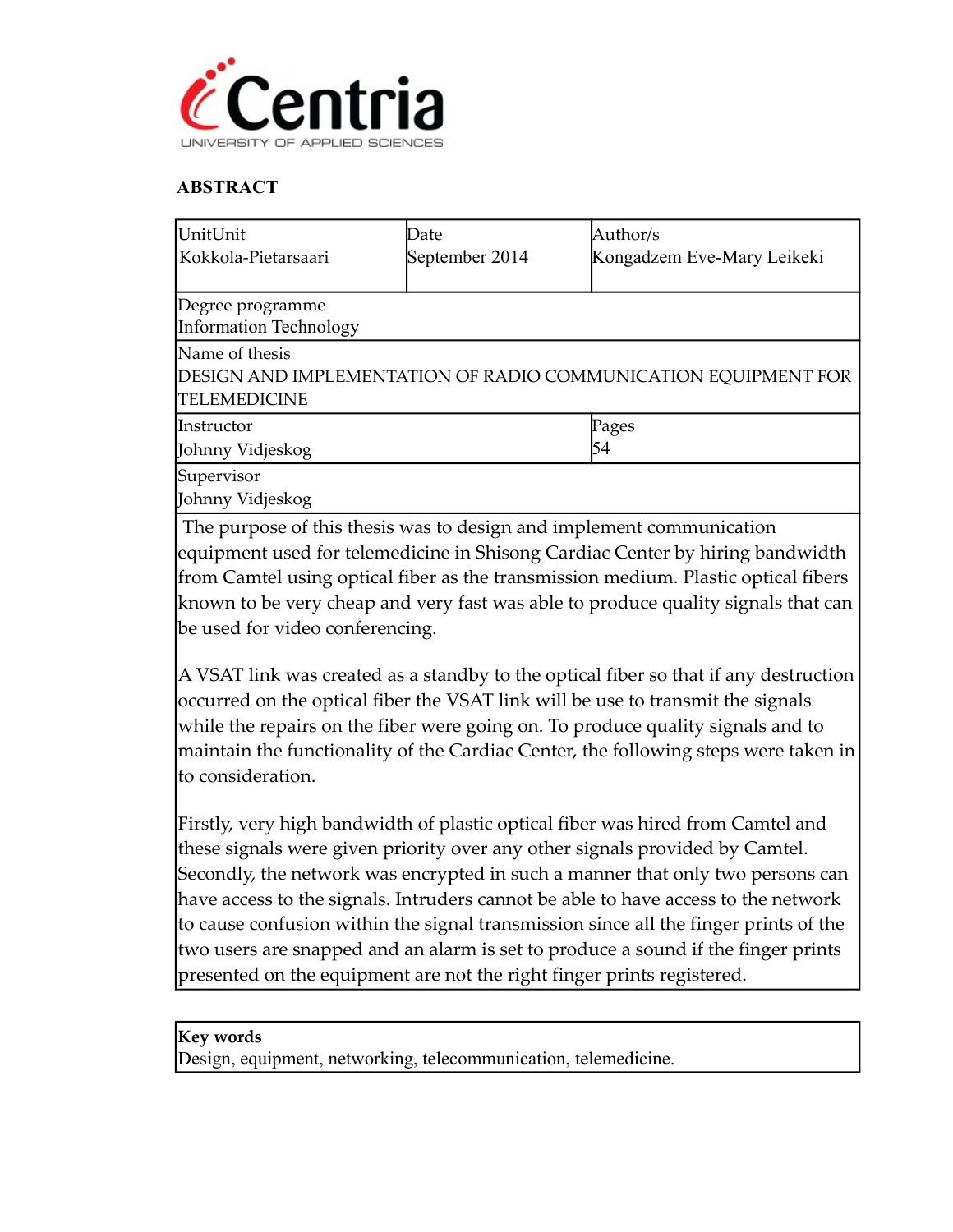# **LIST OF ABBREVIATIONS**

ATM: Asynchronous Transfer Mode ASICs: Application Specific Integrated Circuits BAN: Body Area Network Camtel: Cameroon telecommunications CDMA: Code Division Multiplex Access CPU: Central Processing Unit CSU: Channel Service Unit DECnet: Digital Equipment Corporation Network DSU: Data Service Unit FDMA: Frequency Division Mmultiplex Access HTTP: Hyper Text Transfer Protocol IDU: In Door Unit IPX: Internet Protocol Exchange ISDN: Integrated System Digital Network LLC: Logical Link Control MAC: Media Access Control NIC: Network Interface Card ODU: Out Door Unit OSI: Open System Interconnection POF: Plastic Optical Fiber POTS: Plain Old Telephone Services SCPC: Single Channel per Carrier SMTP: Simple Message Transmission Protocol SNMP: Simple Network Management Protocol TCP: Transmission Control Protocol TDMA: Time Division Multiplex Access TMC: Telemedicine Centre UTP: Unshielded Twisted Pair VLAN: Virtual Local Area Network VSAT: Very Small Aperture Terminal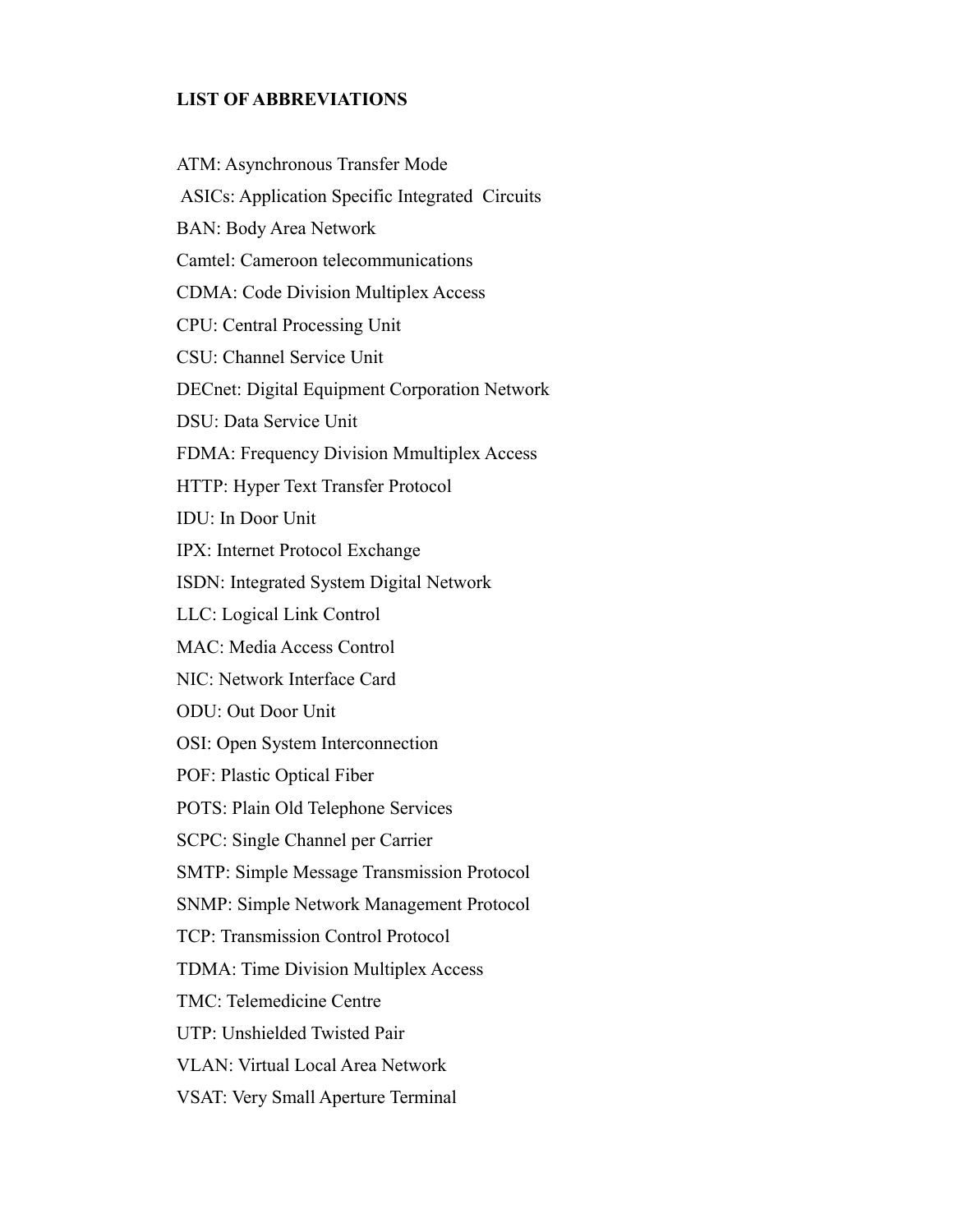# **ABSTRACT LIST OF ABBREVIATIONS CONTENTS**

| <b>1 INTRODUCTION</b>                                                       | $\mathbf{1}$            |
|-----------------------------------------------------------------------------|-------------------------|
| <b>2 TRANSMISSION MEDIUM FOR TELEMEDICINE</b>                               | 3                       |
| 2.1 Optical Fiber                                                           | $\overline{\mathbf{3}}$ |
| 2.1.1 Optical Waveguide Profiles                                            | 6                       |
| 2.1.2 Step Index Profile                                                    | 8                       |
| 2.1.3 Multistep Index Profiles                                              | 9                       |
| 2.1.4 Graded Index Profiles                                                 | 10                      |
| 2.1.5 Plastic Optical Fiber                                                 | 11                      |
| 2.2 Very Small Aperture Terminal (VSAT)                                     | 12                      |
| 2.2.1 Out Door Unit                                                         | 13                      |
| 2.2.2 In Door Unit                                                          | 13                      |
| 2.2.3 Access Techniques                                                     | 14                      |
| <b>3 THE DESIGN METODOLOGY AND ANALYSIS</b>                                 | 16                      |
| <b>3.1 Preliminary Studies</b>                                              | 16                      |
| 3.1.1 Expected Application to Run on the Network and their Traffic Patterns | 16                      |
| 3.1.2 Physical Locations of the Offices and Users to be connected in        |                         |
| the Campus                                                                  | 17                      |
| 3.1.3 The Rate of Network Growth                                            | 17                      |
| 3.1.4 Simplicity of Installation and Maintenance                            | 18                      |
| 3.2 Conception of the Project                                               | 18                      |
| 3.3 A Review of Telemedicine in Finland                                     | 20                      |
| 3.3.1 Teleradiology                                                         | 20                      |
| 3.3.2 Teleboratory                                                          | 21                      |
| 3.3.3 Telepsychiatry                                                        | 21                      |
| 3.3.4 Teledentistry                                                         | 22                      |
| 3.4 Characteristic of Equipments and Materials                              | 23                      |
| 3.5 Design Goal                                                             | 24                      |
| 3.5.1 Expandability                                                         | 24                      |
| 3.5.2 Security                                                              | 24                      |
| 3.5.3 Cost                                                                  | 25                      |
| 3.6 Elements of LAN Design                                                  | 25                      |
| 3.7 Network Components Used for the Design                                  | 26                      |
| 3.7.1 Connection of Switches to the Equipment and Personal Computers        | 26                      |
| <b>3.7.2 Hubs</b>                                                           | 27                      |
| 3.7.3 Switches                                                              | 28                      |
| 3.7.4 Routers                                                               | 30                      |
| 3.8 Body Area Network (BAN)                                                 | 30                      |
| 3.8.1 Intra-BAN                                                             | 31                      |
| 3.8.2 Extra-BAN                                                             | 31                      |
| <b>3.9 Remote Patient Monitoring Using Wireless Communication</b>           | 32                      |
| <b>3.9.1 Continuous Biomedical Signal Monitoring</b>                        | 32                      |
| <b>3.9.2 Body Motion Sensing and Posture Assessment</b>                     | 33                      |
| 3.9.3 Photoplethysmograph and temperature sensors                           | 33                      |
| 3.9.4 Signal Acquisition and Transmission                                   | 33                      |
|                                                                             |                         |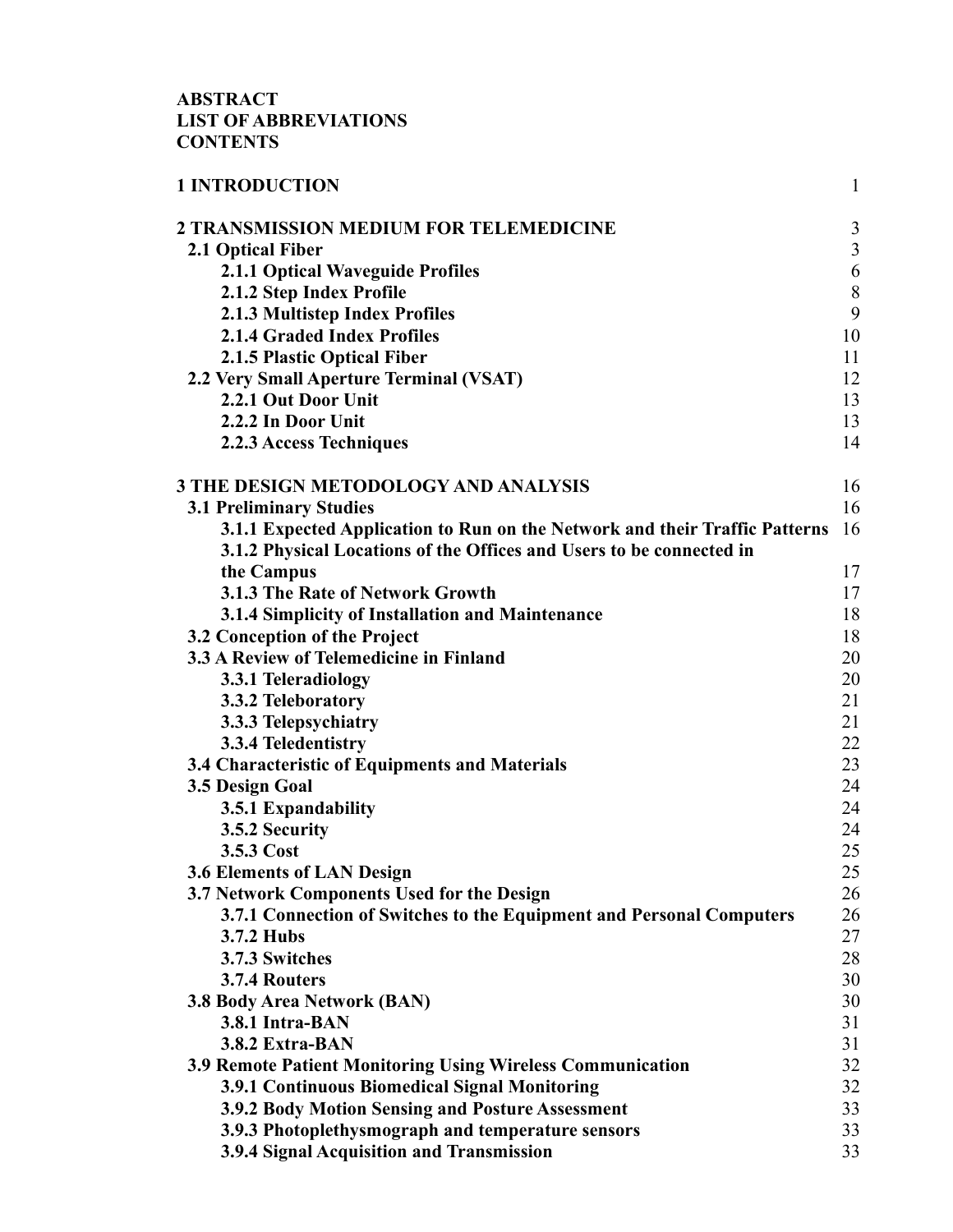| 3.10 Power Supply for Telemedicine Equipment      | 34 |  |
|---------------------------------------------------|----|--|
| 3.11 Risk Management of Patient's Information     | 34 |  |
| <b>4 PROJECT IMPLEMENTATION</b>                   | 36 |  |
| <b>4.1 Project Planning</b>                       | 36 |  |
| <b>4.2 Project Scheduling</b>                     | 36 |  |
| <b>4.3 Installation Guides and Training</b>       | 37 |  |
| <b>4.4 Technical Specification</b>                | 38 |  |
| <b>4.5 Cost Estimate</b>                          | 39 |  |
| <b>4.6 Internet Protocol Used</b>                 | 40 |  |
| 4.6.1 Physical Layer                              | 40 |  |
| 4.6.2 Data Link Layer (Network interface layer)   | 41 |  |
| 4.6.3 Network Layer                               | 42 |  |
| <b>4.6.4 Transport Layer</b>                      | 42 |  |
| <b>4.6.5 Application Layer</b>                    | 43 |  |
| <b>4.7 The Access Control Method</b>              | 44 |  |
| <b>4.8 Establishing Network Security Policies</b> | 45 |  |
| <b>4.9 Managing Network Security</b>              | 46 |  |
| <b>4.10 Security Maintenance</b>                  | 46 |  |
| <b>5 DISCUSSIONS</b>                              | 48 |  |
| <b>6 CONCLUSIONS</b>                              | 50 |  |
| <b>REFERENCES</b>                                 | 52 |  |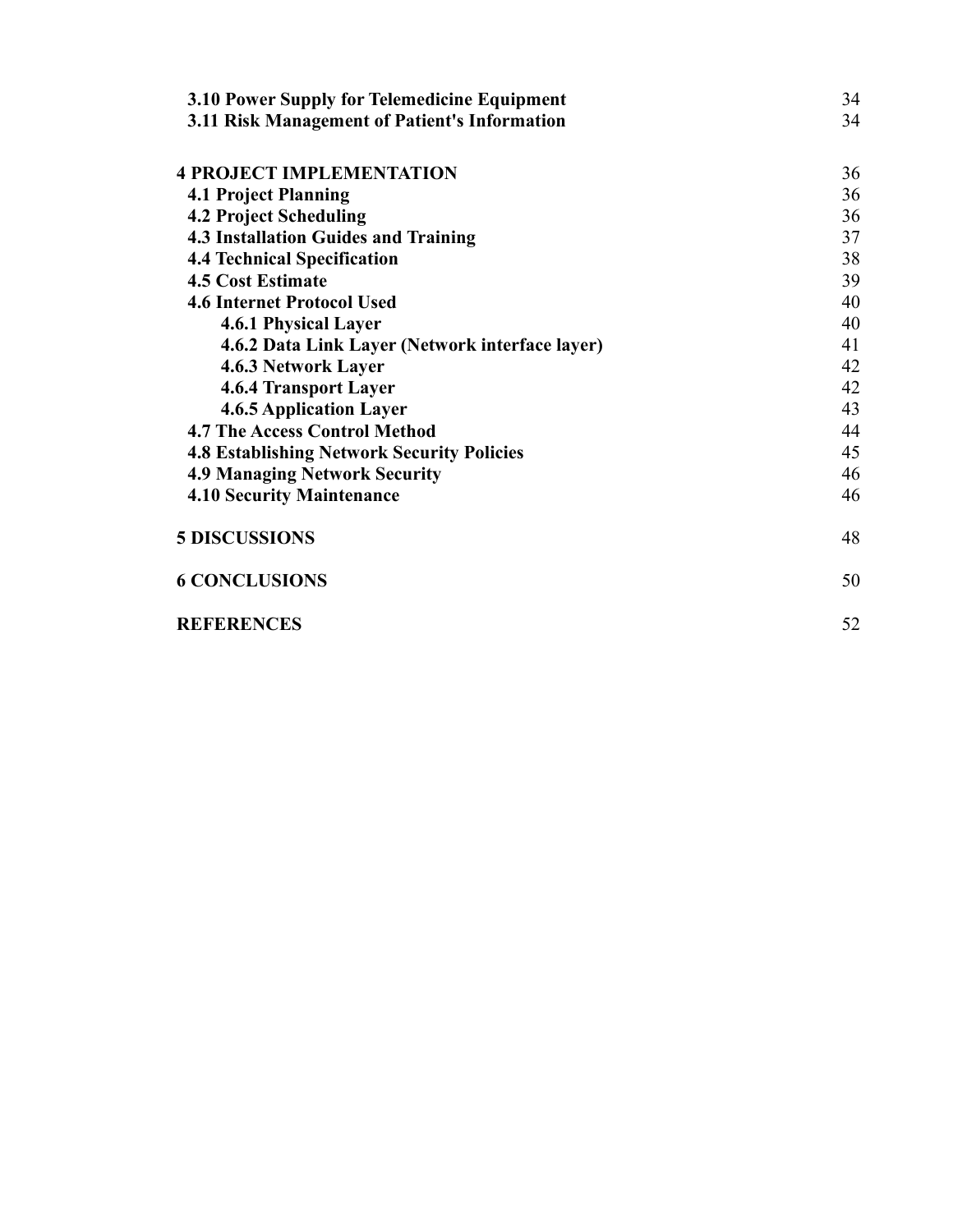### **1 INTRODUCTION**

Shisong Cardiac center is located in the North West region of Cameroon and it is referred to as reference hospital in the entire central Africa. Shisong Cardiac Center was initiated by Don Claudio Maggionia's who became very interested to give heart solutions to developing countries after the death of his sister due to a heart problem; he worked in collaboration with the president of the Bambini Cardiopatici nel Mondo. The main objective of Shisong Cardiac Center is to offer affordable, quality medical attention to cardiac patients of all status and works of life in Cameroon and the neighboring countries by providing sustainable services from facilities in St Elisabeth's Catholic General Hospital, in Shisong, Cameroon.

Shisong Cardiac Center has one main surgeon and the rest of the surgeons and operating team comes every month from abroad for consultation and operation of patients with heart problems. During the period when the surgeons comes to Shisong, information is passed to the communication media so that more patients could come to Shisong for consultation and finally to be treated on their cardiac problems, thereby making the cardiac center to be very crowdy. This makes the consultation team to over work themselves. In order to maintain this cardiac center for a longer period, the administration has to ensure that it is cost effective by minimizing the cost and maximizing profits. Presently too much money is wasted in the transportation and accommodation of surgeons every month for the operation and consultation of patients. Also, the time wasted for traveling to and from Shisong by the surgeons cannot be compensated.

In order to solve these problems, a local area network should be designed for telemedicine in Shisong Cardiac Center so that surgeons can stay at a distance and carry on operations on the patients with the collaboration of the cardiac doctor in Shisong Cardiac Center. Also, it will be very cheap and easy for the consultation team to consult patients from a distance without necessarily moving to Shisong. This will reduce the operation cost on each patient thereby making many cardiac patients to be interested in finding the solutions to their health problems since it will be affordable. Also, time will no longer be wasted by the surgeons to travel and money will not be used in the transportation of surgeons every month. This will minimize the cost and maximize profit in the cardiac center.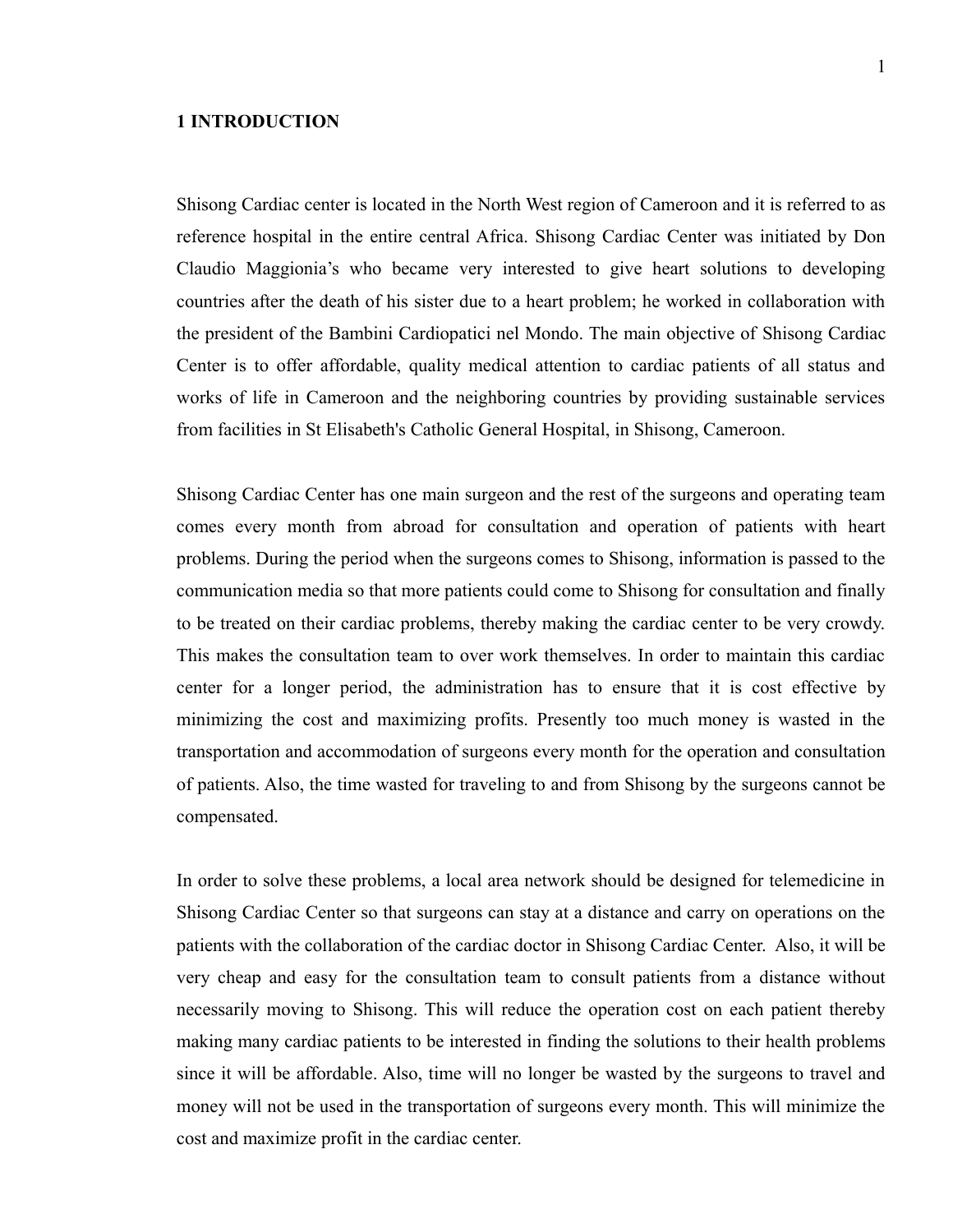This thesis work is going to design and implement the communication equipment used for telemedicine in Shisong Cardiac Center by hiring bandwidth from Camtel (Main telecom operator in Cameroon that provide network bandwidth for private and business purpose) in their center in Tobin and creating a Local Area Network in Shisong Cardiac Center. Thus this thesis will be aimed at extending the optical fiber transmission link from Camtel Tobin to Shisong and creating a network in order to interconnect the two theaters I and II, the ICU (Intensive Care Unit), the Angiograph, the technical office, the general wards (male and female wards,) pediatrics ward, the consultation area, the doctor's and the manager's office. It is made up of six chapters. Firstly, introduction which contains the presentation of Shisong Cardiac Center and reason for the need of a telemedicine design in the hospital. Secondly, the transmission medium used for telemedicine is presented in chapter two which explains the two types of communication media (Optical Fiber and VSAT) that will be used to create the Local Area Network.

The characteristics and advantages of optical fiber as a medium of transmission are explained in this chapter. In case of any distortion on the optical fiber link, the VSAT link will be used to transmit the signals while the maintenance on the optical fiber link is being carried. Thirdly, chapter three goes further to design and implement the telemedicine equipment. This is the main part of the thesis where the design methodology and analysis, the equipment used for telemedicine, the network equipment used for the telemedicine and the power supply for this network are explained. Also, in this chapter, a review of telemedicine in Finland an example of that of Oulu hospital is explained. Furthermore, chapter four explains the network protocol used for the telemedicine design, the cost estimate for designing a Local Area Network in Shisong Cardiac Center, the security maintenance and how network security is managed. Chapter four goes further to explain how the design will be planned and scheduled and the necessary technical specifications needed in a telemedicine room. Moreover, chapter five brings out discussion about the Network Provider in Cameroon (Camtel) as being capable of providing fast bandwidth to Shisong Cardiac Center that can be used for video covering. Lastly, chapter six is the conclusion of the thesis which summaries the thesis and gives recommendation to the administration of Shisong Cardiac Center in order to ensure that the art of telemedicine is well practiced in the hospital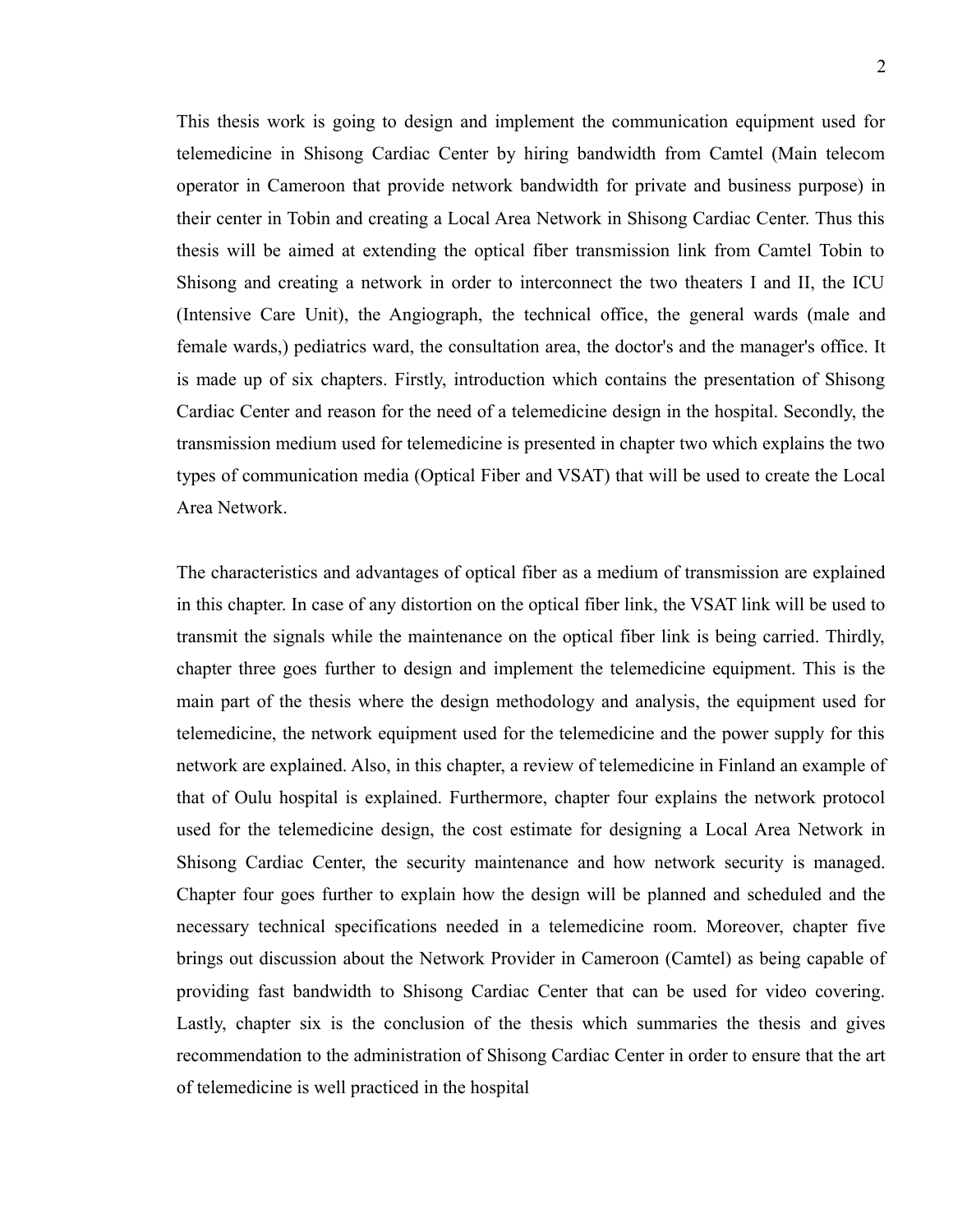#### **2 TRANSMISSION MEDIUM FOR TELEMEDICINE**

The design of a local area network for telemedicine involves a high usage of network bandwidth with no signal distortion in order to transmit quality signals that will be used for video conferencing. The high bandwidth can be obtained by hiring them from Camtel and instructing Camtel to set this link as a priority link to all the links distributed to customers. Plastic optical fiber is going to be used to transmit the optical fiber signal to the cardiac center because it is very cheap and easy to install. If there is a fault on the optical fiber link, then the signals will be switched to the VSAT link while maintenance is being carried on the optical fiber link. All these equipment will be connected to the main power circuit of the cardiac center to ensure constant availability of electric current. This chapter is going to explain the various communications medium used to transmit signals and the reason why plastic optical fiber will be the best transmission medium to carry the signal to the cardiac center. (Bill 2005, 51.)

### **2.1 Optical Fiber**

The purpose of an optical fiber is to convert a signal to light, move the light over a long distance and then reconstruct the original signal from light. Optical fiber links consist of four basic components. Firstly, the transmitter which converts the signal to light and send the light into the optical fiber. Secondly, the receiver to capture the light and convert it back to a signal. Thirdly, the optical fiber that carries the light and lastly, the connectors that link the cable to the transmitter and the receiver. During the transmission of signals, problems can be encountered and thus there will be a need of a standby to all the components used for the transportation of signals. (Bill 2005, 51.)

A fiber optic link is a signal pathway between two points using a generic cable; this path way includes a means to send the signal in to the cable and a way to receive it at the other end in a useful way. Links are often described in terms of their ability to send and receive signals as part of a communication system. This ability to send and receive signals could either be referred to as the simplex or duplex means. With the simplex means, the link can only send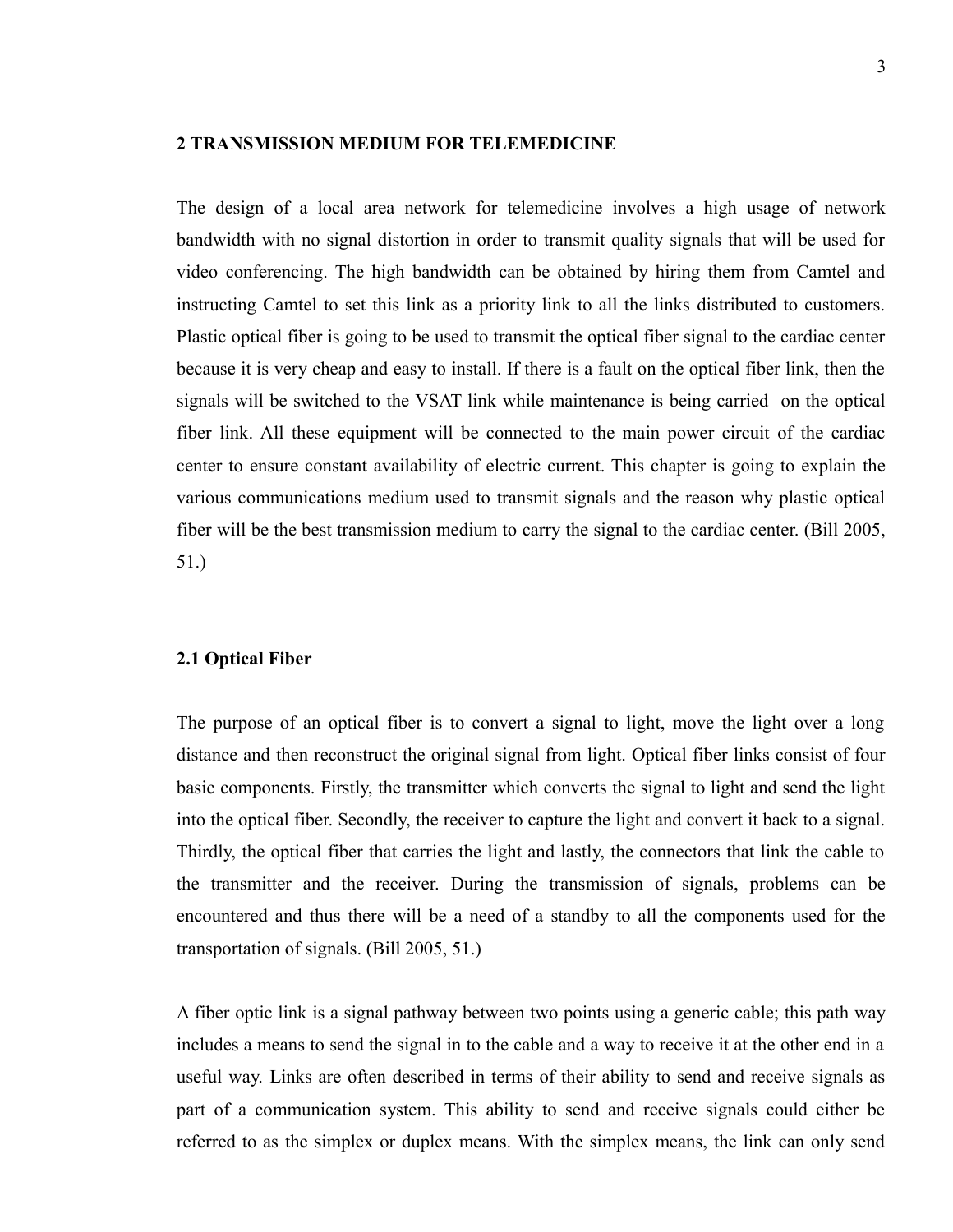and receive at each end while the transmission of signal using the duplex means involves the use of a transmitter and a receiver at each end. A half-duplex system allows signals to be sent only one way at a time and a full-duplex system allows users to send and receive at the same time. (Bill 2005, 51.)

Fiber optics as a medium of transmission has a comparatively unlimited bandwidth. It has excellent attenuation properties as low as 0,25dB/km. A major advantage that fiber has when compared with coaxial cable is that no equalization is necessary. Also, repeater separation is on the order of 10-100 times that of coaxial cable for equal transmission bandwidths. Order advantages of optical fiber include electromagnetic immunity, ground elimination, and light weight. Optical fiber was developed by physicists called Claude Chappe in 1790 and following the convention in optics, wavelength rather than frequency is used to denote the position of light emission in the electromagnetic spectrum. The optic fiber of today uses four wavelength windows; 850nm,1310nm, 1550nm, 1620nm or near-invisible infrared. The wavelength used by Camtel is 1310 because it waves division multiplex the windows below it. As the optical signal propagates over a long stretch of fiber, it becomes attenuated because of scattering and absorption by material impurities. The attenuation is measured in dBs (10\* log of power ratio) and is proportional to the length of the fiber. Fiber attenuation or fiber loss is therefore specified in dB/km. Attenuation reduces as the wavelength bands increases; this is illustrated in graph 1 below. (Sackinger & Eduard 2005, 11.)



**Graph 1. Attenuation Versus Wavelength Window.. (Sackinger & Eduard 2005, 12).**

Optical fibers consist of core, a cladding and coating. The core is the light transmission area of the fiber, either glass or plastic. The larger the core, the more light will be transmitted in to the fiber. The cladding is a dielectric material that surrounds the core of the optical fiber and its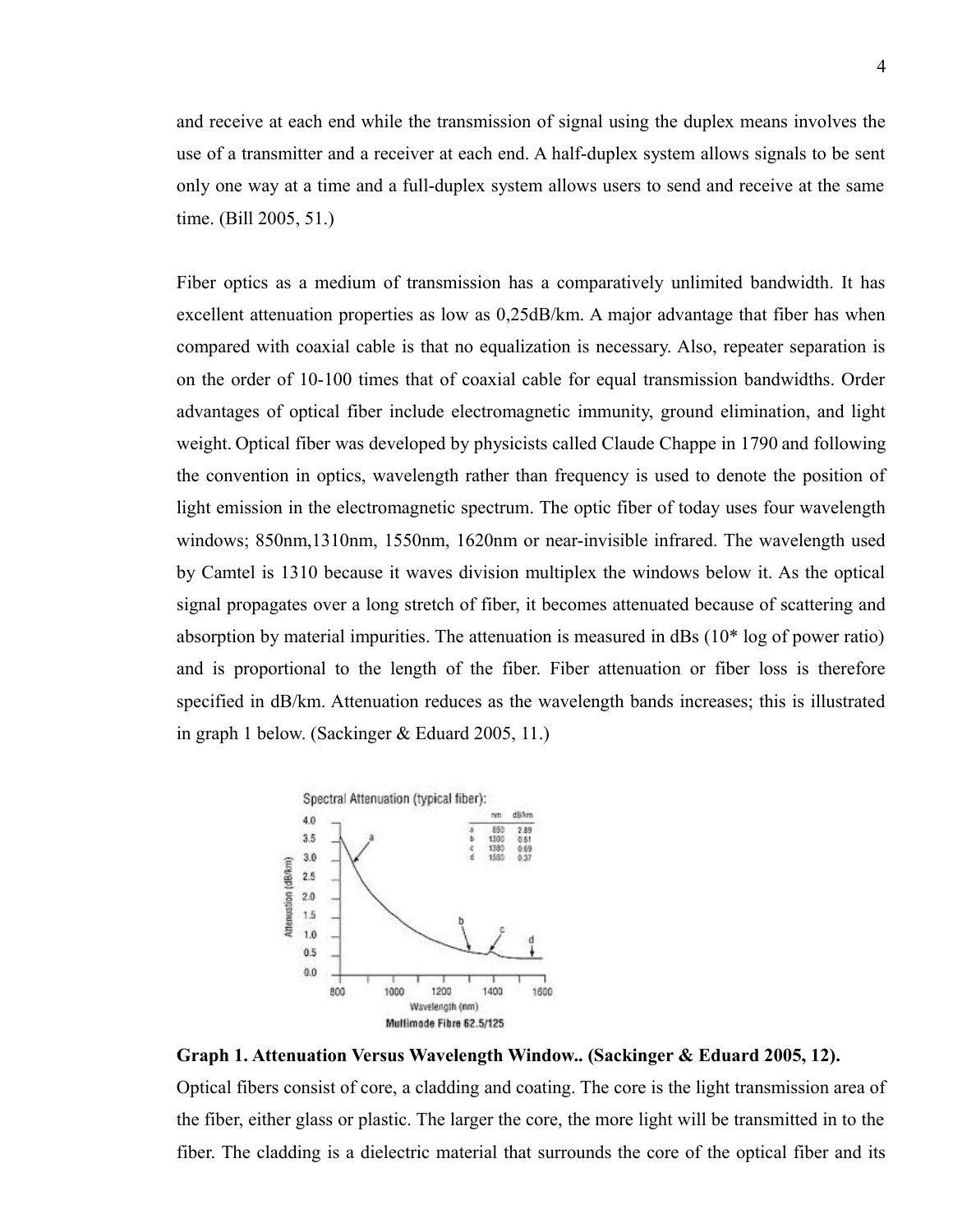function is to provide a lower refractive index at the core interface in order to cause reflection within the core so that light waves are transmitted through the fiber. The coatings are usually multi-layers of plastics applied to preserve fiber strength, absorb shock and provide extra fiber protection. These buffer coatings are available from 250microns to 900microns.(Sackinger & Eduard 2005, 29.)

The practical propagation of light through an optical fiber is explained by the Snell's law which states that the ratio of the sine of the angle of incidence to the sine of the angle of refraction is constant. When light passes from a medium of higher refractive index (n1) in to a medium of lower refractive index (n2) the refracted ray is bent away from the normal. As the angle of incidence becomes more oblique, the refracted ray is bent more until the refracted energy emerges at an angle of 90 degrees with respect to the normal. (Sackinger & Eduard 2005, 50.)



**Graph 2. shows various incident angles of light entering a fiber (Sackinger & Eduard 2005, 55).**

The first case in graph 2 is the normal situation where the incident rays of water are refracted away from the normal, the second case illustrates the critical angle, where the refracted ray just grazes the surface. The last case is an example of total internal reflection, this occurs when the angle of incidence exceeds the critical angle. A glass fiber for the effective transmission of light requires total internal reflection. (Sackinger & Eduard 2005, 55.)

#### **2.1.1 Optical Waveguide Profiles**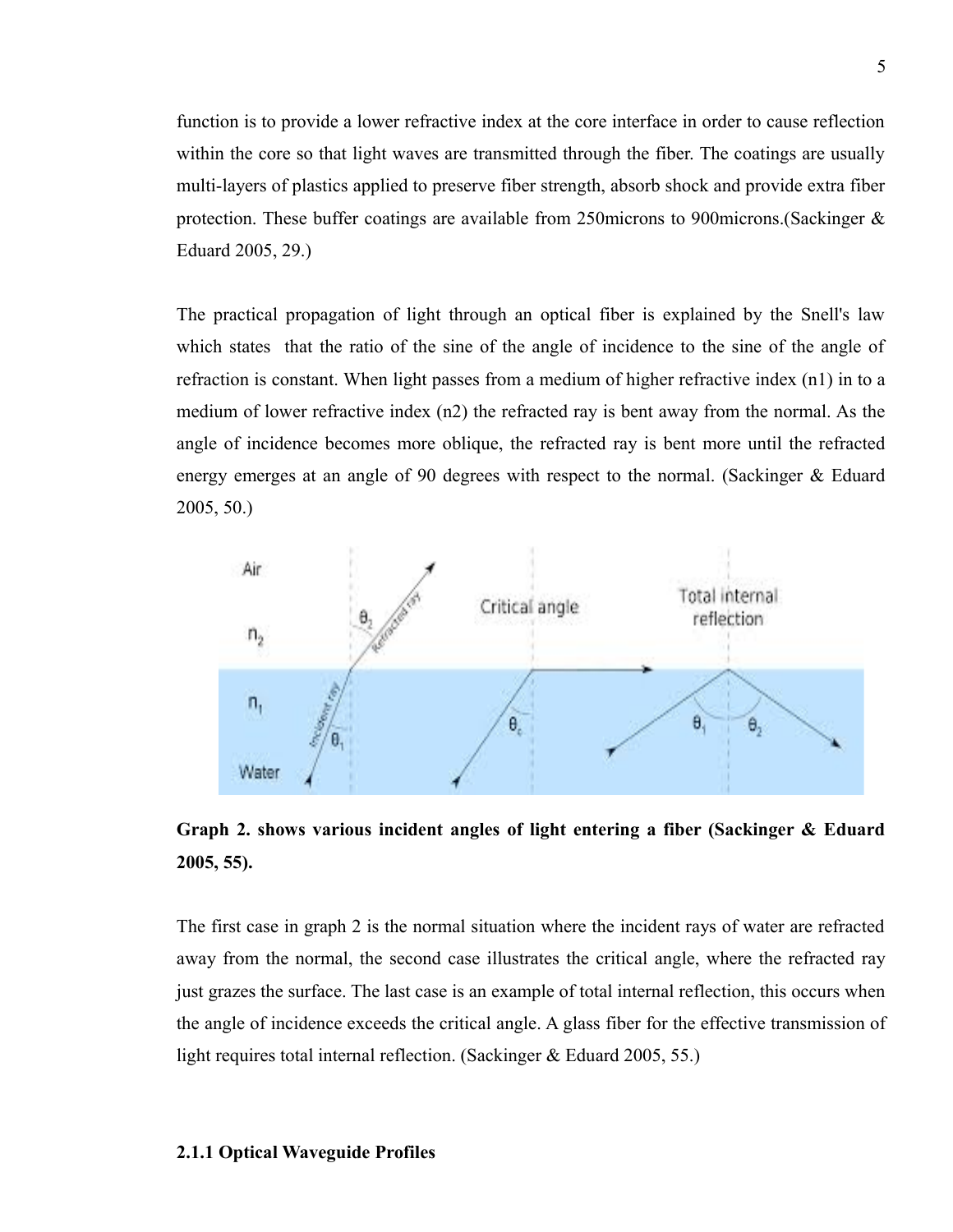The optical waveguide profiles describes the refractive change as the radius changes from the axis of the fiber in the core glass outwards towards the cladding glass. The propagation of modes in an optical waveguide depends on the following shapes of the refractive index profile.



**Graph 3 Optical Waveguide Profile (Okamoto & katsunari 2005, 19).**

The optical waveguide profile is triangular and symmetrical about an axis and inverted curve symmetrical about the same axis or rectangular about the same axis depending on the value of g where g is the profile exponent. This results in a power law function given by the following expression. (Okamoto & katsunari 2005, 19.)

$$
n2 (r) = n21 [1 - 2\Delta (r/a)2g]
$$
  

$$
n2 (r) = n22 = constants
$$

This is only possible when the distance from the axis of the fiber in micrometer is less than the core radius in micrometer in the core and the distance from the axis of the fiber in micrometer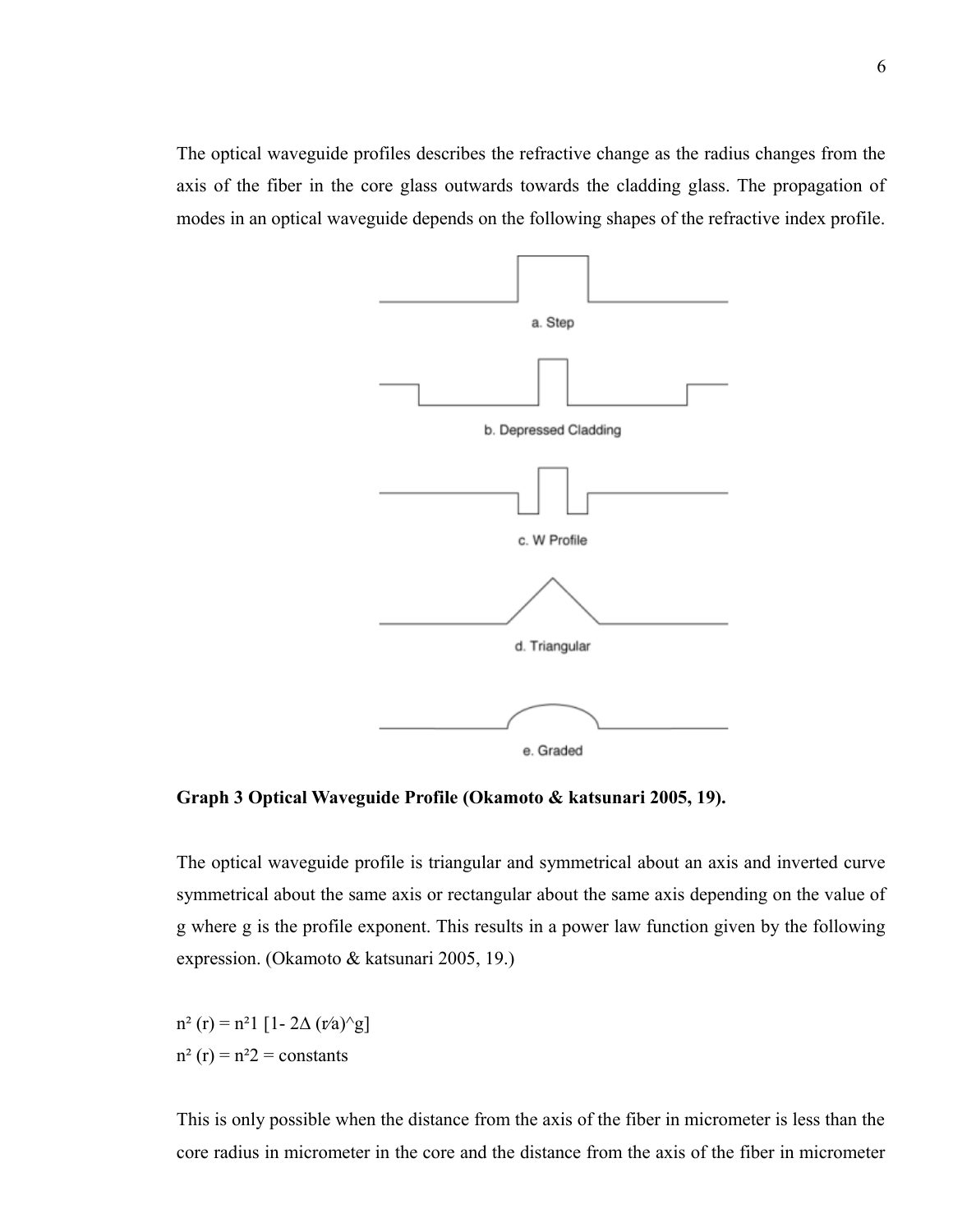is greater than the core radius in micrometer in the cladding respectively. (Okamoto  $\&$ katsunari 2005, 19.)

 $nl$  = refractive index along the axis of the fiber

 $D =$  Normalized refractive index difference

 $r =$  Distance from the axis of the fiber in micrometer

a = core radius in micrometer

 $g =$  profile exponent

 $n2$  = refractive index of the cladding

The normalized refractive index difference is related to the Numerical Aperture (NA) by

 $D = NA^2/2n^21 = (n^21 - n^22)/2n^21$ 

With some special values of g it can be deduce specific results as follows

 $g = 1$  triangular profile

 $g = 2$  parabolic profile

 $g \rightarrow \infty$  step profile

It is only in the case  $g \rightarrow \infty$  that the refractive index remains constant that is  $n(r) = constant$  in the core glass for all other cases of profile, the refractive index n(r) in the core glass rises gradually from the value n2 of the cladding glass to the value n1 at the axis of the fiber where its value is maximum. These profiles are therefore called graded index profile and have become particular for the parabolic profile when  $g = 2$  because the optical fiber with these profiles have technically very good light guiding qualities.(Okamoto & Katsunari 2005, 23.)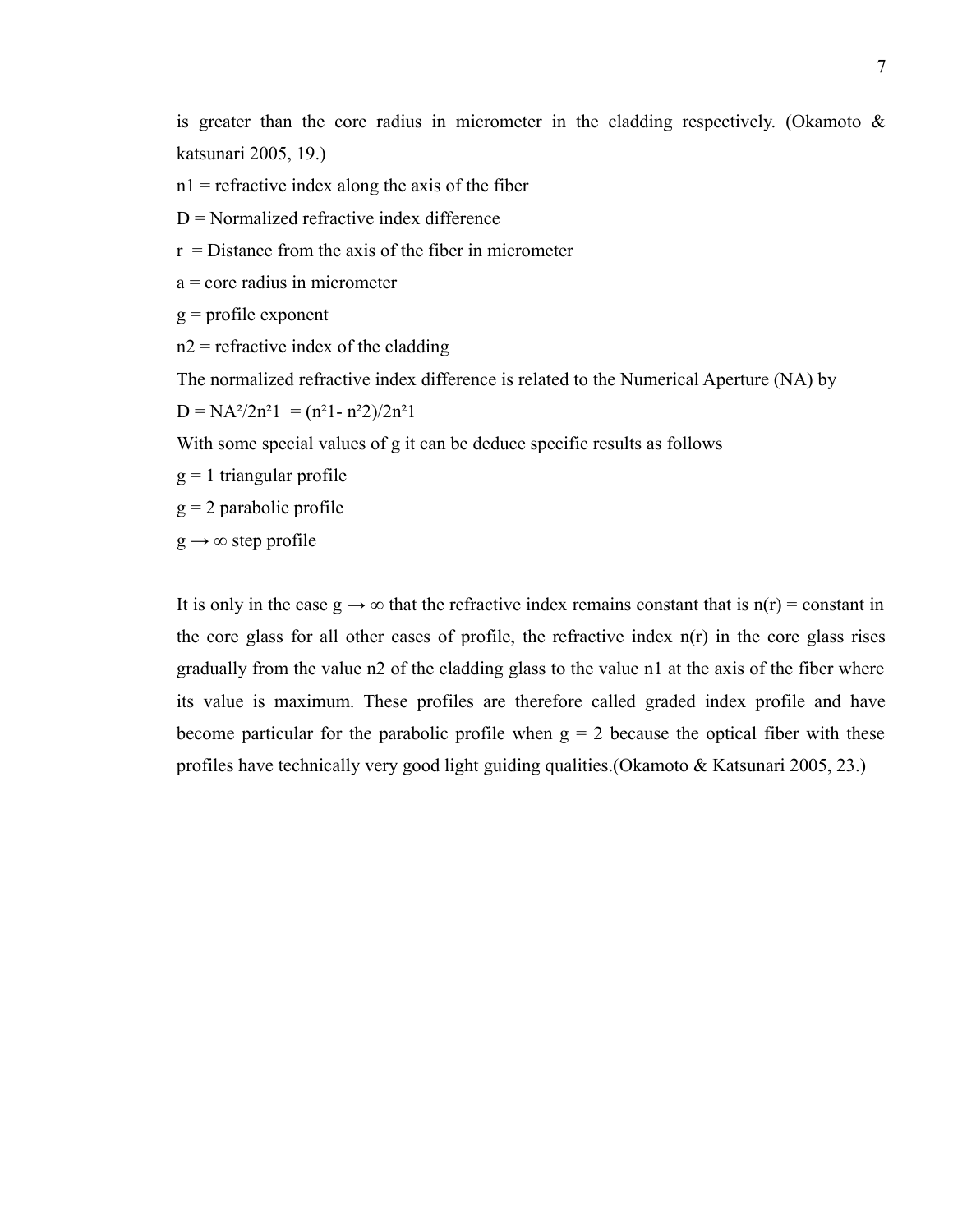#### **2.1.2 Step Index Profile**

## step-index fibers



**Graph 4. Step Index Profile (Mendez & Morse 2006, 563).**

In order that light can be guided in the core glass of an optical fiber with step index profile due to total internal reflection, the refractive index n1 of the core glass must be slightly higher when compared with the refractive index n2 of the cladding glass at the interface of the two glasses. If the refractive index n1 maintains the same value over the entire cross section of the core then the refractive index is known as a step profile. These types of optical fibers are easily manufactured for today's use. A light pulse propagated in it will be composed of many partial light pulses which are guided in the individual mode of the fiber. If the core is not constant along its length then it becomes assimilated to multimode. Each of these modes is excited at the beginning of the fiber as If it was with a different launch angle and is guided through the fiber in a corresponding different path. The delay time distortion of the individual mode is called modal dispersion. This is disadvantageous for optical transmission because it reduces the transmission speed (bit rate and the transmission bandwidth). This means that modal dispersion can be minimized when there is only one mode guided in the fiber namely; the LPO1 mode. This mode becomes broaden in time as it passes through such a fiber resulting to chromatic dispersion. In comparison to modal dispersion chromatic dispersion is relatively minor or zero in the wavelength range from 1200nm and 1630nm. (Mendez & Morse 2006, 563.)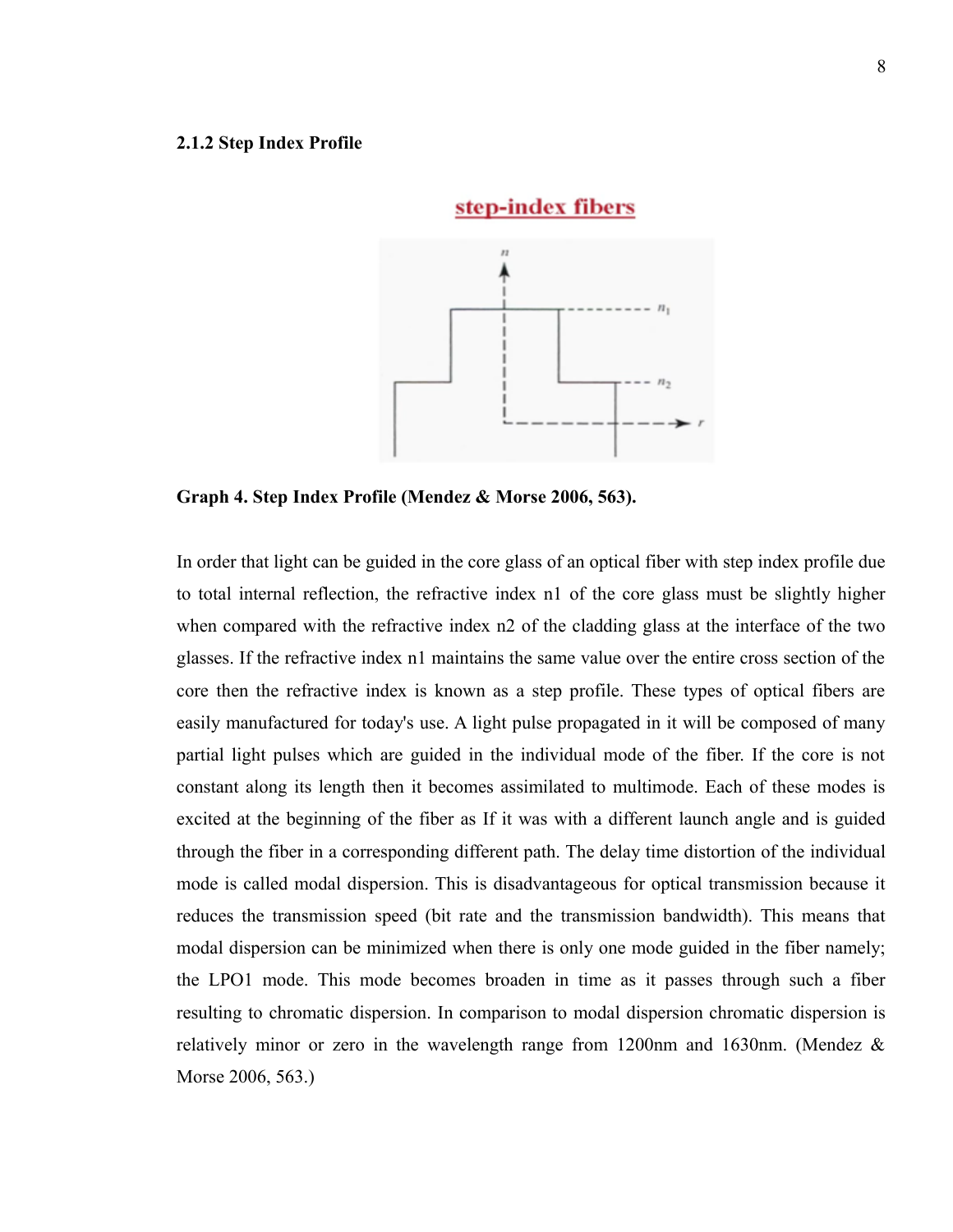The mode field diameter is used to improve the radial field amplitude of the fundamental mode. Therefore in order to manufacture a low attenuation step index fiber with only one mode in the wavelength range above, the mode field diameter must be reduced to about 9- 10nm. Such a step index fiber is known as a single mode fiber or a mono mode fiber. Since the core diameter, the NA and the acceptance angles are very small, it is very difficult to launch into a single mode fiber compared to a multimode fiber. (Mendez & Morse 2006, 32.)

#### **2.1.3 Multistep Index Profiles**

The dispersion in a single mode fiber is composed of two types; firstly, the material dispersion caused by the wavelength dependence of the refractive index  $n = n(\lambda)$  and therefore of the light speed  $c = c(\lambda)$ . Secondly, the wave guide dispersion which results from the wavelength dependence of the light distribution of the fundamental mode Lp01 over core and cladding glass and therefore of the refractive index difference  $\Delta(\lambda)$ . When material and waveguide dispersions are combined, It results to chromatic dispersion. With the wavelength range that is higher than 1310nm, the two dispersions in fused silica glass have opposite signs. The material dispersion can only be changed through the use of the other dopants glass, By contrast the waveguide dispersions can be greatly influenced by the use of another structure of the refractive index. (Mendez & Morse 2006, 560.)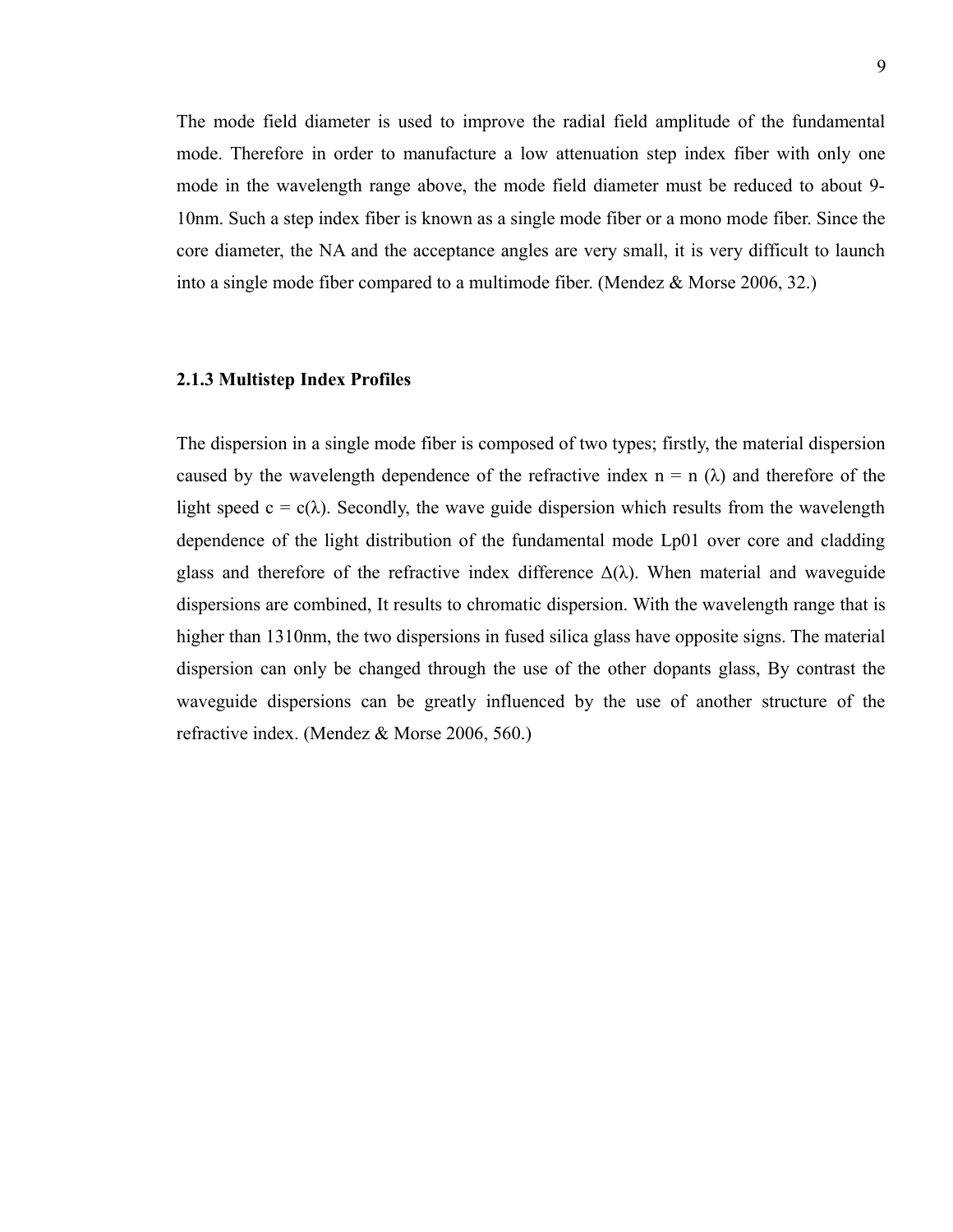

**Graph 5. Graded-Index Fiber (Mendez & Morse 2006, 564).**

In the step index fiber with numerous modes, these modes propagate along parts of varying lengths and therefore arrive at different times at the end of the fiber. This situation of modal dispersion can be greatly reduced when the refractive index of the core gradually diminishes parabolically towards the cladding from the core with maximum value "n", at the axis and minimum value n<sup>2</sup> at the cladding boundary, as with the case of graded index fiber shown above in graph 4. Such a fiber has  $g = 2$  this implies  $n^2$  (r) =  $n^2$ 1- NA<sup>2</sup>(r/a)<sup>2</sup> for  $r \le a$  in the core and  $n^2$  (r) =  $n^2$  for  $r \ge a$  in the cladding. (Mendez & Morse 2006, 563.)

Another optical waveguide with the graded index profile is also called the graded index fiber. Due to the continuous change of the refractive index  $n(r)$  in the core glass, the rays are refracted continuously and hence their direction of propagation is changed, therefore propagating in different wave paths. The result is that the time delay difference of the various rays disappears almost completely. The minimal time delay difference in graded index fiber is caused by profile dispersion in addition to material dispersion. The optimal profile exponent of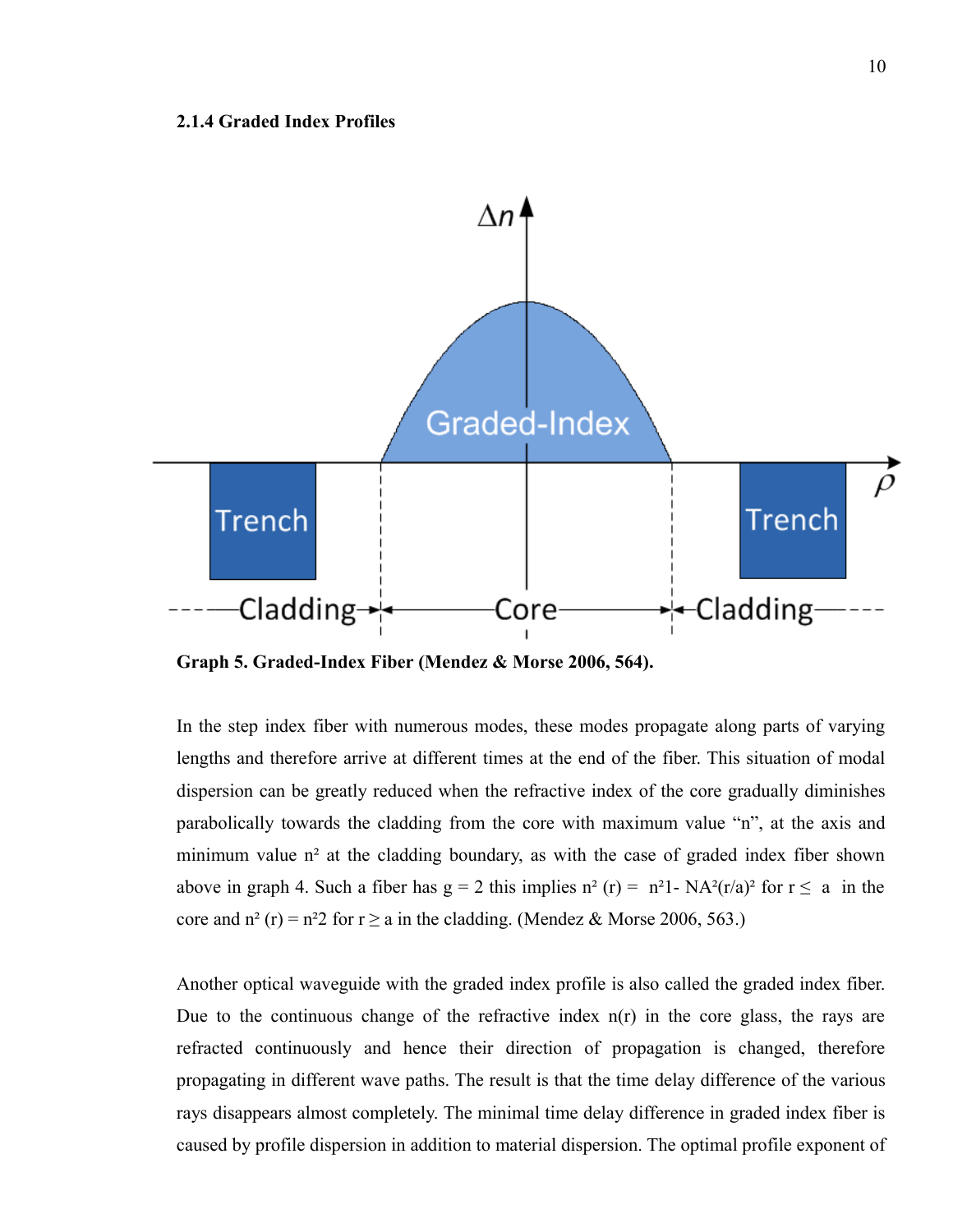the parabolic graded index profile can be calculated on a theoretical basic from  $g = 2-2p-D(2$ p) whereby both the parameters p<<1 and the refractive index difference D are dependent on the wavelength  $\lambda$  and therefore the profile exponent g. It is only with a given  $\lambda$  range (g = 2), that it can be possible for all guided modes to have almost the same time delay. The launch angle  $\theta$  is dependent on r and n(r). (Mendez & Morse 2006, 563.)

### **2.1.5 Plastic Optical Fiber (POF)**

This is the type of optical fiber that will be used in cabling the LAN in Shisong Cardiac Center. Plastic Optical Fiber is extremely reliable and rugged, which has led to its recent adoption in the residential, commercial and industrial networking market. With super-fast rates of up to one gigabit per second and assured high service quality levels, POF is the most robust technology for 100 Mbps optical fast Ethernet and next 1 Gbps optical giga bit Ethernet networks. POF offers all advantages of Glass Optical Fiber (GOF) without any of its challenges. POF is also ideally suited for delivering high-bandwidth emerging applications like IPTV and other triple play services. Some advantages of Plastic Optical Fiber include the following. (Ivan  $&$  Tingye 2008, 19.)

Plastic Optical Fiber is quick, easy and inexpensive to install in such a manner that it can reduce the cost of truck rolls for broadband service providers. It can be deployed by a home builder, either a professional or do-it-yourself installer, using very basic tools. POF offers simple connectivity which makes installations simple, easy, quick and far more straightforward than other copper and optical networking technologies. Also, Plastic Optical Fiber has a very high bandwidth. The data rates of up to 100Mbps are currently offered by Plastic Optical Fiber and in the future it will cover to 1Gbps, ensuring high quality of service to every home and office device. This makes POF the most robust technology for 100Mbps optical fast Ethernet networks in residential, commercial and industrial environments. (Ivan & Tingye 2008, 19.)

Plastic Optical Fiber is small and convenient. At the ultra-thin diameter of 2.2mm, POF can easily be deployed in new construction or retrofit installations, either inside wall cavities in the same ducts of electricity cables or outside the wall along baseboards, under carpets or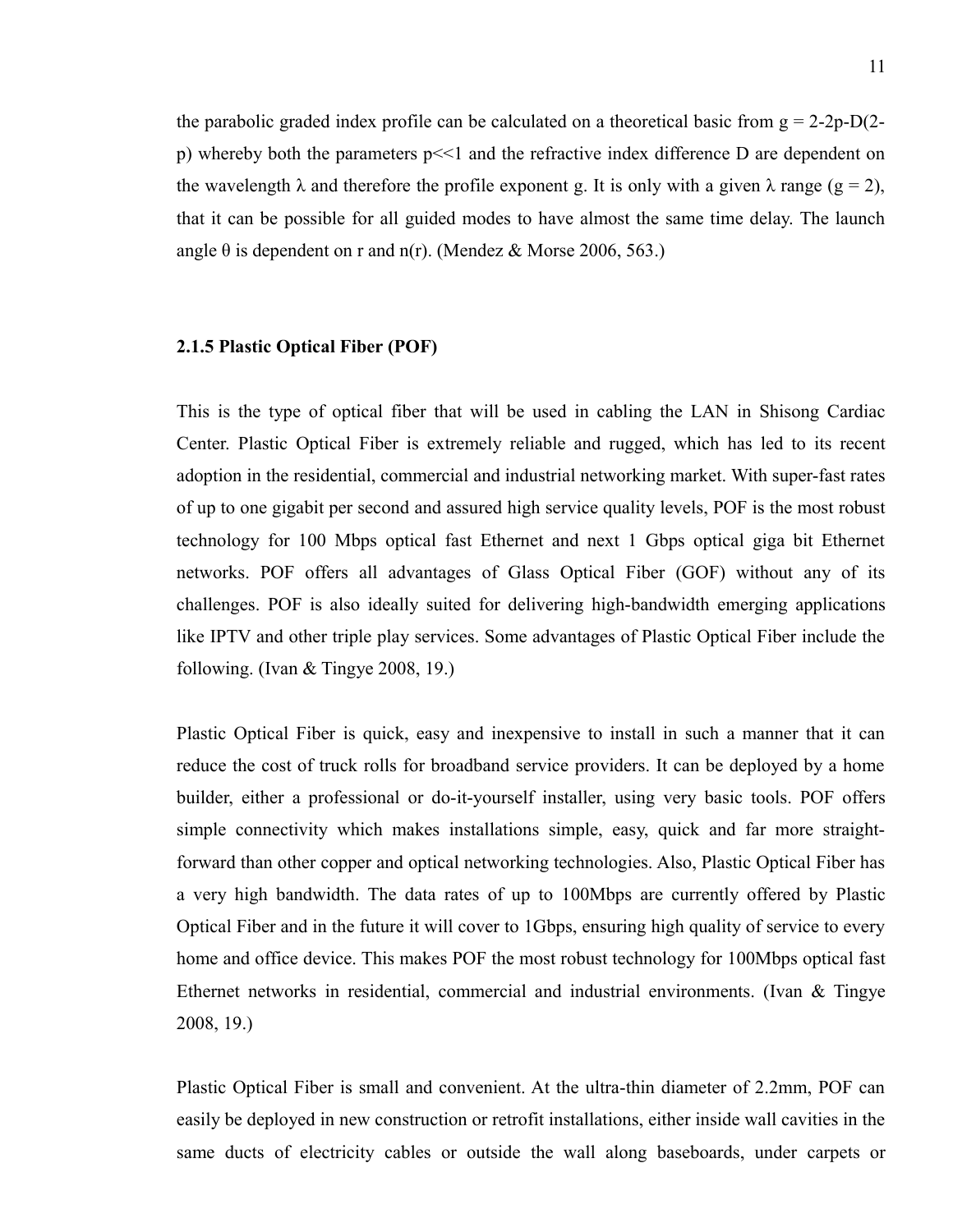anywhere cables are typically run. Moreover, Plastic Optical Fiber is a very rugged and durable technology that can bend and flex without any loss of service, loss of bandwidth or damage to the cabling. It is also a proven technology in the markets and is already widely used in the automotive industry. There are over 20 million cars using POF to deliver high speed incar infotainment. (Ivan & Tingye 2008, 20.)

Plastic Optical Fiber transmits data optically, which makes it completely immune to electrical noise. POF can even be installed next to electrical wiring without having any effect. This is an important advantage of POF for bandwidth- intensive applications, for example in the case of multimedia data transmission where the signal deliver over POF will not degrade or be negatively impacted by external noise. It has a simple design making it ideal for architects and home/offices designers, as one POF cable satisfies all network media needs. Currently, POF can be used for point-to-point links up to 75meters for 100Mbps with 0.5NA cables and up to 100meters for 100Mbps with more powerful POF cables with 0.3NA. Repeaters that extend the optical network are also available. (Ivan & Tingye 2008, 20.)

Plastic Optical Fiber has a very quick and easy troubleshooting method since POF uses a visible eye-safe red light to transfer data from one device to another. POF is the only interconnecting technology allowing signal to be seen at both ends which makes troubleshooting very easy. A quick glance inside the cable will indicate successful connectivity to the network, shown by a red light. No telemedicine equipment has more than 100Mbps speed disparity. This enables the speed of the equipment to be compactable with those of the network components, thereby enabling real time services. (Ivan & Tingye 2008, 25.)

### **2.2 Very Small Aperture Terminal (VSAT)**

In order to avoid a single point of failure, a VSAT link will be designed as a standby for the optical communication link. In case of poor signal transmission, the VSAT link will be used to transmit the signals. It is a very small satellite transmitting and receiving station that is installed at each local agency to replace the modem for data transfer. VSAT links are able to reliably transfer data, video, and voice through the satellite. VSAT consist of two units; the Out Door Unit (ODU) and In Door Unit (IDU). (Bruce & Elbert 2008, 70.)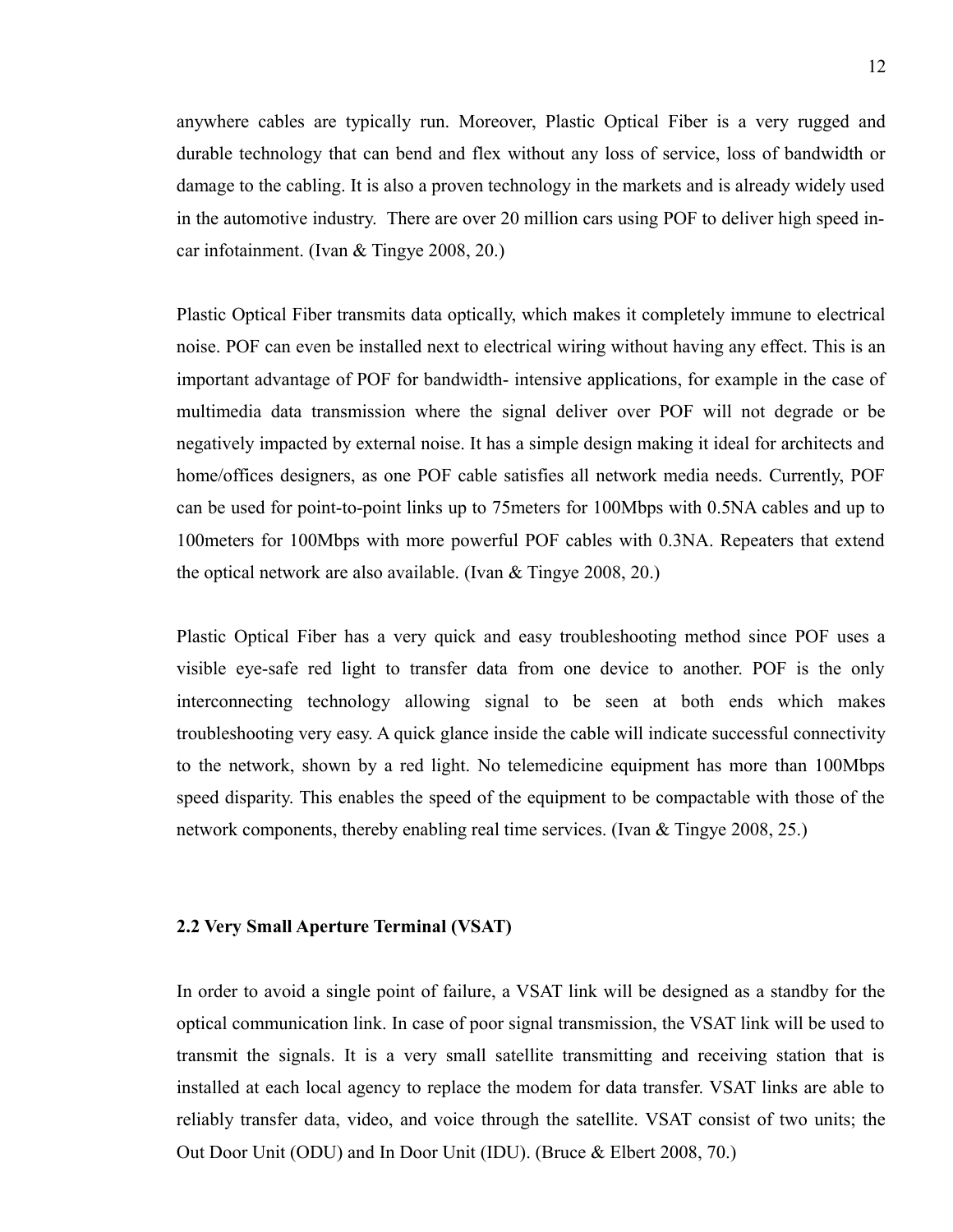#### **2.2.1 Out Door Unit**

The Out Door Unit is made of a dish-shaped antenna that is typically 3 to 5 feet in diameter and it is the electronic which receives or transmits data, video, or voice signal to and from the satellite. This VSAT dish typically weighs no more than 150 pounds. The ODU is mounted outdoors, typically on top of the building roof with a non-penetrating mount. It could also be mounted on the wall or on a pole away from the building. This ODU is connected to the IDU (inside the building) by a coaxial cable. (Bruce  $&$  Elbert 2008, 71.)

### **2.2.2 In Door Unit**

An IDU is a telecommunication device that is used in satellite television and Internet service to receive and decode satellite transmissions. It is a box that connects to the user's television or router and contains a built-in satellite receiver that may also be connected to a satellite dish on the roof or exterior wall of the user's home. IDU is responsible for receiving the satellite signals broadcasted by the user's satellite service provider and decoding them in order to provide the user with satellite television and internet access. It is an electronic device that is about the size of a small video cassette recorder. It transfers data, voice and video images between the computer and the Out Door Unit and it also facilitates the interactive distance learning training capacity. (Bruce & Elbert 2008, 71.)

The VSAT Link enables the broadcast link to transmit bulk information to all receiving points and these points in turn transmit their individual requests or replies back to the originating points over the same satellite. In order to achieve high quality signals for files and video streaming, information should be transferred from a large earth's station. VSATs are defined by their antenna aperture (diameter of parabolic dish) which varies from 0.5m to 2.5m. A VSAT network consist of one comparatively large hub earth's terminal and remote VSAT terminals. VSAT terminal have transmitter output powers ranging from 1W to 50W, depending on the service characteristics. Receiver noise performance using a low-noise down converter is about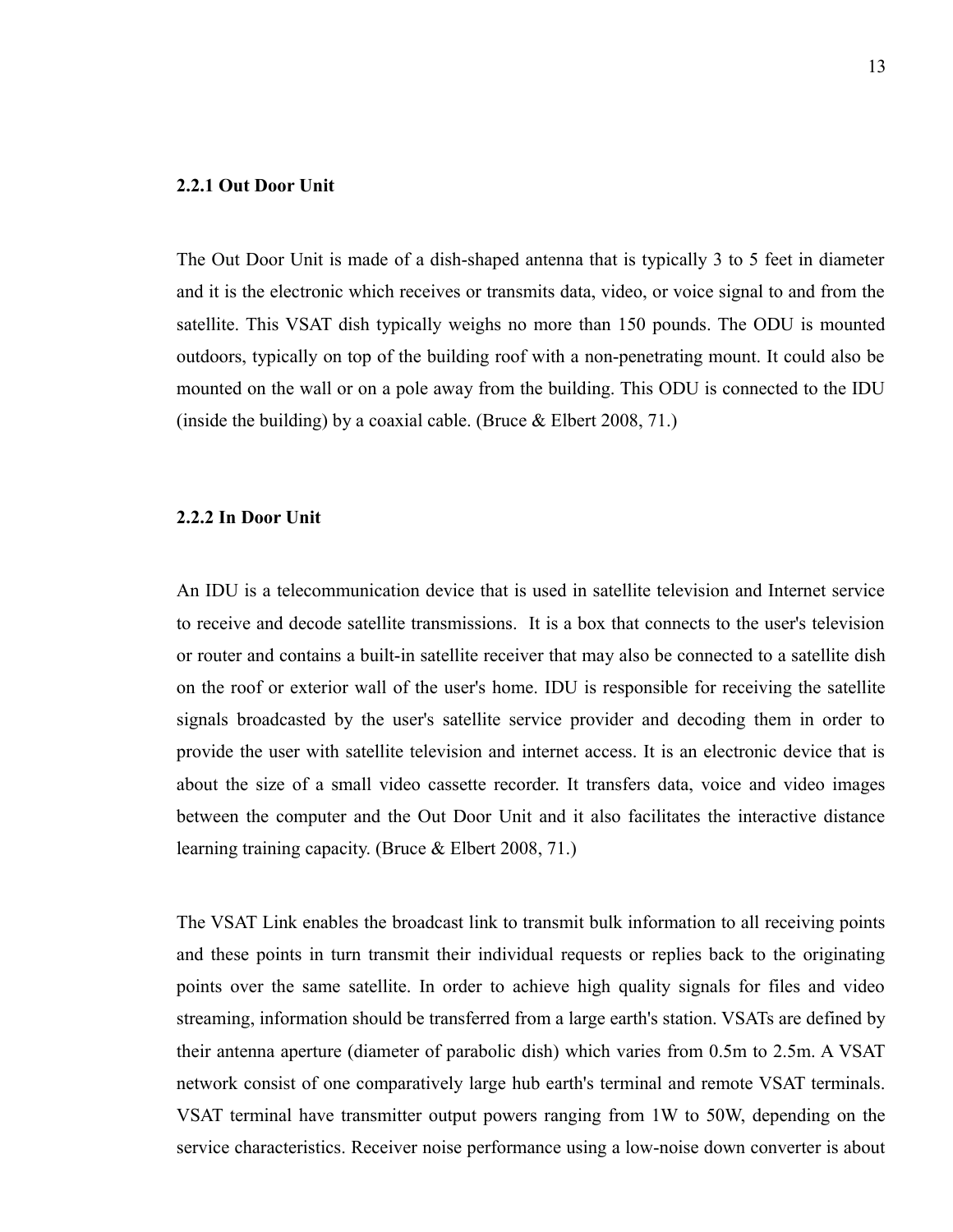1.5dB. G/T values for 12.5GHZ downlinks are between +14dB/K and +22dB/K, depending greatly on antennae aperture. This is in order to make a VSAT terminal as inexpensive as possible (Joseph & Edward 2003,140.)

A multipoint interactive connectivity provides two-way communications because the remote VSATs receive the broadcast from the central hub station and can transmit back typically at a much lower throughput data rate. This is different from a point- to-point network because the remote stations cannot communicate directly with one another but must do so through the hub. The principle applied here is that of the data broadcast called the forward link which continuously transmits information to all VSATs which in turn utilizes burst transmissions called return links. This will enable several VSATs can share a common frequency channel. The forward link is at high power level to permit reception by small VSAT antennas. There is therefore an economical balance between the high cost of the hub (which is shared among the VSATs) and the low cost per VSAT (installed at each remote served location). The best application of VSAT star networks are where there is a need for remote locations to access a headquarter host computer or LAN as in the case of Shisong Cardiac center. (Elbert & Bruce 2008,105.)

#### **2.2.3 Access Techniques**

Inbound refers to traffic from VSAT(s) to hub and outbound refers to traffic from hub to VSAT(s). The outbound link is commonly a time division multiplex (TDM) serial bit stream often 56kbps with some high-capacity systems of 1.544Mbps or 2.048Mbps. The inbound links can take on any one of a number of flavors, typically 9600bps. More frequently, VSAT system supports interactive data transaction, which is very short in duration. One application is to deliver, in near real time, point -of-sale information by forwarding it to headquarters where the VSAT hub is located. In this system design, low delay, simplicity of implantation and robust operation are generally of important than the bandwidth efficiency achieved. Message access on any shared system can be of three types: fixed assigned, contention (random access) or reservation (controlled access). In the fixed assigned multiple access, the VSAT protocols are Single Channel Per Carrier (SCPC) / Frequency Division Multiples Access (FDMA), Code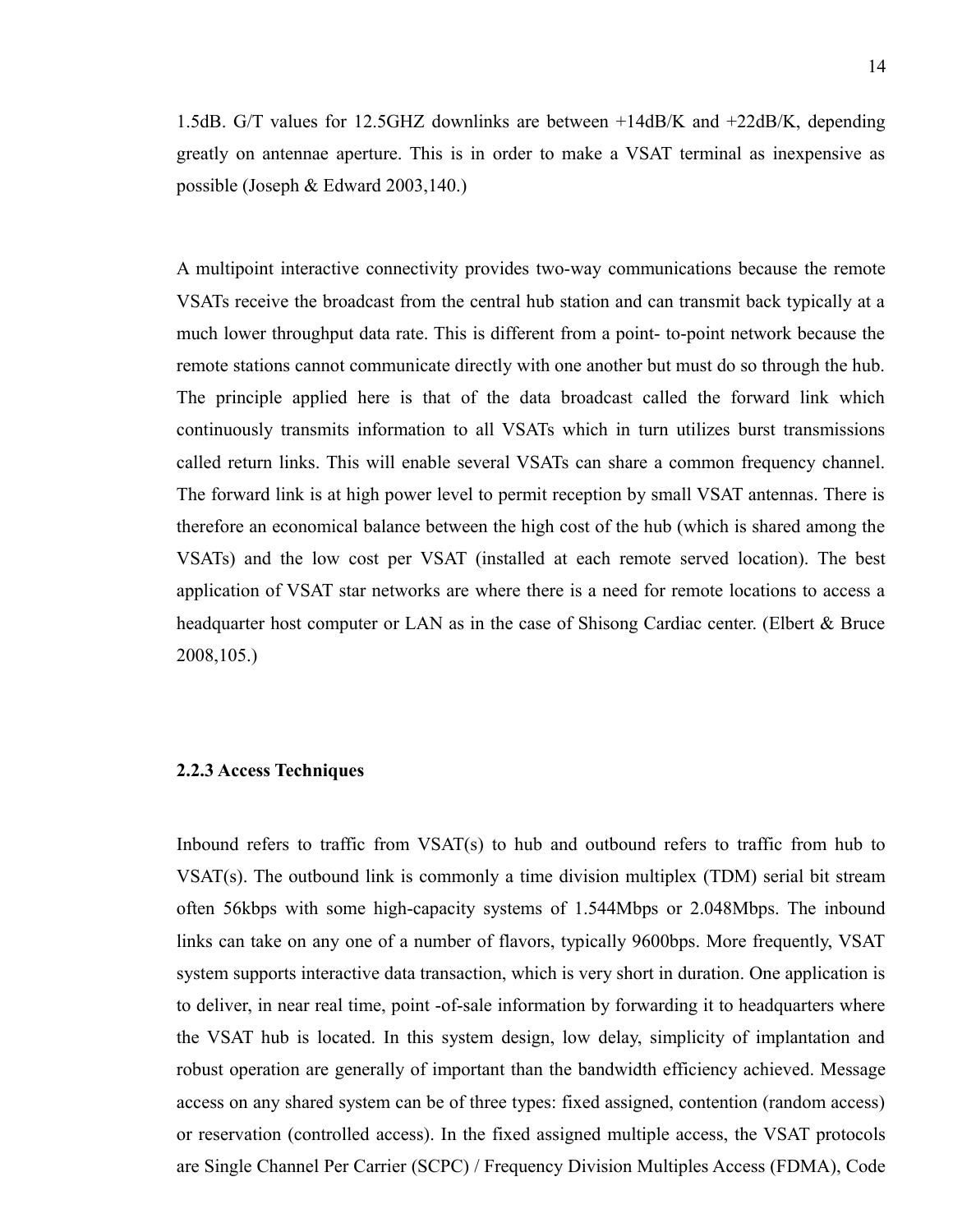Division Multiples Access (CDMA) and Time Division Multiples Access (TDMA). All three are comparatively inefficient in the populated environment with hundreds of thousands of potential users. (Joseph & Edward 2003, 150).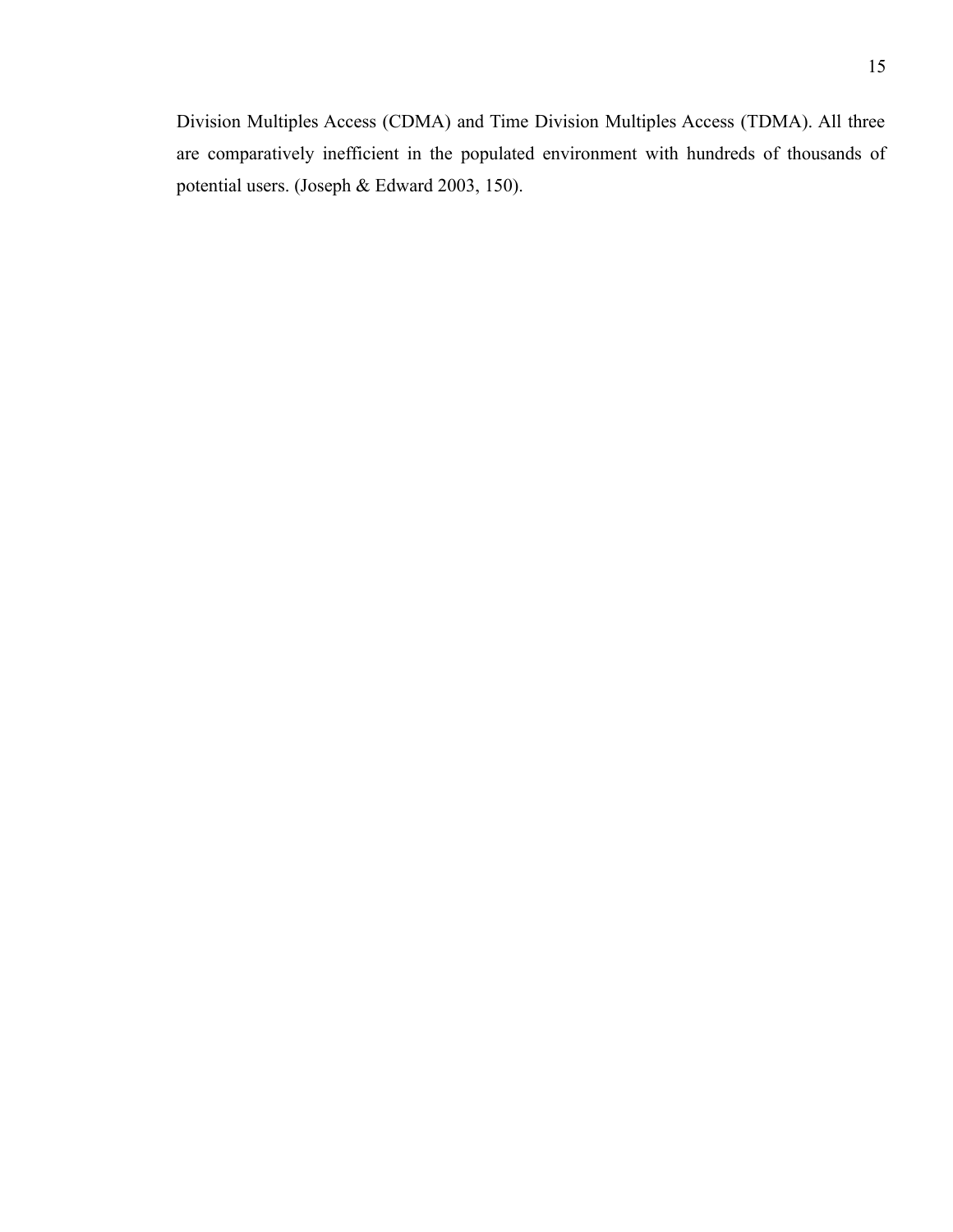### **3 THE DESIGN METODOLOGY AND ANALYSIS**

Various network designs depend upon their applications in order to provide necessary requirements to reliably transmit the type of information involved. For example, to monitor a ventricular tachycardia patient requires regular transmission of ECG and heart information to ensure that any risk of the ventricular fibrillation will be promptly detected. In designing any telemedicine system, it is very important to ensure that the communication network used is capable of supporting the required data. In this chapter, the technologies and challenges of setting a body area network that is suitable for the implementation on both patients and health services will be explained. The application of remote patient monitoring using wireless communication technologies will also be explained. (Fong& Bernard 2010, 37.)

#### **3.1 Preliminary Studies**

To design a LAN for Shisong Cardiac Center made of 14 departments, the physicians in these departments/units need to communicate whenever a patient visits more than one of the units. The proposed LAN will follow the hierarchical structure of the hospital. The decision to make the selection of the various LAN technologies is done based on certain factors. Firstly, the expected application to run on the network and their traffic patterns. Secondly, the physical locations of the offices and users to be connected in the hospital. Thirdly, the rate of network growth. Furthermore, the abundance of network technology in the market and lastly, the simplicity of installation and maintenance. (Fong& Bernard 2010, 37.)

#### **3.1.1 Expected Application to Run on the Network and their Traffic Patterns**

A web-based telemedicine application is expected to run on the network. The application will use a central database server where all the user and patient information will be stored. This database will only contain the basic information of the patient such as the day of admission and discharge of the patient while the rest of the information will be written in the patient's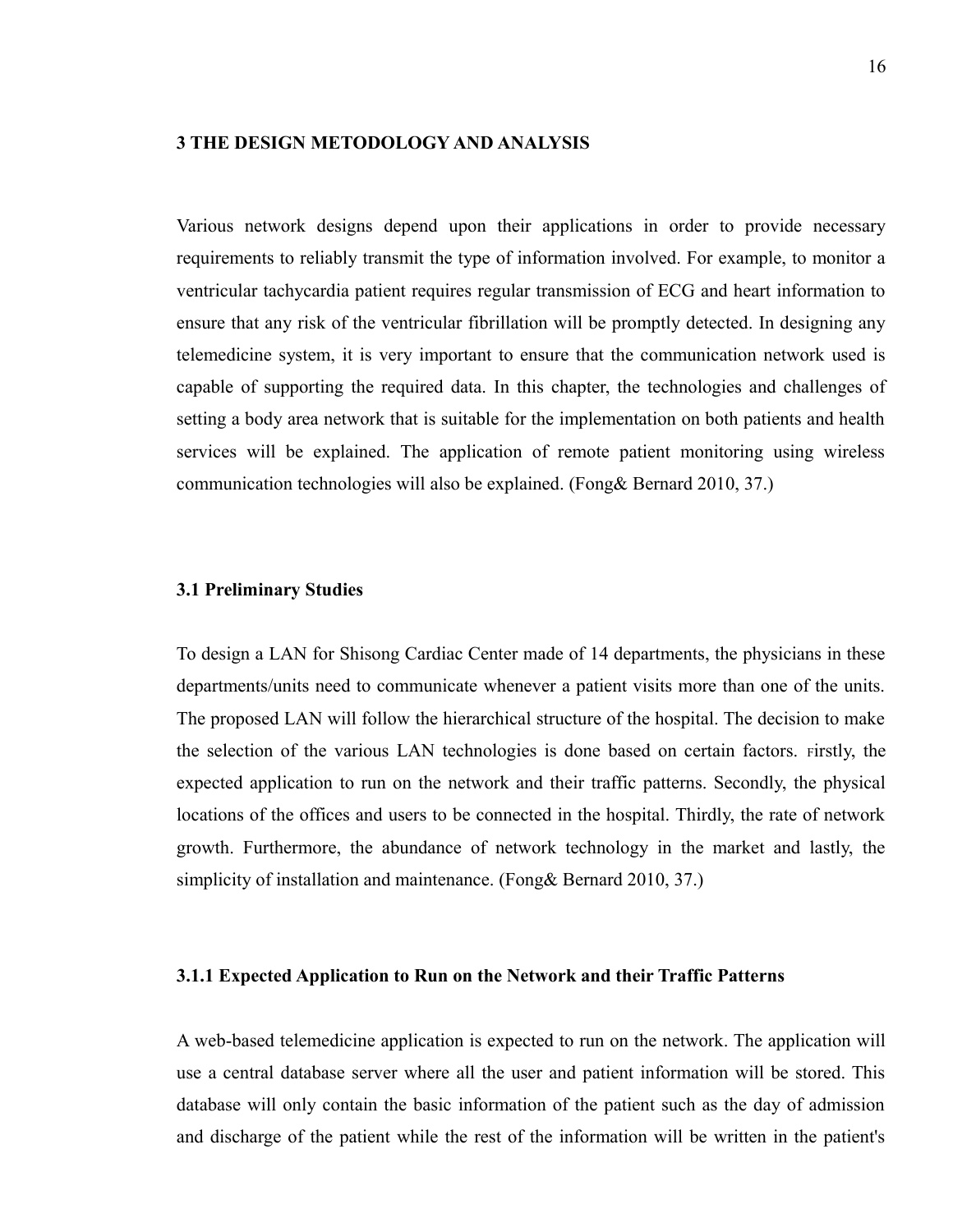hospital book and in case of any reference by the doctor, the hospital book will be use as a reference. This will help to maintain the patient's privacy. The type of data to be transmitted on the network shall be in the text and image formats. (Fong& Bernard 2010, 37.)

### **3.1.2 Physical Locations of the Offices and Users to be connected in the Campus**

Shisong Cardiac Center is built on 1600-2000 square meters, with each office located 5m away from the other. The critical area is located 10m away from the administration block, while the pediatric and adult wards are located 5m away from the administrative block. The technical department is located 10m away from the critical area and 20m away from the pediatric and adult wards. With these distance specifications, it will be easier to calculate the total length of cable that will be used to connect to the different areas of the hospital. (Fong  $\&$ Bernard 2010, 37.)

### **3.1.3 The Rate of Network Growth**

The rate of hospital LAN growth depends on level of computerization in the hospital. Currently in the hospital, there is a LAN that connects few offices and computer room. The network uses star topology, using a centrally located hub and Unshielded Twisted Pair (UTP) cables forming a peer-peer LAN. The purpose of this LAN was to enable offices share printer and staff get access research documentations. In this documentations. In this design it is anticipated that as the web based application is used and becomes familiar, there is a chance to add more applications and connect more computers and offices to the LAN. The switches/routers selected in this design have many free ports to help cascade the growing number of connection in the future. (Fong& Bernard 2010, 38.)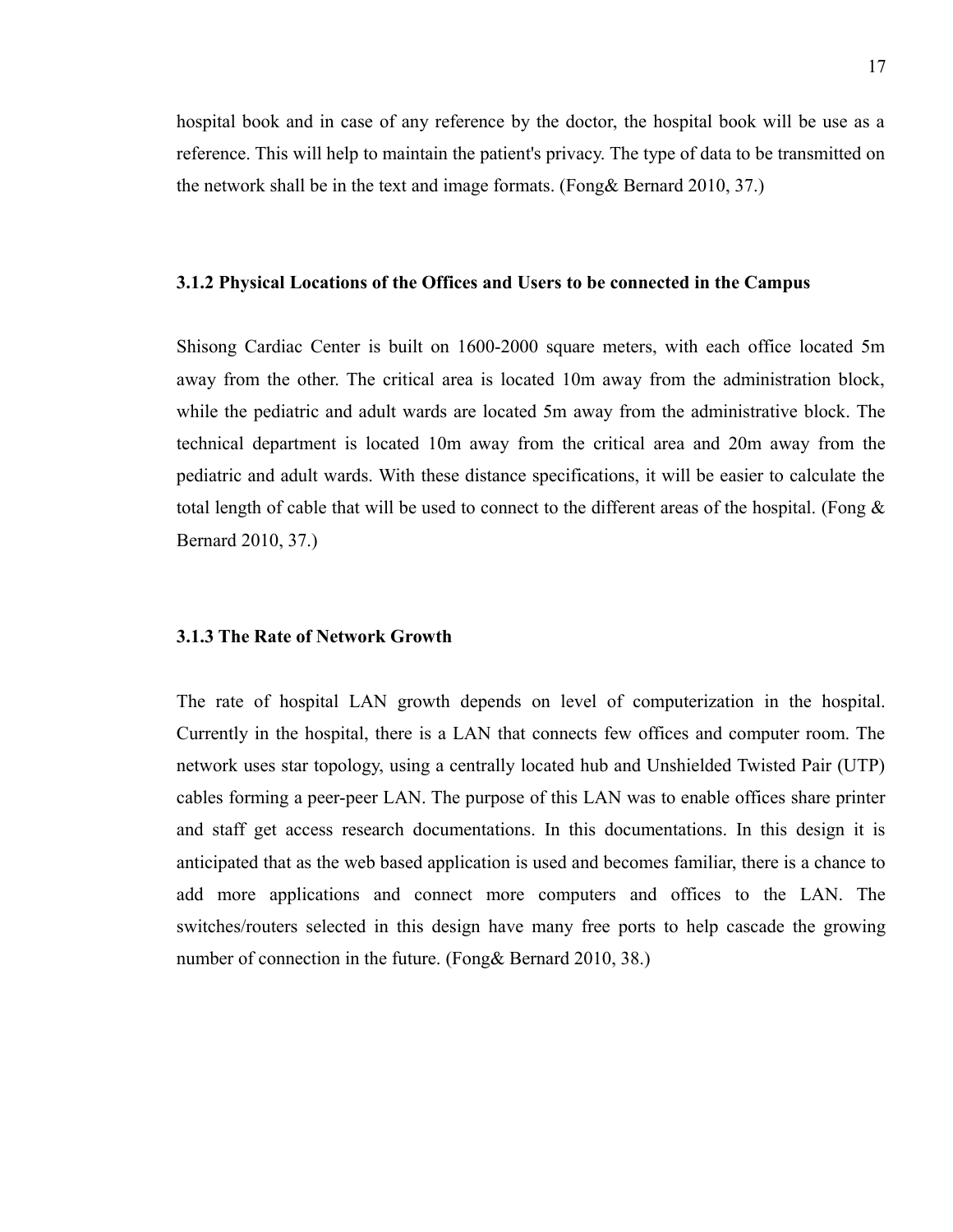#### **3.1.4 Simplicity of Installation and Maintenance**

To design the LAN architecture the hierarchical model is selected, which enables the design and arrangement of the inner-network device in layers. It is a model preferred by most of network design experts for its ease of understanding, expandability and improved fault isolation characteristics. The model required the following three layers. Firstly, the core layer which is made up of switches that is capable of switching packets as fast as possible. This layer connects the LAN backbone media and the outside world to WAN through firewall. In this design, the devices in the core layer will be placed at the central location of the Cardiac Center and they will be connected with high-speed cables such as fiber optics. The servers will be connected to switches in this layer shielded by a firewall. Secondly, the distribution layer which contains switches and routers capable of VLAN switching and allowing define departmental work groups and multicast domains. The devices support connectivity of different LAN technologies since they also serve as the demarcation point between the backbones connections in the core layer and the access layer. In this hospital, the switches/routers will be used as the distribution layer. Lastly, the access layer where the end users are allowed in to the network. This layer contains switches/hubs from which PCs in each department get access to the hospital LAN. (Pasricha & Harpreet 2004, 319. )

### **3.2 Conception of the Project**

Implementing a telemedicine program can be very challenging due to the associated costs such as hardware, software, networking, administration and clinical expertise. To maximize potential and minimize costs, it is important to study the existing information technology infrastructures in telemedicine and make the program based on the infrastructures. The parameters considered in the information technology infrastructure for telemedicine are the geographical coverage, bandwidth, mode of communication, rental cost of WAN connection and capacity to add more LANs. (Reponen & Martilla 2004, 81.)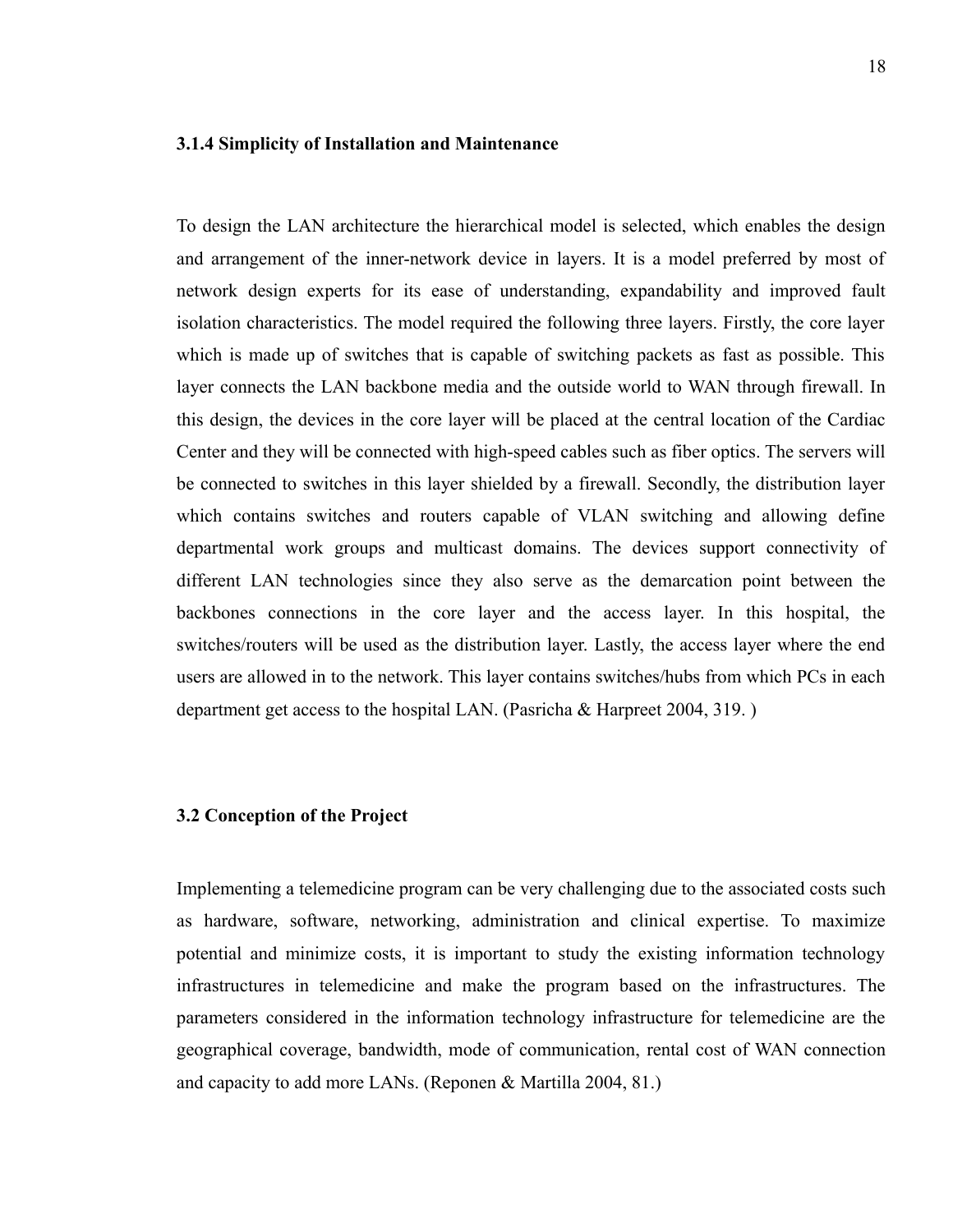| Parameter     | Internet        | <b>DDN</b>    | School Net   | Woreda Net     | <b>BMN</b>          |
|---------------|-----------------|---------------|--------------|----------------|---------------------|
| Coverage      | Telephone       | The capital   | About 500    | 571 woredas    | The capital         |
|               | coverage area   | and regional  | schools      | out of 594 are | city and 13         |
|               | only            | urban areas   | covered.     | covered        | regions             |
|               |                 | only          | There are    |                |                     |
|               |                 |               | woredas that |                |                     |
|               |                 |               | do not have  |                |                     |
|               |                 |               | schools      |                |                     |
| Bandwidth     | Maximu of       | Maximum of    | Can be       | Downstream /   | <b>ADSL Service</b> |
|               | 56k dialup      | 1Mbps         | upgraded to  | Upstream       | variable            |
|               | and 1mbps in    |               | 384k         | 45Mbps/256k    | Bandwidth           |
|               | leased line     |               | upstream     | downlink       | Downstream          |
|               |                 |               |              |                | /Upstream           |
|               |                 |               |              |                | 512k/128k           |
|               |                 |               |              |                | 1024k/256k          |
|               |                 |               |              |                |                     |
| Interactivity | Two way         | Two way       | One way      | Two way        | Two way             |
|               |                 |               | broadcasting |                |                     |
| Cost          | $0.11$ birr/min | 1000birr/mont | Free for     | Free for       | Not yet             |
|               | dialup          | h leased line | schools      | woredas        | determine           |
|               |                 |               |              |                | under               |
|               |                 |               |              |                | development         |
| Capacity to   | Not scalable    | Not scalable  | Not scalable | Will have      | Can be              |
| scale         |                 |               |              | more than 10   | expanded            |
|               |                 |               |              | ports free at  |                     |
|               |                 |               |              | each woreda    |                     |

**Table 1. Existing ICT infrastructure for telemedicine. (**Reponen & Martilla 2004, 81).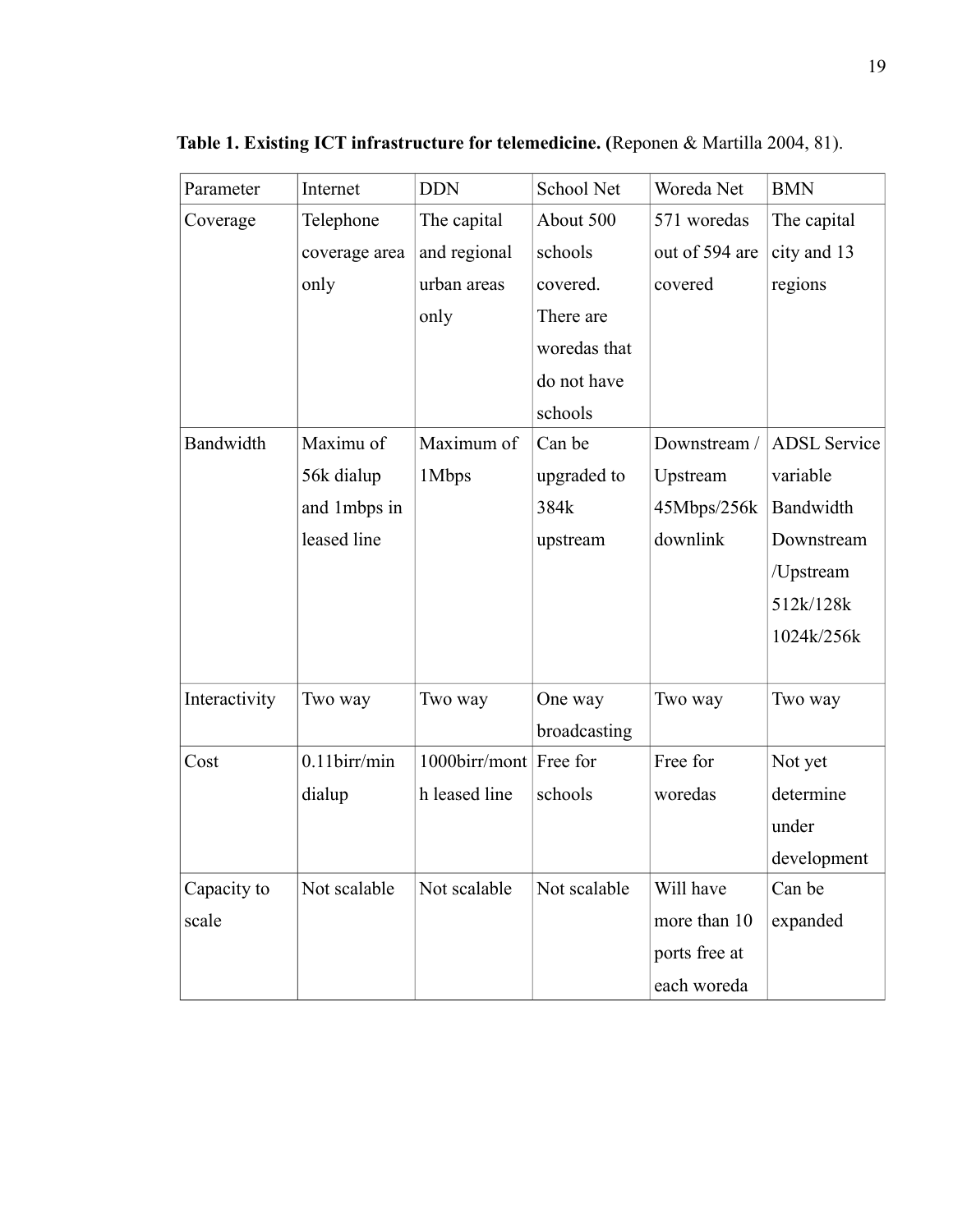From the above table it is seen that WoredaNet have a good coverage area with bandwidths used for Downstream/Upstream being 45mbps/256kbps and it is a two way broadcast having more than 10 ports free Woreda. Shisong Cardiac Center will therefore use Woreda ICT infrastructures to connect their LAN network. WoredaNet interconnect over 600 woredas offices and 11regional headquarters with high speed broadband to greatly increase the flow and speed of information needed to administer the decentralized system. (Pasricha & Harpreet 2004, 320. )

### **3.3 A Review of Telemedicine in Finland**

Telemedicine was introduced in Finland as a result of patients lacking specialized treatments on health as it was difficult for them to visit the Oulu District Hospital for special care. Teleradiology was the first telemedicine application started in northern areas of Finland that improved the health care system and eventually benefited patients, heading towards Finland's goal for the completion of ubiquitous health care dream. The current application of telemedicine in Finland include. Teleradiology, telelaboratory, telepsychiatry, telepsychiatry, teleop-thalmology, teledermatology and teledentistry (Ignatius & Makela 2004, 958.)

### **3.3.1 Teleradiology**

In 1969, Initial experiments took place when radiological images were transmitted between Helsinki hospital district and Oulu hospital district using the broadcasting network of Finnish national television. Some hospitals started teleradiology services utilizing existing copper telephone lines to transmit X/ray images, but later up graded to using Integrated Systems Digital Network (ISDN) lines as transport medium. The teleradiology and telemedicine applications network expanded widely along with the passage of time, Asynchronous Transfer Mode (ATM) dominated data transport technology, replacing ISDN lines and the YLE broadcast network there. While ATM was a dominated data transport technology, some hospitals also utilized Ethernet 10Mbps connections, because of compatibility issues, the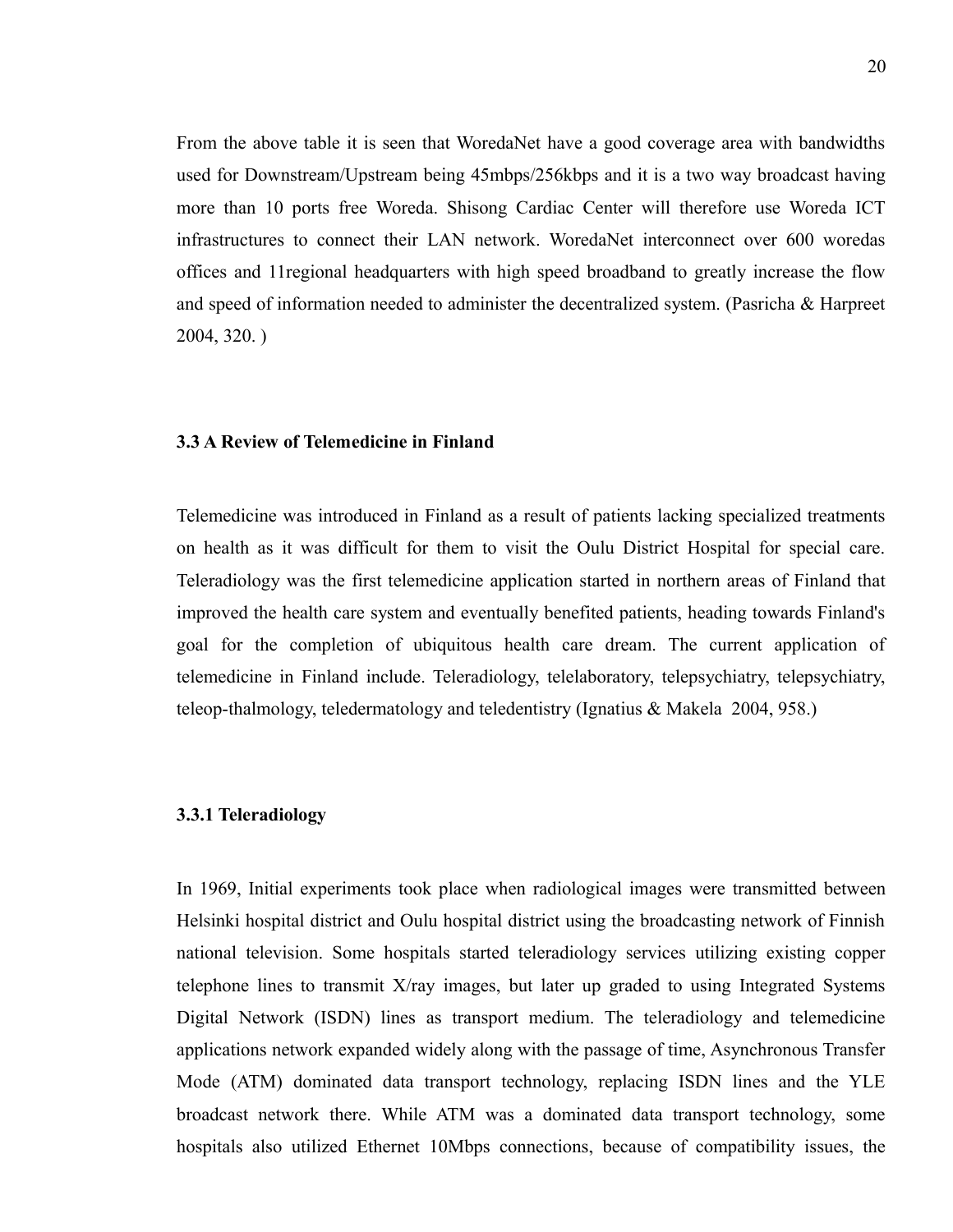equipment did not support any ATM cards as an interface. The imaging database can be viewed in three ways: regional database, regional Picture Archiving and Communication System or EPR having e-referral and e-discharge letters. (Ignatius& Makela 2004, 958.)

### **3.3.2 Teleboratory**

Telelaboratory refers to electronic distribution of laboratory results from one location to another location and these applications between hospitals are very common nowadays. According to a 2005 survey, 90% of the hospital districts were using electronic methods of distribution of laboratory results where as 27% of the primary care centers were receiving daily laboratory results electronically through a regional database and the rest were either at planning or testing stage. In 2005, Integrated Services Digital Network (ISDN) lines were used for inter-laboratory communication, this was later on replaced by ATM connections along with the data transport technology up gradation. (Reponen & Martilla 2004, 81.)

#### **3.3.3 Telepsychiatry**

Telepsychiatry refers to interactive psychiatric consultation over long distance that enables simultaneous sound and video connections between two or more interested parties (patientpsychiatrist or patient, nurse/physician-psychiatrist). The primary communication method used in telepsychiatric consultation is teleconferencing. This is because the psychiatrist tries to understand the problem through therapy and observing a patient. These observations include physical movement, thoughts, reaction to certain actions expressions and many other factors of patient that are often difficult to quantify but are known indicators in psychiatry. Initially, 3 pairs of ISDN lines (384Kbps) were used for teleconferencing, as the technological revolution continued, Finland switched to using ATM connections. (Reponen & Martilla 2004,81.)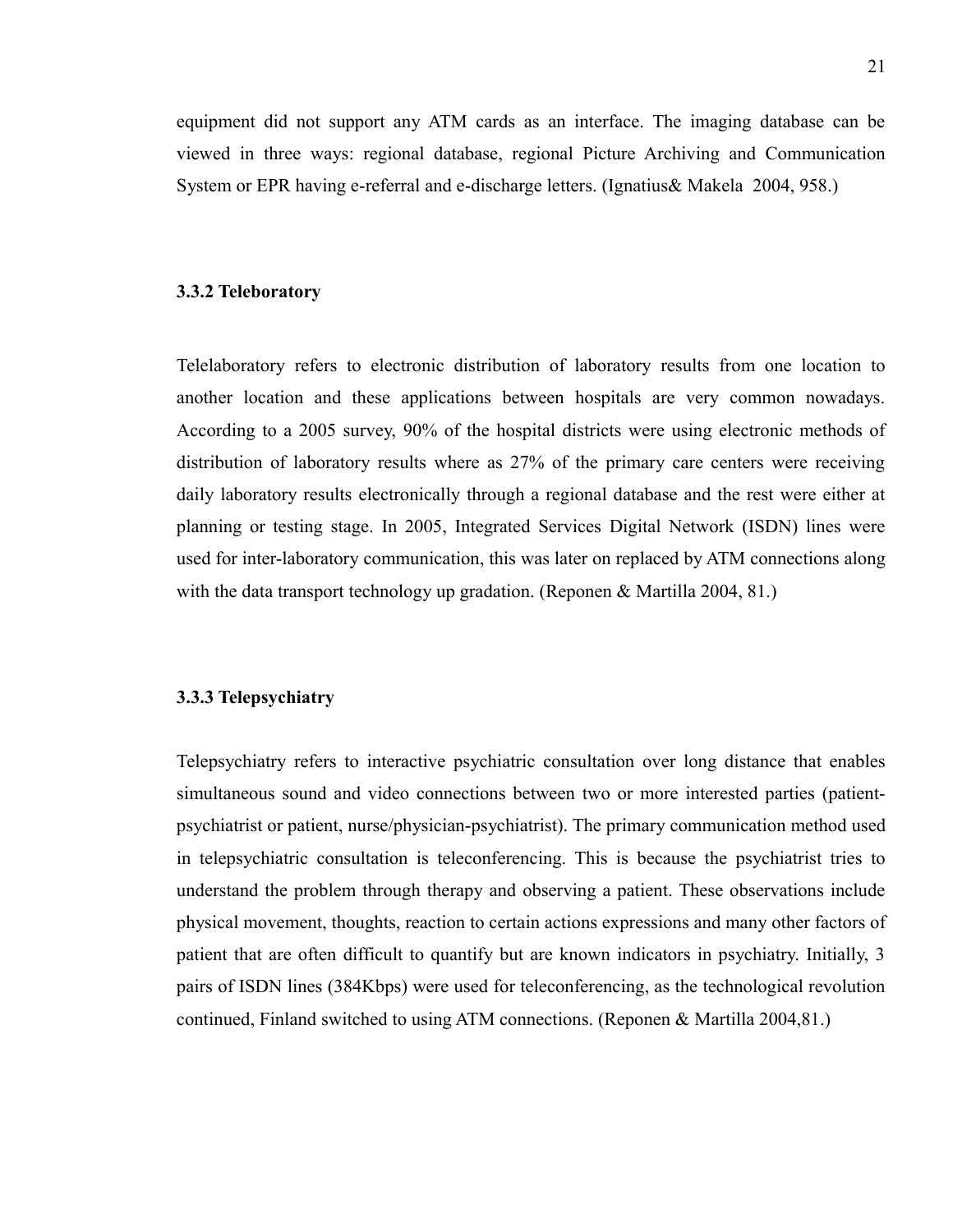### **3.3.4 Teledentistry**

Finland has a shortage of dental health care professionals, lacking odontology services in sparsely populated regions. Odontology is a branch of dentistry that deals with the teeth, their structure, development, and their diseases. Teledentistry refers to provision of dental services at remote end using videoconferencing, but it is mostly used for distance learning specialist education and clinical consultation purposes in dentistry. Turku university hospital odontological Clinic hosts specialist training, which is distributed to various health care centers and hospitals in Western Finland.

Videoconferencing is made possible through standard videoconference equipment and wireless intraoral camera technology, utilizing ISDN as well as TCP/IP network connections. Wireless intraoral camera is a tiny digital camera that fits comfortably in one's mouth and shows a clear real time view of one's smile and teeth to dentist for analysis and diagnostic purpose. In some health care centers computer aided consultation is also utilized for patient diagnosis and treatment planning. For a patient, some photographs using digital camera or digital images for x-ray films are obtained and sent through email for consultation, saving patient's time and effort. Teledentistry is expected to develop further in the near future. The data transport technology used in telemedicine services is compared in the table below. (Reponen & Martilla 2004, 81.)

| Table 2. Data technology used in telemedicine services. (Reponen & Martilla 2004, 81). |  |  |  |  |  |  |
|----------------------------------------------------------------------------------------|--|--|--|--|--|--|
|----------------------------------------------------------------------------------------|--|--|--|--|--|--|

| Application    | Transport Technology         |
|----------------|------------------------------|
| Teleradiology  | YLE Network, POTS, ISDN, ATM |
| Telelaboratory | ISDN, ATM                    |
| Telepsychiatry | ISDN(3 pairs 384kbps) ATM    |
| Teledentistry  | ISDN, TCP/IP                 |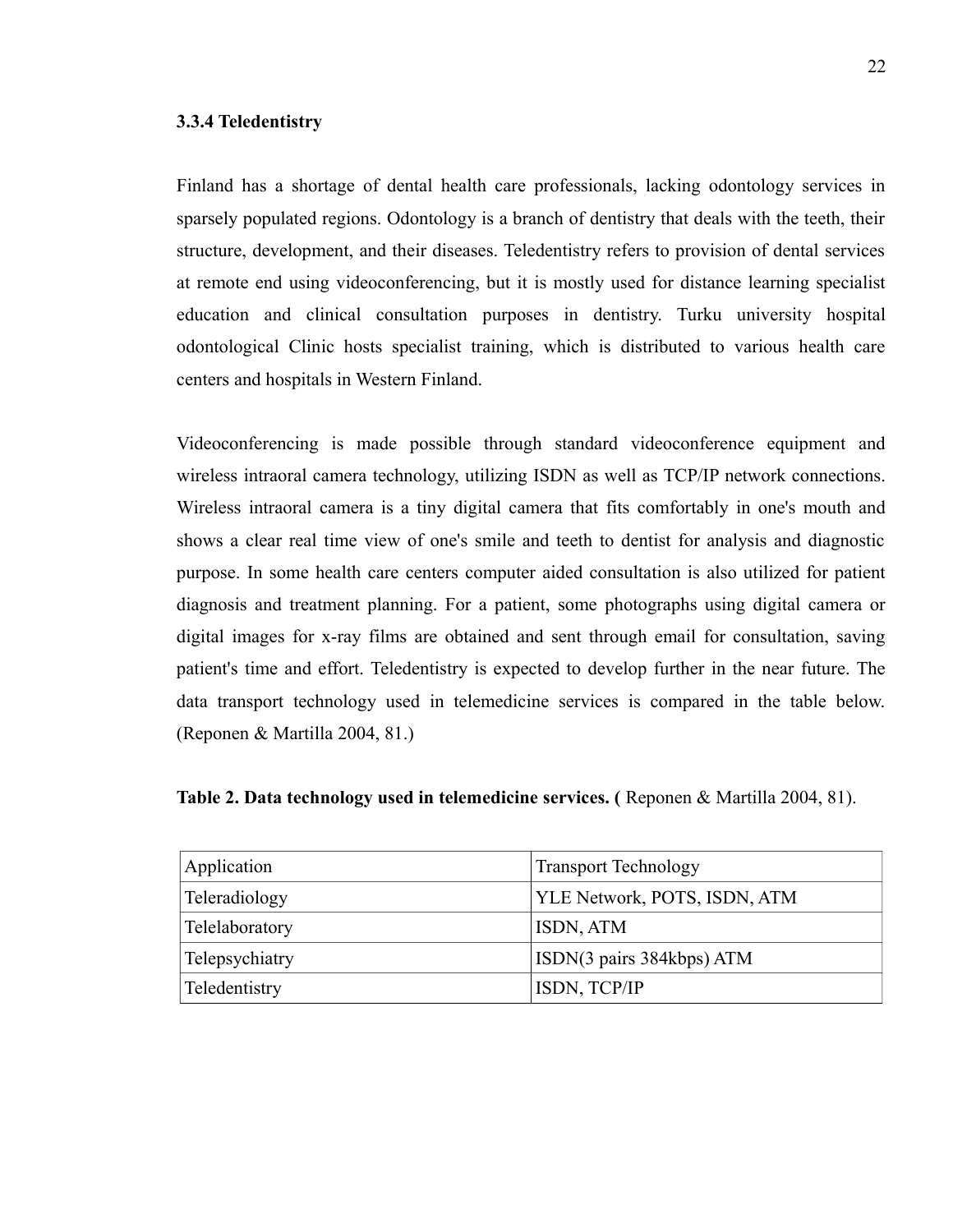#### **3.4 Characteristic of Equipments and Materials**

The practice of telemedicine can be divided into real time and store-and-forward. Real time telemedicine involves synchronous interaction between the parties concerned. This type of telemedicine practice is often effective in terms of consultation and patient satisfaction. In contrast, the store and forward type of telemedicine is an asynchronous interaction between the parties concerned. Email is a common example of this type of telemedicine. Although diagnostic accuracy is lower in store-and-forward telemedicine, it is advantageous from the point of view of cost, complexity and convenience.(Garcia & Huerta 2012, 1488.)

Equipment used for telemedicine can be broadly divided in to the following. Firstly, The Information hardware which comprises of the equipment that helps to run the software interface, the examples of IT hardware equipment include computers, multimedia devices, scanners, security devices, daughter boards and handheld devices. Secondly, the connectivity hardware which consist of devices used for connectivity, they include items such as VSATS, routers, hubs, switches and structured cabling. Furthermore, the video conferencing hardware that permits full screen TV, plasma TV or Projection TV, live two way audio and video conferencing. Lastly, the medical hardware which comprises of all the clinical instrumentation that would be attached to the telemedicine system to capture data from the patients.(Garcia & Huerta 2012, 1489.)

The equipment used for telemedicine are many in number but the most common ones are digital 12 lead ECG, digital BP, digital glucometer, electronic stethoscope, digital microscope, digital PTR, pulseoxymeter, electronic ENT fundoscope, skin camera, multiple parameter monitors, Doppler ultrasound, CT scanner and MRI. Equipment as above comes in various configurations, sizes and shapes and capabilities and varying costs. Based on the necessity and affordability, a careful assessment has to be made with regard to each instrument to ensure right fittings. (Garcia & Huerta 2012, 1489.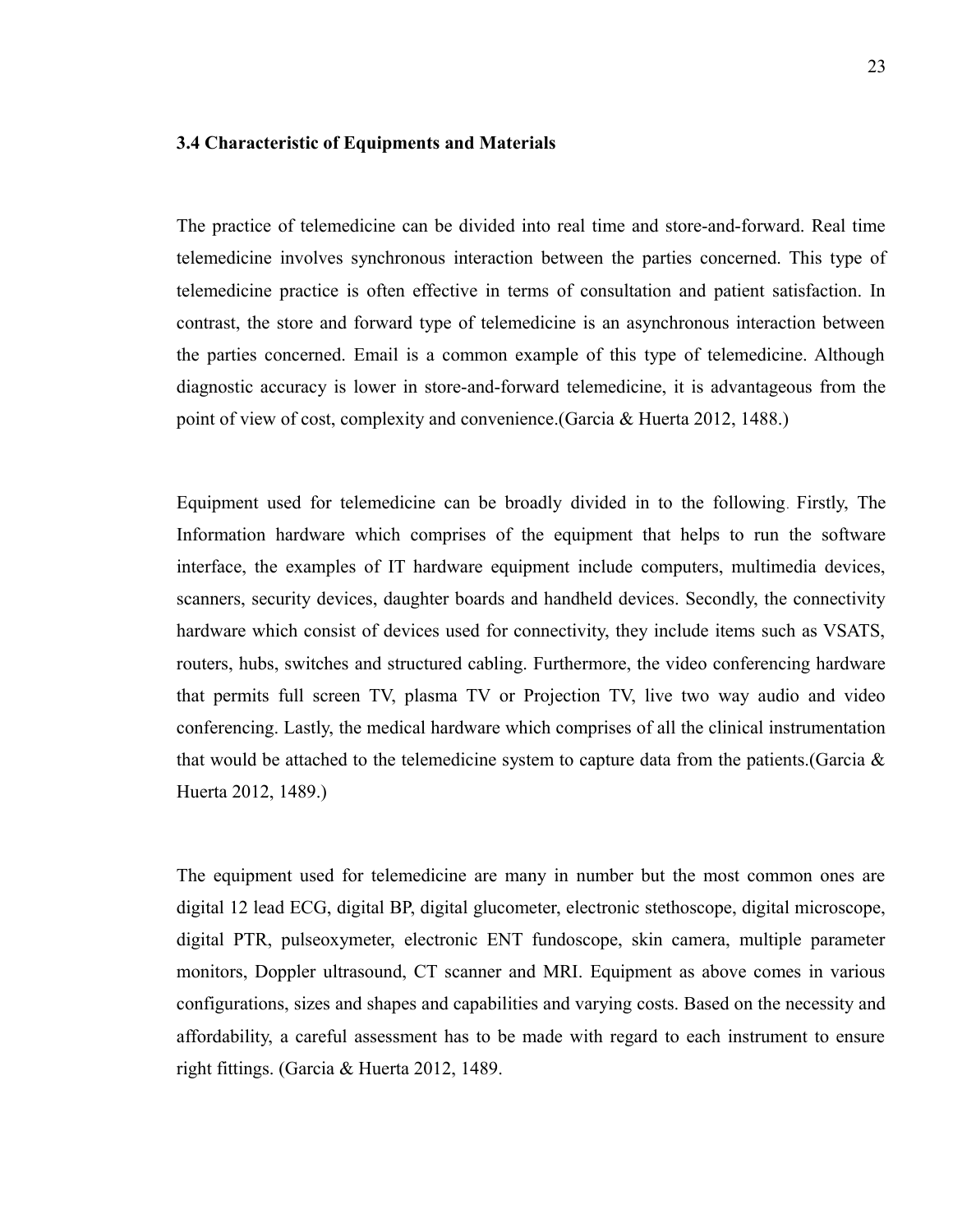### **3.5 Design Goal**

The overall goal of nationwide telemedicine network design is to provide an affordable and low-cost system that facilitates communication between physicians and healthcare professionals across the country. The system implements connectivity among rural clinics and urban area hospitals to be used mainly for tele-consultation and maintaining patient information. As the main design goals, the network should be cost effective, expandable, secure which provides state-of-the art ICT access scheme to rural area clinics. Existing ICT infrastructure will be given priority to minimize cost of implementing the network. In this design the following specific design goals were given priority. (Blobel & Gunnarsdottir 2010, 238.)

### **3.5.1 Expandability**

Expandability is concern in the telemedicine network design for the following reasons: firstly, the number of hospitals built in the country is few in number. However, there are more clinics being added to the health system of the country every year. There is also a chance to incorporate private hospitals in the nationwide telemedicine network if necessary, which will ultimately increase the number of sites to be connected in the future. Secondly, the area of telemedicine application will not be limited only to specific diseases, but will be expected to increase in type and number in the future. Lastly, the network should also support advanced applications, which require real time connectivity such as video conferencing in the future. (Blobel & Gunnarsdottir 2010, 238.)

### **3.5.2 Security**

During consultation or patient referral, most of the data exchanged over the network is sensitive patient information. Confidentiality of patient information must always be respected. For a secure communication, protocols such as Secure Socket Layer (SSL) can be used. SSL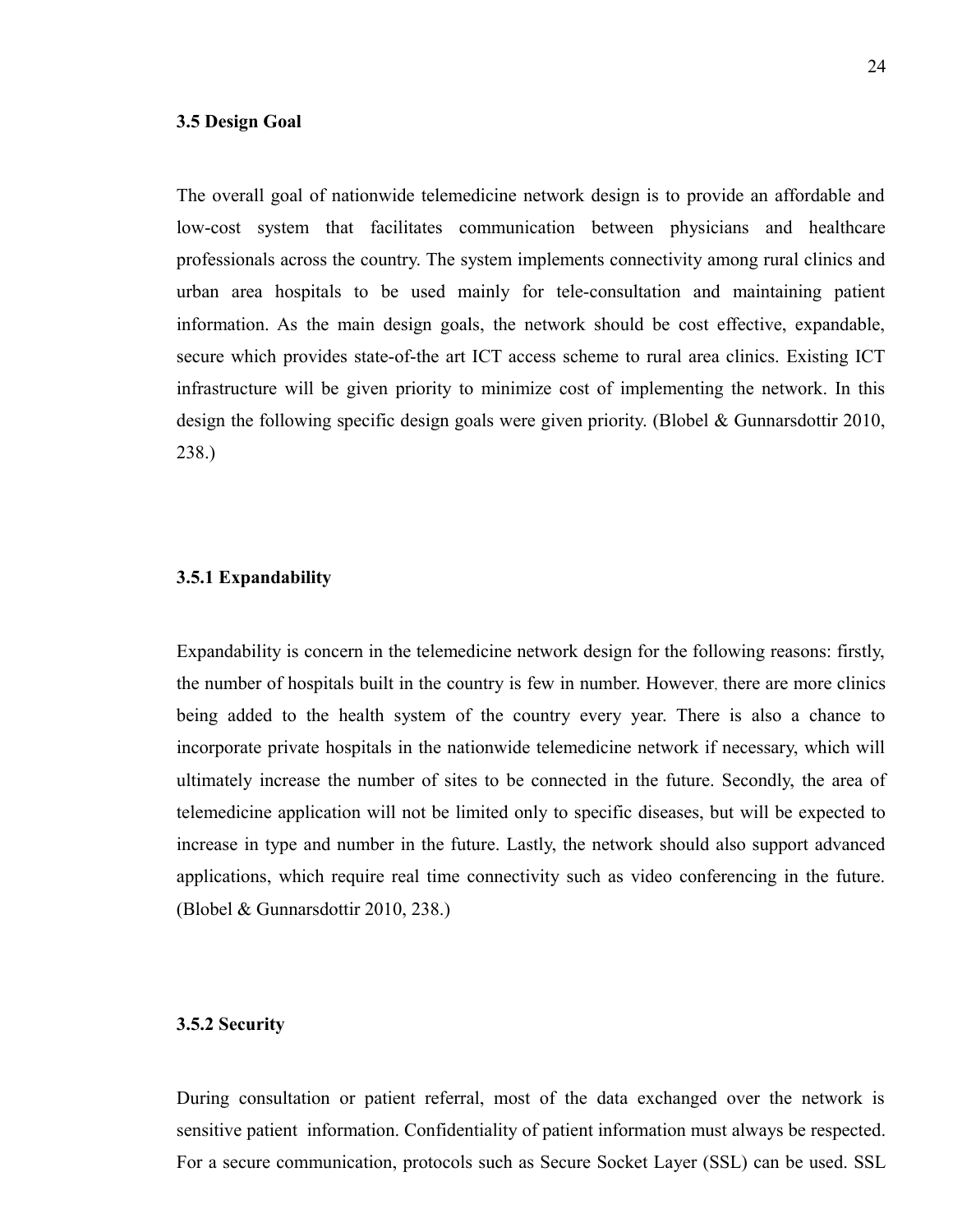permits users to conduct secure communication over web-based applications. This provides the ability to safely exchange patient information across the network. When doctors exchange patient information, they should adhere to medical protocol that defines the rules to be followed during this process. In addition to these the network and the involved servers should be protected by firewall against external invader. A Firewall can be software or hardware for the sole purpose of keeping digital pests such as viruses, worms and hackers out of the network. (Blobel & Gunnarsdottir 2010, 238.)

### **3.5.3 Cost**

Implementing a nation-wide telemedicine network may seem to be more expensive than building clinics or equipping existing regional clinics with medical personnel and medical instruments. A cost benefit analysis and a comparison on various approaches have to be done to produce a lower cost solution to the problem of delivering proper health care to rural areas. However, network connectivity among the health care facilities, both in the urban and rural areas over an existing ICT infrastructure is considered as an effective cost. (Bartz & Robert 2012, 600.)

#### **3.6 Elements of LAN Design**

The elements used to design a LAN include the following: firstly, locating the equipment to have the maximum security and gathering application services to determine the software. Secondly, foreseeing the need of an expansion on the network in the future. Thirdly, determining port access speed for switch and hosts (>= 100mbps). Furthermore, choosing hosts (PCs) Pentium IV. Lastly, foreseeing software security needs (firewalls) to protect your network. (Lammle & Todd 2008, 320.)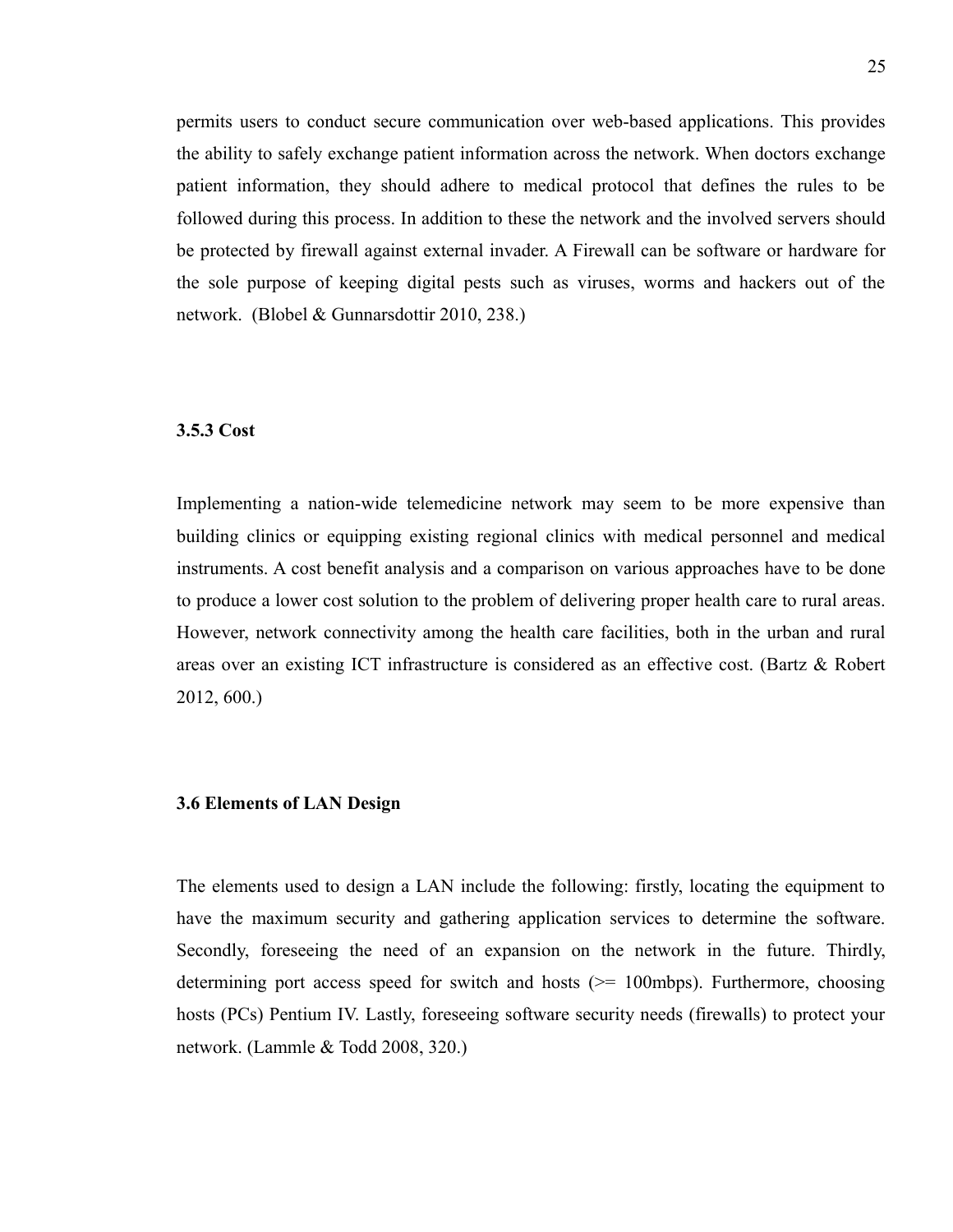### **3.7 Network Components Used for the Design**

Computers must share media to communicate successfully. Network media can be media or it can be a physical cable or it can be wireless. Regardless of the media type, its main function is carrying data from one device to the next. To access the network or communicate with other computers, a network interface card (NIC) is needed, these comes with different variety of specifications and depending on the network setup, it may not be interchangeable in all machines. From the equipments specification above, the following network components will be used to design a local area network for telemedicine. (Lammle & Todd 2008, 321.)

To start with, a H3CS5120-48P-EI Layer 3 Ethernet Switch -48ports-54-watts power-96GBps which support diversified services and enables IPV6 forwarding will be used. Secondly, a WSC424 CISCO Fast Hub. Thirdly, a transceiver which will be used at the interface of the router and signals from the VSAT link to convert the VSAT signals to electrical signals. Furthermore, a CISCO-Linksys WRT160 N-RM Wireless Router to distribute the network to the switches. Moreover, an optical to electrical converter used to convert the optical signals to electrical signals. In addition, an access router will be used to encapsulate frames into packet by appending a destination network address, source network address console port used for network set up configuration performance monitoring and checking, security features such as firewall, encryption and authentication and allocation of WAN bandwidth to allow a better quality of service to higher priority application such as time sensitive communication. Lastly 2 switches of 48 ports and 24 ports will be used to connect the equipment and personal computers. (Rajarsh & Koel 2004, 400.)

#### **3.7.1 Connection of Switches to the Equipment and Personal Computers**

A 48 port switch will be used in the critical area as follows. 8 ports used to connect the various telemedicine equipment, 2 ports used to connect the network to the two theatres, 10 ports used to connect the network to other locations like Angiography I and II, Blood blank I and II, 2 ports used to connect the doctors resting apartments and 20 ports will be left for future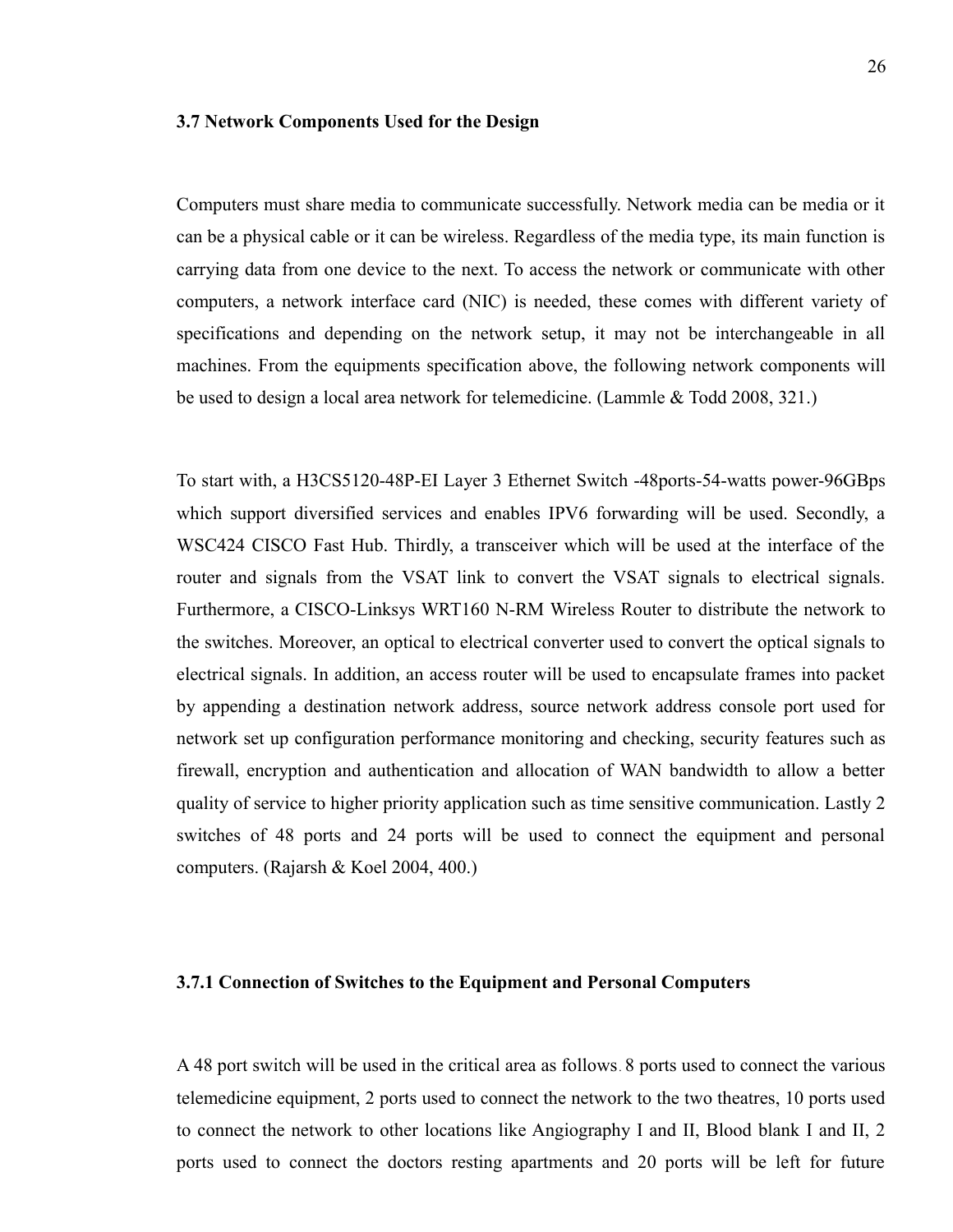expansion of the network in the critical area. A 24 port switch will be used to extend the network to the adult ward and consultation ward. A hub will be connected to the 24 port switch in order to distribute the network to non-traffic generation departments such as the technical department, changing room and the pressing room. The functions of routers, switches and hubs are explained below. (Rajarsh & Koel 2004, 400.)

### **3.7.2 Hubs**

A hub is a multiport repeater that retransmits a signal on all ports. When a packet arrives at one port, it is sent to the other ports so that all segments of the LAN can see it. Since it operates at Layer 1 of the OSI model, it can connect segments on a network but cannot segment a network. Most hubs are produced with a minimum of 4 ports but can have as many as 48 ports. There are two basic types of hubs: active and passive. Active hubs are the type described previously in this paragraph. A passive hub allows the signal to pass through without any amplification or regeneration. Intelligent or manageable hubs add features to active hubs that enable each port to be configured and the traffic passing through the hub to be monitored. A switching hub is a type of active hub that reads the destination address of packets and forwards it to the correct port. Most hubs require no configuration and passive hubs does not require power. The devices connected to the hubs all share the same bandwidth. For instance, if there is a 10-Mbps hub and three devices are transmitting at the same time, each device gets one third of the bandwidth. (Rajarsh & Koel 2004, 400.)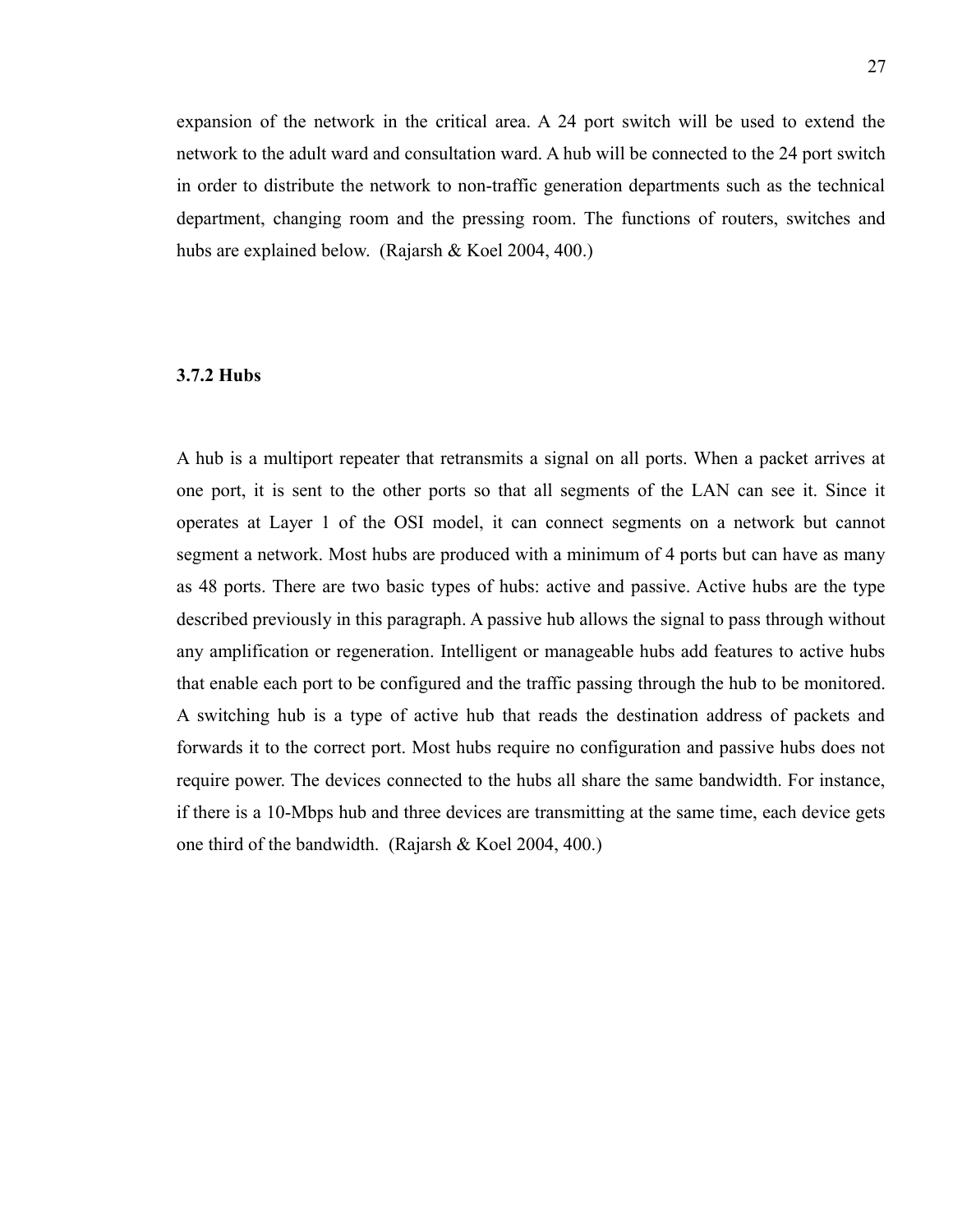#### **3.7.3 Switches**

The concept of switching is identical to bridging: they both forward, flood, and filter traffic using the same rules. Both bridges and switches create multiple collision domains as well one collision domain per port. The advantages of switches over bridges are as follows. Firstly, switches have a higher port density. Secondly, switches have faster packet-processing capabilities. Furthermore a good quality-of-service capabilities and usage of virtual LAN technology is performed with the use of switches that bridges. (Rajarsh & Koel 2004, 410.)

Early bridges typically had two ports and some had as many as four. It was rare and very expensive to find a bridge with a total of six or more ports. Most early switches came with a minimum of eight ports, with some having as many as 16 or 24 ports. Some of the switches used in today's network environment are expandable to more than 350 full duplex 100-Mbps ports. Each is in essence a single bridging device that creates its own collision domain and uses port-based memory for buffering incoming and outgoing data. Switches achieve faster packet-processing capabilities than bridges in a number of different ways as explained below. (Lammle & Todd 2008, 310.)

The bridges has Application-Specific Integrated Circuits (ASICs) where they accomplish their decision-making process almost exclusively through software. Although it was adequate for its time, today's networking applications and services require much faster processing capabilities. This is achieved by imbedding the decision routines into hardware ASICs installed on each port on switch. Deciding how to manage a packet is handled at the lowest level possible, allowing switches to achieve packet throughput in excess of 150 million packets per second, which was inconceivable 10 years ago. (Lammle & Todd 2008, 309.)

 Switches use the latest and the most powerful CPUs in the market that help to process all the port-based ASIC decisions. There is also a process of cut-through switching which enables switches to forward packets immediately after receiving the destination MAC address. Bridges manage frames by using store-and-forward processing whereby the bridge receives the entire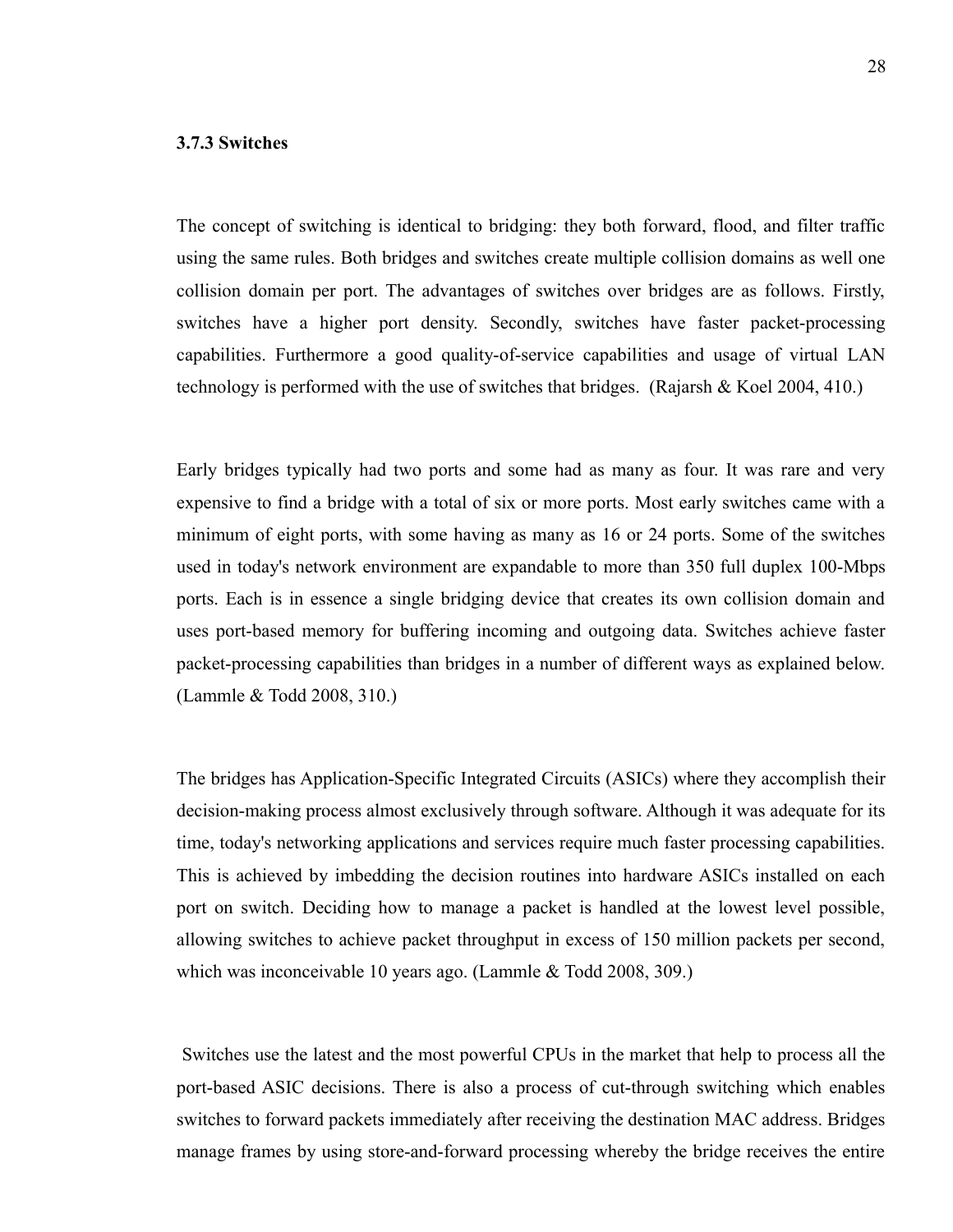frame in memory before forwarding it to a different interface. The cut-through processing allows the switch to forward frames much more quickly because the destination MAC address is received in the first six bytes of a frame. The major drawback to cut-through switching is that malformed frames from collisions or a misbehaving network interface card (NIC) are also forwarded. (Lammle & Todd 2008, 300.)

Switches have a fragment-free switching, a technique similar to cut- through switching except the fact that it eliminates the forwarding of collision packets and still achieves a faster processing capability than store-and-forward bridge behavior. In the fragment-free switching technique, the frame is forwarded after receipt of the 64<sup>th</sup> because Ethernet requires that collisions are detected prior to this byte being transmitted. A successful transmission to the  $64<sup>th</sup>$  byte ensures a high probability that the frame is a good (not a collision). (Lammle & Todd 2008, 301.)

Switches are rapidly becoming more popular than hubs when it comes to connecting desktops to the wiring closet. Switches operate at data link layer of the OSI model. Their packetforwarding decisions are based on MAC addresses, a switch simply looks at each packet and determines from the physical address which device a packet is intended for and then switches it out toward that device. Switches allow LANs to be segmented, thereby increasing the amount of bandwidth that goes to each device. A switch sent data only to the specified port, whereas a hub sends the data to all ports. For instance if a switch of 10Mpbs is used to connect three devices, all the three devices can use the 10Mpbs one after another but if this bandwidth was given to the hub, it will be divided equally to the ports with regardless to whether there is traffic there or not. In this context, it is said that each segment is a separate collision domain but all segments are in the same broadcast domain. The basic functions of a switch include filtering and forwarding frames, learning media access control addresses and prevention of loops. In wide area networks such as the internet, the destination addresses requires them to be looked up in a routing table by a device known as a router. Some recent switches also perform routing functions. These switches are sometimes called IP switches or layer 3 switches. (Lammle & Todd 2008, 290.)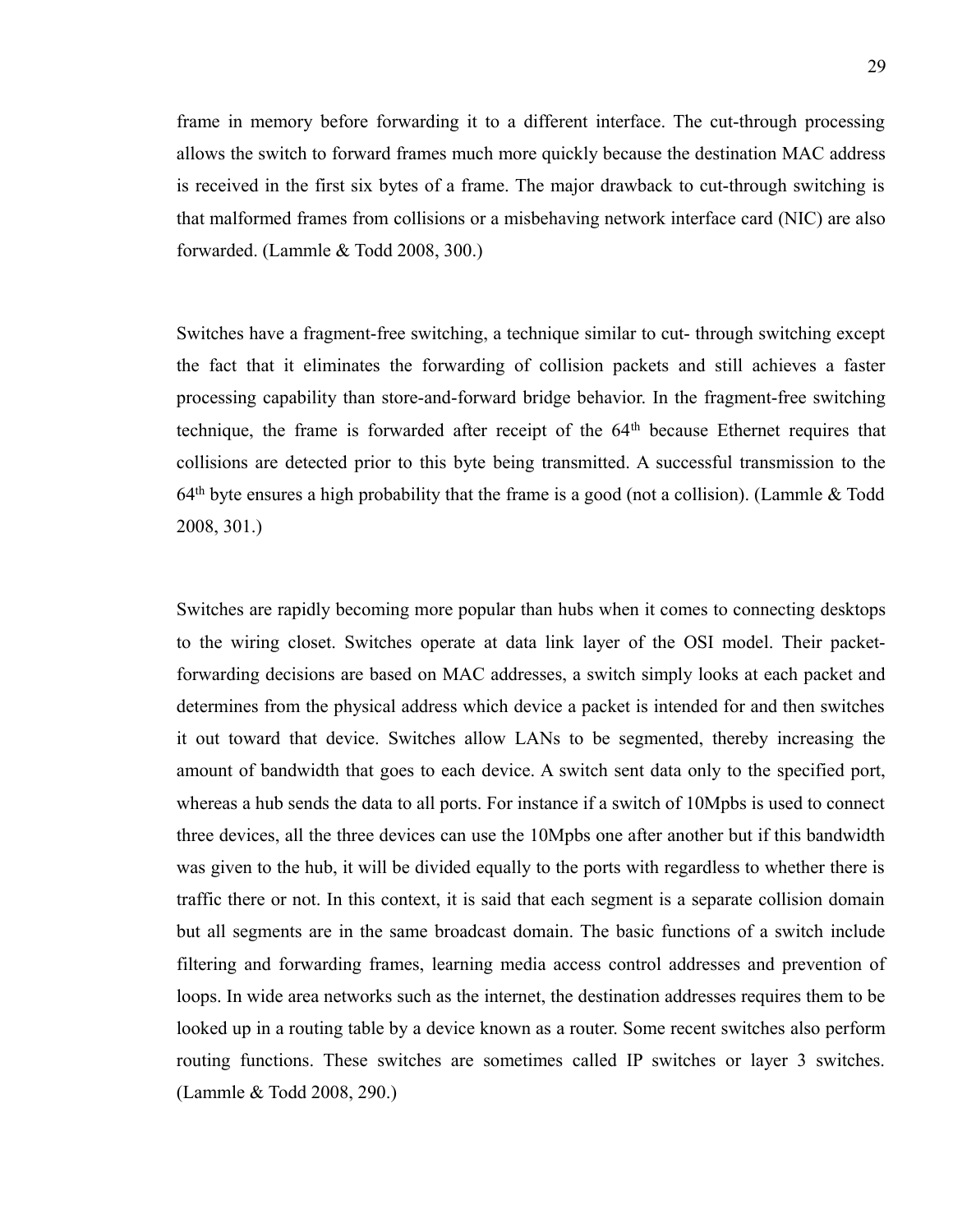### **3.7.4 Routers**

Routers operate at the network layer of the TCP model. They forward information to its destination on the network or the internet. Routers maintain tables that are checked each time a packet needs to be redirected from one interface to another. The routes may be added manually to the routing table or may be updated automatically using various protocols. Although primarily used to segment traffic, routers have additional useful features. One of the best is its ability to filter packets either by source address, destination address, protocol, or port. A router may create or maintain a table of the available routes and their conditions, and then use this information along with distance and cost algorithms to determine the best route for a given packet. Typically, a packet may travel through a number of network points with routers before arriving at its destination. On the internet, a router is a device that determines the next network point to which a packet should be forwarded toward its destination. The router is connected to at least two networks and decides which way to send each information packet based on its current understanding of the state of the networks to which it is connected. A router is located at any gateway, including each internet point of presence. The connection from a router to the internet is through a device called a Channel Service Unit/Data Service Unit (CSU/DSU). (Rajarsh & Koel 2004, 390.)

### **3.8 Body Area Network (BAN)**

Body Area Network (BAN) is also referred to as Personal Area Network. It is the ability of installing very tiny radio transmitting devices on human body. These devices are so small that some can even be implanted inside the body. They provide the underlying technology for monitoring various signs of the body and to issue an alert if an abnormal behavior is detected. They also provide a convenient means of logging daily activities and determining whether a user has met a pre-determined target for workout during a session. Bio sensors are attached to the user's body for remote health monitoring offering extremely high mobility. A BAN consists of two major components: Intra- BAN and Extra-BAN.(Fong& Bernard 2010,38.)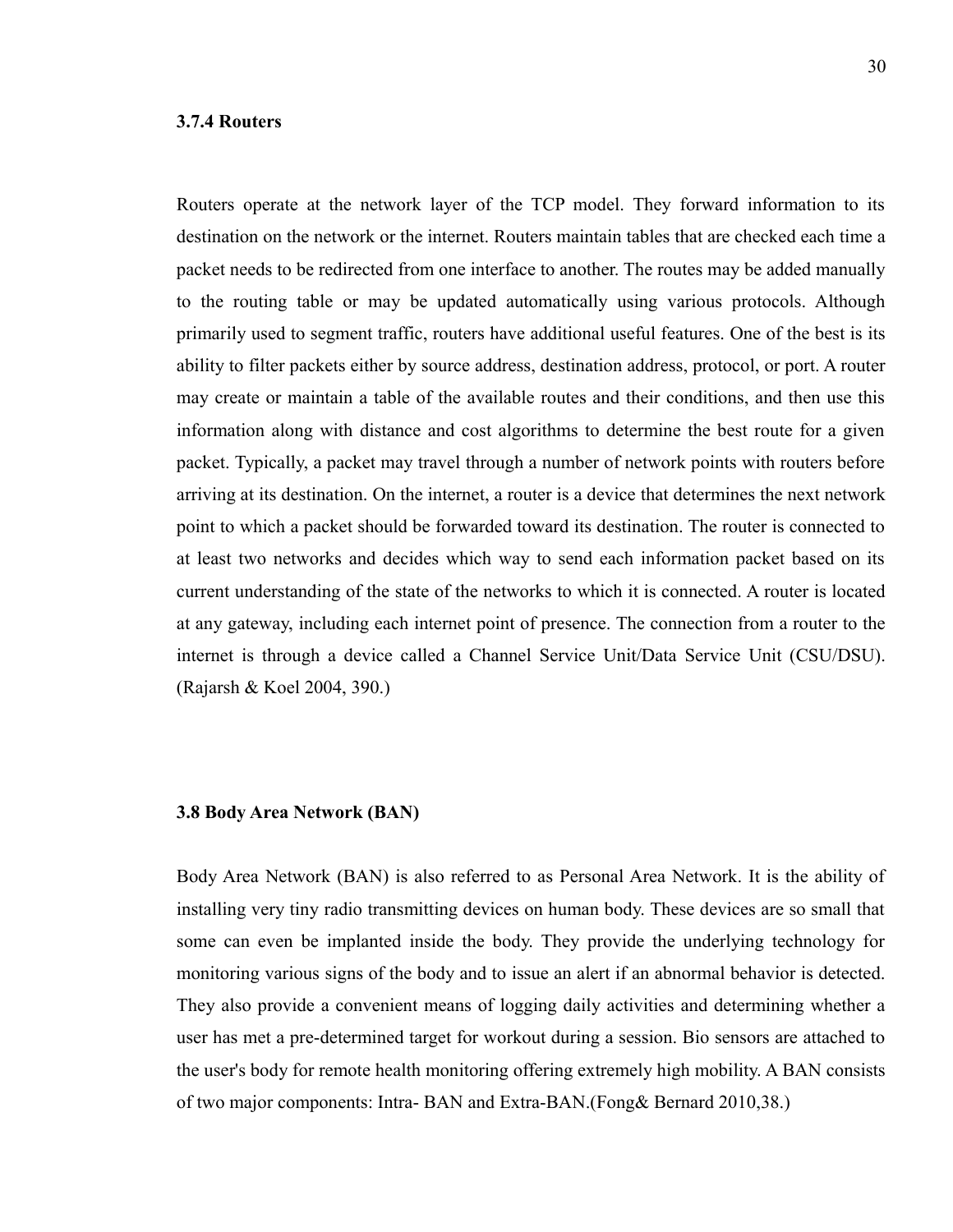### **3.8.1 Intra-BAN**

This component is used for internal communication around the body of the patient, where sensors and actuators are connected to a mobile base unit that serves as a data processing center. This mobile base unit can be any consumer electronics device such as a cellular phone. Blue-tooth and Zigbee are currently the wireless technologies use for Intra-BAN communication. The choice of communication technology depends on the application and sensors sets involved such as the amount of data that a sensor set produces and the power consumption needed for a certain communication technology. The BAN that will be used in Shisong Cardiac Center will use wired connections between the sensors and the sensor front end with a wireless (blue-tooth) to link the mobile base unit. (Fong& Bernard 2010, 38.)

#### **3.8.2 Extra-BAN**

This component is used for external communication between the components surrounding the body and the outside world. This is normally a telemedicine system that conveys the collected data for processing and analyzing. The Extra-BAN device has a sensitive receiver and transmitter that are ready to receive and transmit signals to and from the body of the patient. (Fong& Bernard 2010, 38.)

BAN devices have properties of very low power consumption of less than 10mW and a low data throughput of less than 10kbps. Various considerations taken in implementing a BAN design. Firstly, the quality of service assurance for an individual device must be provided to ensure that all devices remain in contact since no data protection mechanism is employed in most situations. Secondly, the base mobile unit should be connected within two meters in order to successfully cover each signal and lastly, an Omani-directional antenna coverage should be used to ensure a high degree of mobility and the effects of absorption by human body on signal propagation needs to be thoroughly investigated. (Fong& Bernard 2010,38.)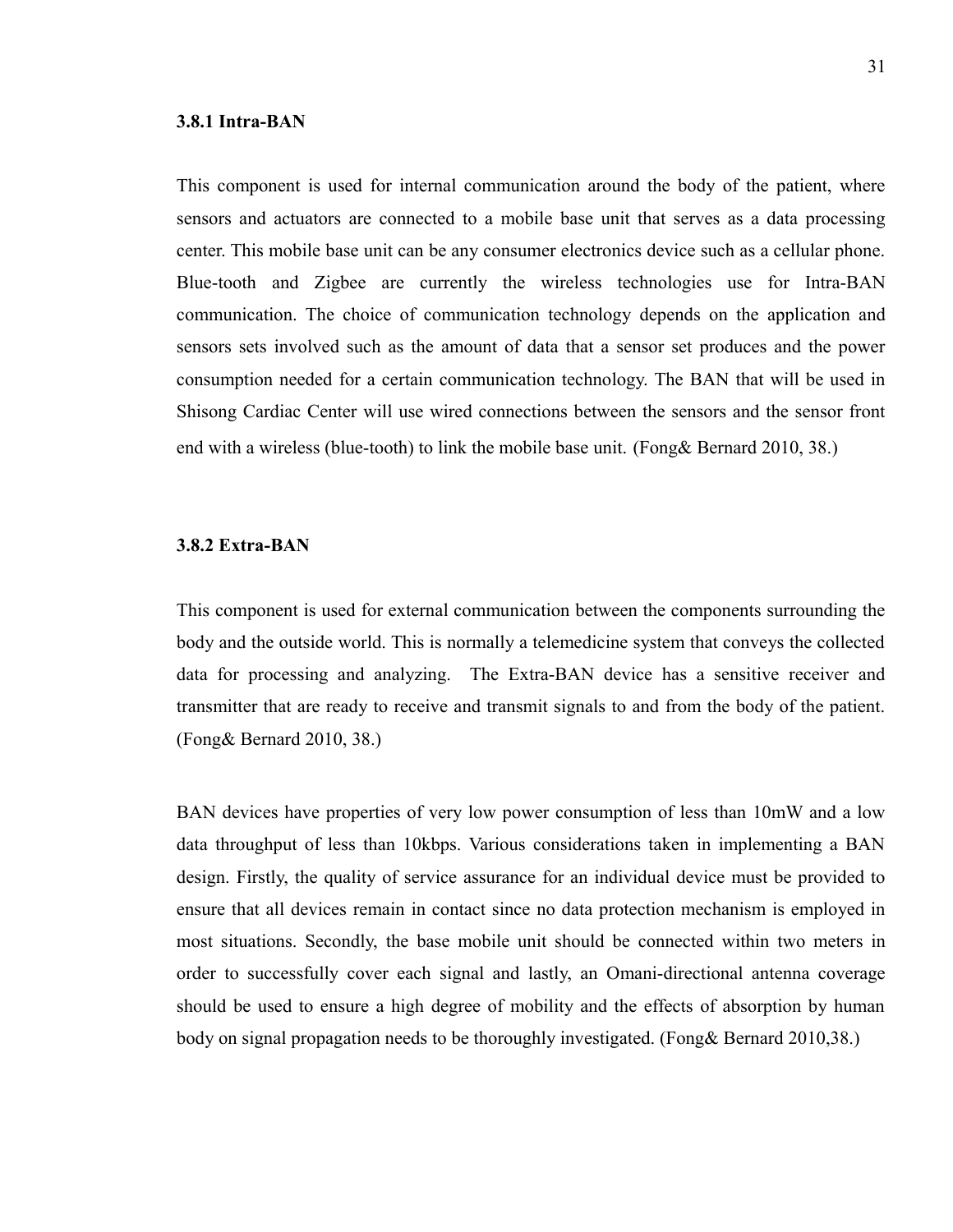### **3.9 Remote Patient Monitoring Using Wireless Communication**

The monitoring of patients for long periods during their normal daily activities is essential for the management of various pathologies. This includes sleep monitoring in the normal home environment for apnea patients, the continuous personal monitoring of brain signals and longterm cardiac monitoring. In addition to monitoring specific parameters, the patient monitoring equipment has to comply with additional specific design requirements such as portability and/or wear-ability (light weight, specific sensors, body compatibility), long-term signal or parameter monitoring (battery consumption, long-term electrodes), capable of continuous signal acquisition, real-time processing and feature extraction, transmission capability, data integrity and security. It should also comply with medical device regulations. (electrical safety, electromagnetic compatibility). (Maeder & Smith 2010, 57.)

### **3.9.1 Continuous Biomedical Signal Monitoring**

Long-term monitoring of body energy requires specific design requirements in order to achieve accurate sense signals over a long period of time. Dry electrodes such as conductive rubbers are used as conducting devices since they are easily tolerated by the skin, flexible and tolerant to sweat. This type of electrode has higher impedance than standard electrodes and therefore needs higher input impedance for the amplification stage. Other measures are taken in to consideration. Firstly, enabling a stable connection between the electrode and skin in order to reduce the variations in electrode potential. Secondly, maintaining a low power consumption in order to extend the monitoring lengths. By using a power circuit of Ni-MH 3.6 V battery, a biomedical front-end will provide very high input impedance with selectable gain feature of about 1000 V/V for EKG/EMG application and up to 70000 V/V for EEG applications in conjunction with an adjustable monitoring bandwidth (0.02/0.5[Hz] up to 40Hz for EEG application, 5Hz up to 400Hz for EMG application).The current consumption of the front end is less than 1mA powered by a single 3.6V supply, and it includes over current protection. (Maeder & Smith 2010, 59.)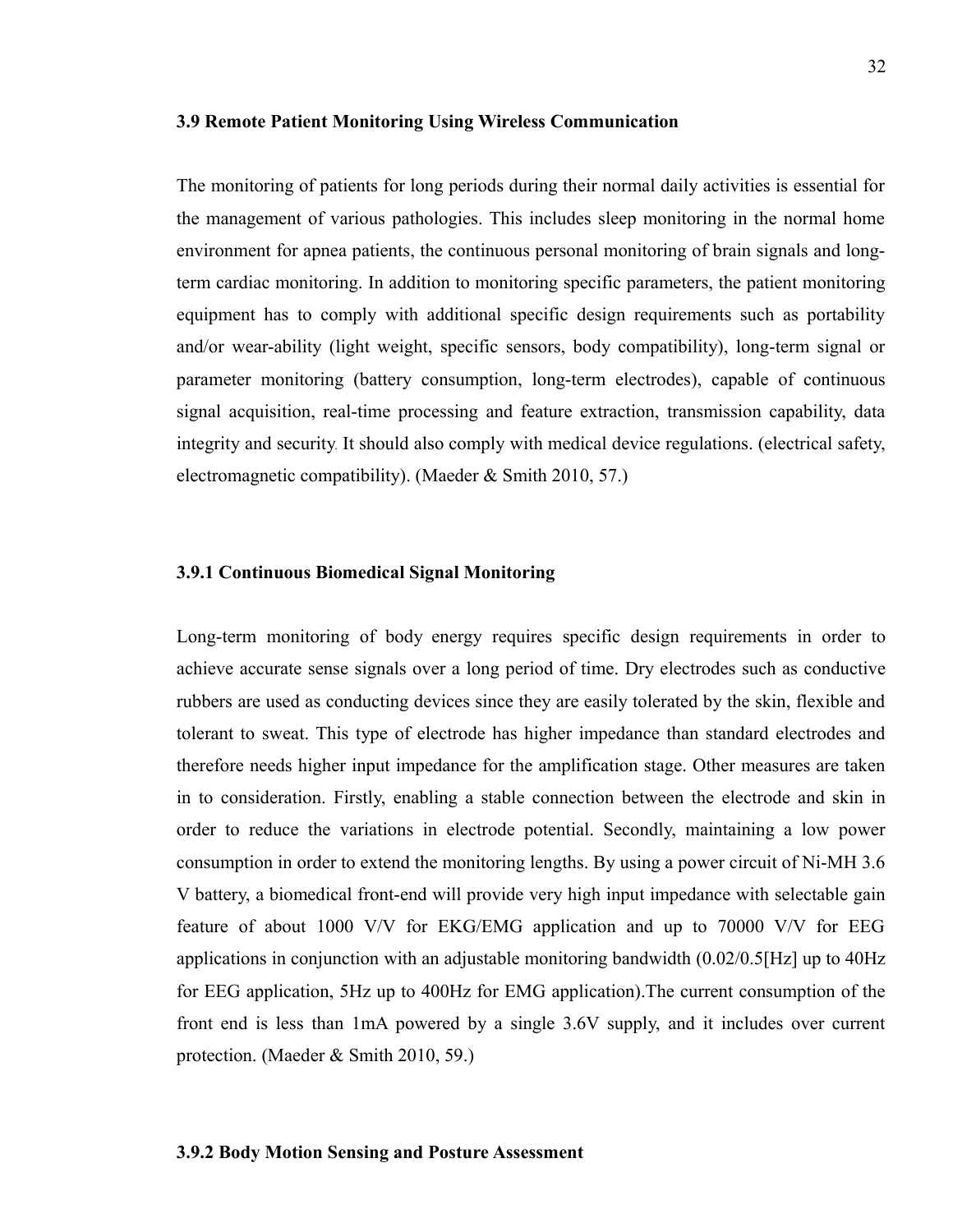A micro-electronic-mechanical system (MEMS) is required to record concise information about patient motion to estimate physical activity. MEMS accelerometer sensors are small (few mm) and light-weight (few grams) and when combined with their low power consumption, such a sensor is known to be a convenient choice for personal biomedical devices design. Since the MEMS sensor is able to detect the static acceleration due to gravity, it is possible to know the position of the sensor (and body or anatomical segment where the sensor is linked), in the gravity field. (Maeder  $\&$  Smith 2010,59.)

#### **3.9.3 Photoplethysmograph and temperature sensors**

Plethysmograph (PPG) and Sp02 sensors are mostly integrated in most patients' monitors. The use of light (red and infrared) through the patient's skin to estimate the changes in artery diameter that in turn depends on blood pressure, provides a noninvasive way to gather information such as heart rate, percentage of oxygenated hemoglobin and qualitative data about blood pressure. These types of sensors are very sensitive to motion and usually require relatively high power consumption. Integrated temperature sensors provide a reliable intrinsically linear voltage (or current) proportional to temperature, absorbing extremely low currents. Un calibrated-sensors usually offer accuracy of one tenths of a degree. Temperature sensors can be easily integrated with other circuitry and can provide information about a patient's skin temperature, which in turn depends on local peripheral circulation and muscle activity. (Maeder & Smith 2010, 60.)

### **3.9.4 Signal Acquisition and Transmission**

An integrated, commercially available Blue-tooth transmitter is used. This transmitter has different characters of 25 meters operative range, a data rate up to 115200 bits/s in 8 channels sampled at 12 bits with a maximum threshold of 4 kHz. The Blue-tooth transmitter draws high current (30 mA) from batteries, reducing their life to a few hours of continuous transmission. To solve this problem of battery discharge, data should be stored temporarily in the internal memory. (Maeder & Smith 2010, 60.)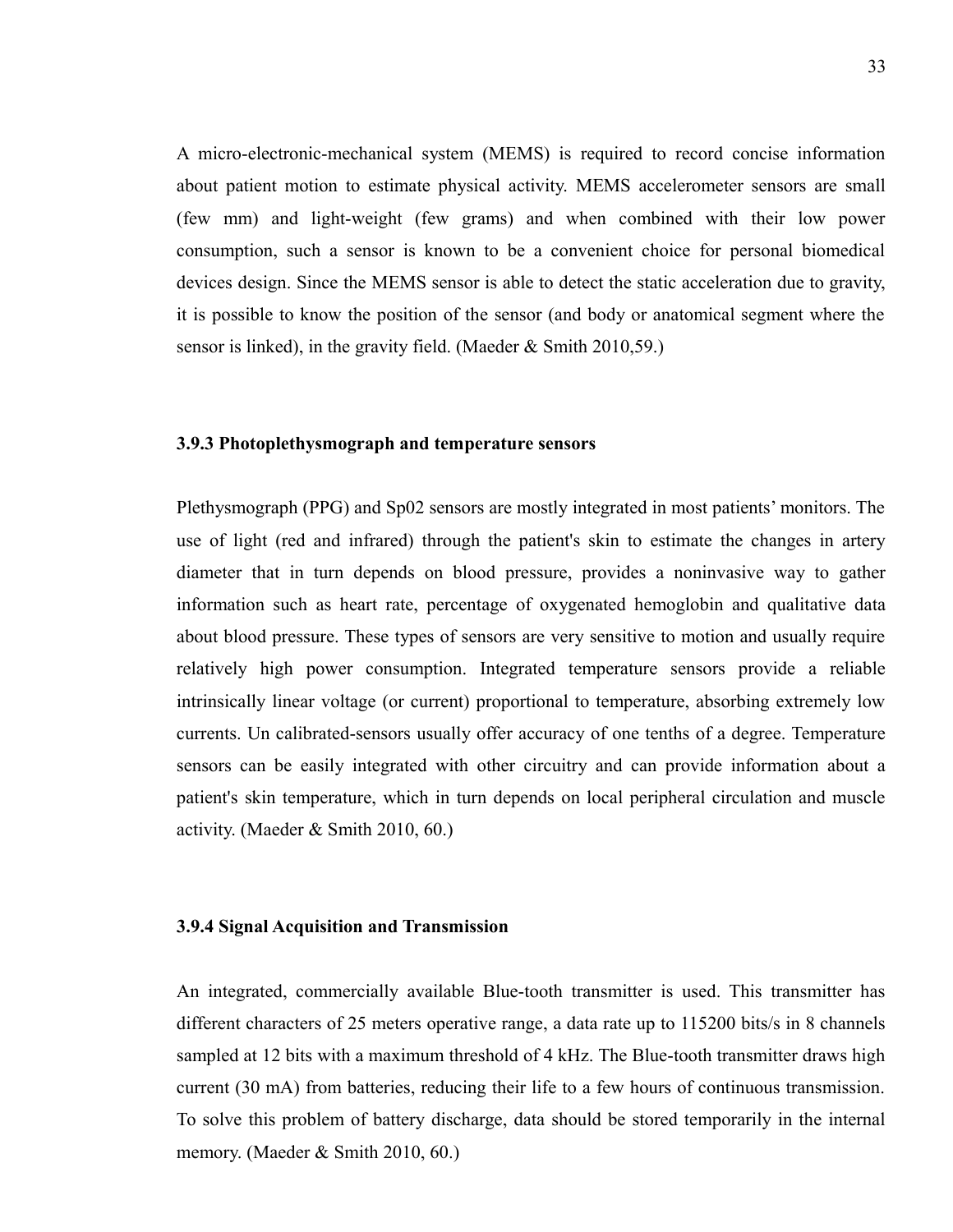### **3.10 Power Supply for Telemedicine Equipment**

The operation of telemedicine equipment requires a constant power supply. A huge power backup system such as an Uninterrupted Power Supply (UPS) with large batteries, standby generators and solar polar systems are required at the equipment sites to keep the Base Station (BTS) of the mobile telecommunication operators of Shisong Cardiac Center function for 24 hours. Presently, the Cardiac Center is well equipped with power backup and the telemedicine equipment will be connected to this power back up in order for them to have a power supply. Computers, cameras and microscopes will be switched off when the telemedicine services are not in used in order to allow for low investment on power supply in the Cardiac Center. (Shearer & Findlay 2007, 202.)

### **3.11 Risk Management of Patient's Information**

High- risk organizations such as hospitals are expected to manage any unexpected situation in their everyday activities. Modern medicine has led to increasingly complex forms of treatment and processes of care, but it has also increased the risk of adverse events and patient harm. For example, treatment toxicity to a patient who has been given treatment and thought to be competent but later found to be unsafe. Another example is that of a patient who has been treated inadequately resulting in failure to cure or a reduce chance of be healed. To reduce this risk, the patients should try on their own part to find out the following transparency from their doctors. Firstly, the patients should ask about his/her treatment options, including active surveillance or watchful waiting, surgery or medication. All of these options should be disclosed to the patients to get at the problem of over treatment and under treatment. Secondly, the patient should know about a mistake as soon as it happens and lastly, patients should have access to their medical reports rather than paying a certain amount of money before their reports are given to them. In this way, the risk of patient harm can be reduced though it cannot be completely eliminated. Clinical risk management plays a crucial role in enabling hospitals to enhance patient safety. The clinical risk management outlines certain solutions to this hospital risk management. Firstly errors should be avoided by the doctors and nurses. Secondly, concentrating on key elements in the case history will influence a better treatment. Thirdly, conclusions should be written before plans are made. Furthermore, specific questions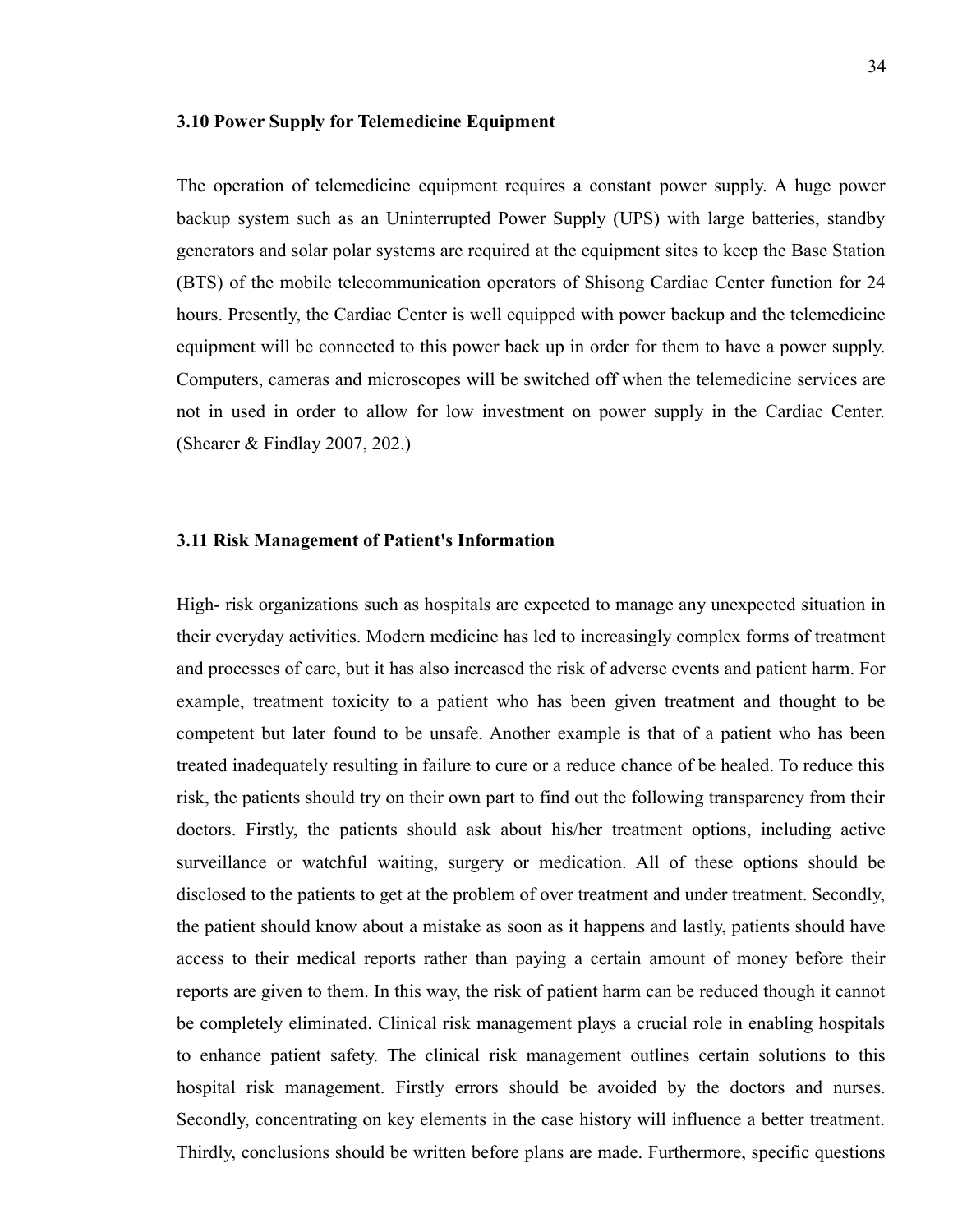should be defined in order to be answered by the chosen tests and in the case of invasive tests, the risk to benefit ratios should be considered. This will solve the problem of inappropriate use of tests. Lastly, when discharging the patients from the hospital, arrangements should be made with him/her in case the symptoms arose again. (Vincent & Charles 2001, 202.)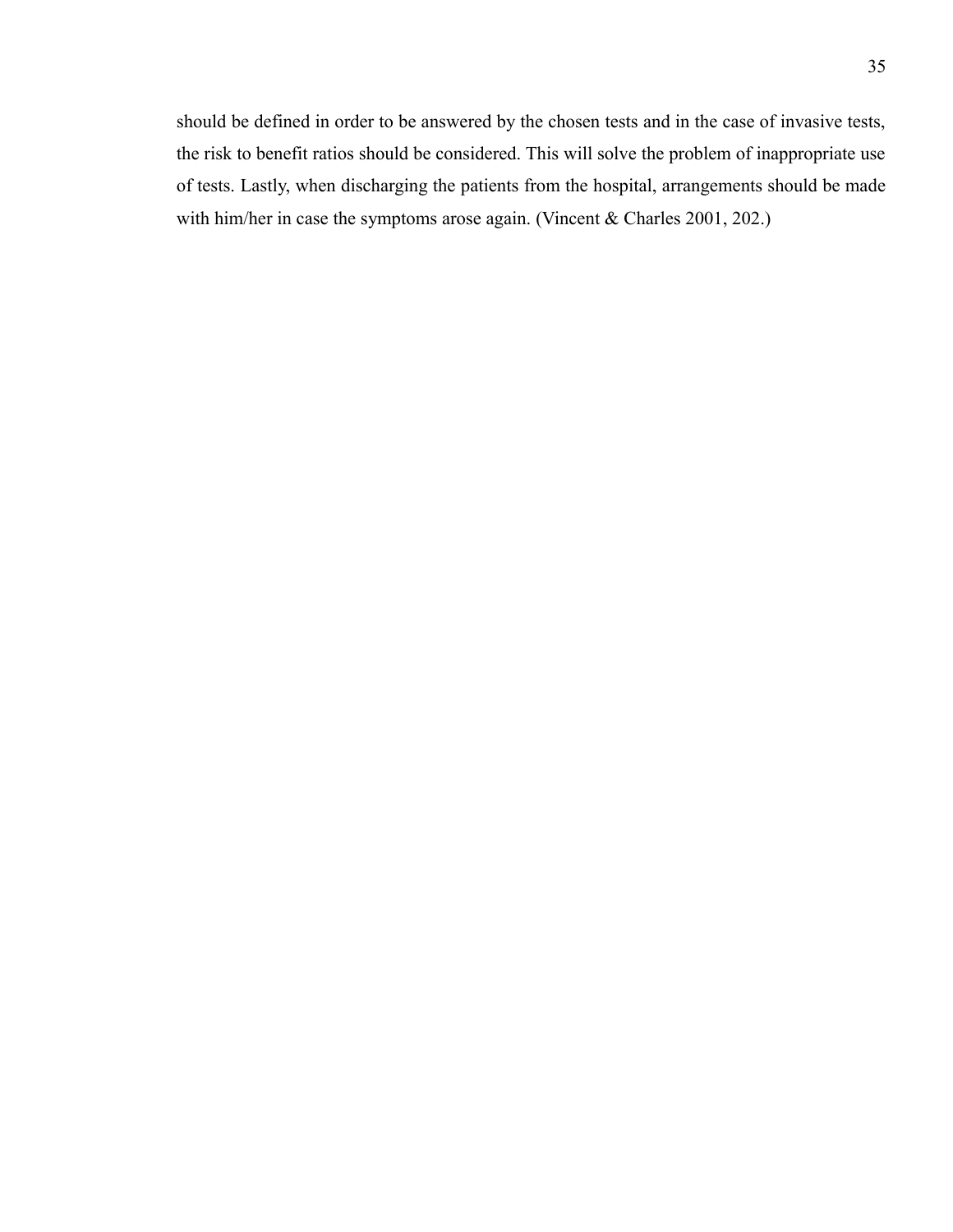#### **4 PROJECT IMPLEMENTATION**

The stages required to design the LAN for telemedicine will be discussed in this chapter. They include Project Planning, Project Scheduling, Installation guide and training, technical specifications and cost estimates. Also, the type of internet protocol used for the LAN design, access control method, network security policies and security maintenance will be studied in this chapter. (Tomczyk & Catherine 2005, 15.)

### **4. 1 Project Planning**

To successfully handle a project and makeup with the project goals and objectives, planning has to be made. Certain planning stages are required for the design to be successful. Firstly, the study of telemedicine equipment and the calculation of total bandwidth required. Secondly, the ordering of equipment and shipment. Thirdly, the hiring of bandwidth from Camtel. Furthermore, the purchase of the network components and lastly the installation of network components and testing of these components. The initial phase is when the project manager is introduced to other team managers. Also this is when the goals and the objectives of the project are outlined. The project manager meets team members and determines whether they require additional training or not. (Tomczyk & Catherine 2005,17.)

### **4.2 Project Scheduling**

This is the tool that communicates what work needs to be performed, which resources of the organization will perform the work and the time frames in which that work needs to be done. This involves planning the work associated with delivering the project on time. Without a full and complete schedules, the project manager will be unable to communicate successfully in terms of the cost and resources necessary to deliver the project. The various activities considered in order to design the LAN in Shisong Cardiac Center will be practice in the following order of importance. (Demeulemeester & Erik 2002, 28.)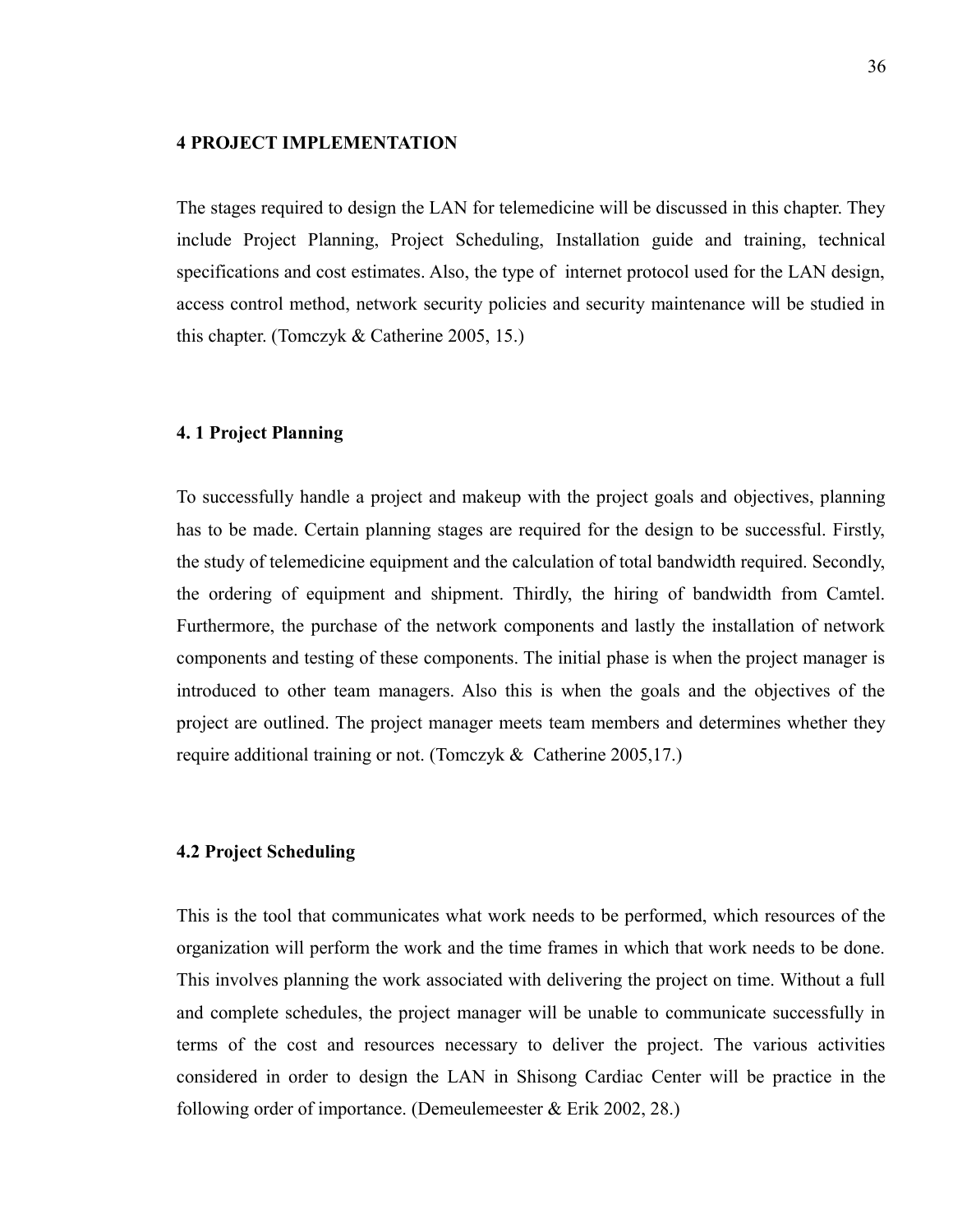| Number         | Activity to be carried out       | Duration                     |
|----------------|----------------------------------|------------------------------|
| 1              | The study of telemedicine        | 2 weeks                      |
|                | equipment                        |                              |
| $\overline{2}$ | Calculation of the total         | 3days                        |
|                | bandwidth required               |                              |
| 3              | Order of equipment and           | $3-6$ months $(12-24$ weeks) |
|                | shipment                         |                              |
| $\overline{4}$ | Installation of optical fiber by | 3weeks                       |
|                | <b>CAMTEL</b>                    |                              |
| 5              | Choosing Network                 | 2days                        |
|                | Components                       |                              |
| 6              | <b>Installation of Network</b>   | 4 weeks                      |
|                | components and testing           |                              |
| 7              | Closure of project               | 2 days                       |

**TABLE 3 The Telemedicine Schedule Program In Shisong Cardiac Centre. (Demeulemeester & Erik 2002, 28).**

The network components can be chosen alongside the installation of optical fiber by Camtel. From the above table, it is noticed that the project can be completed within 22 weeks to 34 weeks (5 months 2 weeks to 8 months 2 weeks.) with the latter being the maximum duration to finish the project. (Demeulemeester  $&$  Erik 2002, 30.)

### **4.3 Installation Guides and Training**

Once the equipment has been completely assembled and tested offline with the software, connectivity with the test center at the implementer's HQ should be made. As the videoconference equipment would be implemented, there should be an assurance of network connectivity for the data section. At least 10 tests specialist consult of requests should be sent using different sizes of files and the results sent are tested for errors. This would confirm readiness of the 'store and forward mode', testing desktop video-conference for quality, clarity of sound, picture and frame rate should then precede after checking for errors. Real time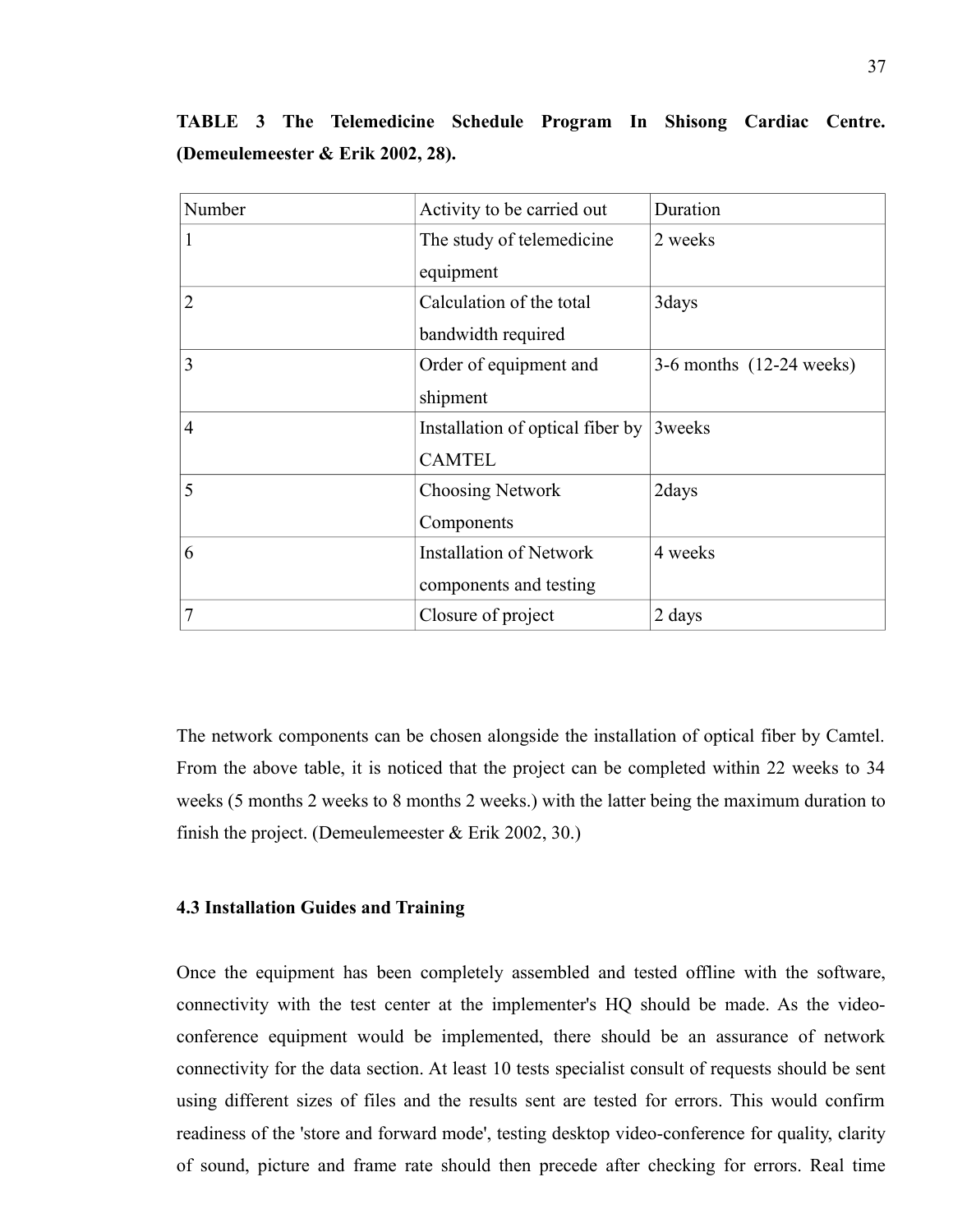viewing of data from equipment like ECG, X-Ray scanner, microscope and ultrasound should be tested and finally, a combination of live VC with high resolution data capture and transfer should be tested. Once the equipment is live, the local staff can be trained by the technician. The client's staff should then perform similar exercises using test and non-patient data. (Mcmillan &Troy 2011, 300.)

#### **4.4 Technical Specification**

The telemedicine room should be sufficiently large to accommodate placement of two computers with 17'' monitors each, a printer, and connectivity (VSAT indoor) equipment rack and few chairs. Telemedcine room at patient's end should be slightly larger to accommodate medical diagnosis equipment such as the X-ray, scanner, pathological microscope and a bed for taking ECG. Since the video conferencing equipment is also going to be used for treatment of patients, a larger room of 29'' will be used. The doctor's room dimension should be at least 12' x 20' and that of the patient at least 15' x 30'. If the patient's room also has an ICU as the case of Shisong Cardiac Center, then the minimum square required for the room is 1500 Square feet. In case of medical college hospitals a standard class room size of at least 30'' x 50'' is required with good provision for placement of audio/video system as a virtual classroom. (Marilyn 1996, 72.)

The room temperature should be maintained between 18 to 25 degree Celsius, preferably with the use of a A/C for less background noise during video-conferencing and the room should have electrical outlets for connecting various equipment and a very good earthing's pit. Five 15Amp sockets for UPS and five 5AMP sockets for other diagnostic equipment could be good examples of electrical outlets, with a proper arrangement of power supply during emergency. The UPS should at least be of 3KVA capacities depending on the equipment load and the room should have a good acoustics, using sound absorbing panels or heavy curtains for noise free environment during video-conferencing. The curtains in the room should be light blue or gray in color to give good contrast view for video-conferencing and the room should have good illumination to provide good picture quality for video conferencing. Also, the room should have good flooring, preferably vinyl or ceramic floor, to reduce noise. (Marilyn 1996, 72.)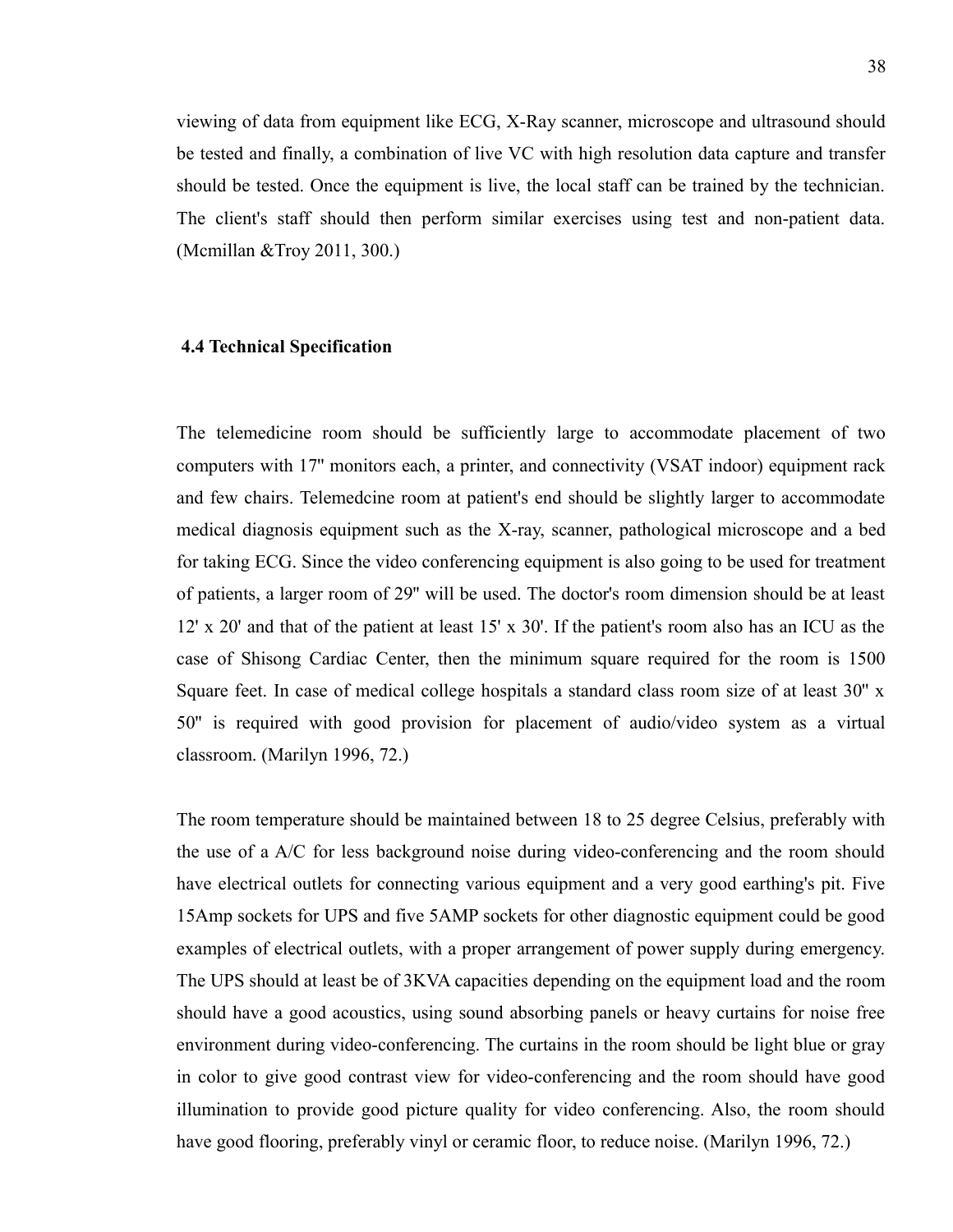Where ever a VSAT is used, it should be ensured that the antenna size is 1.8 meters in diameter for remote end and 3.8 meters for specialty end and weight of 500 – 2000 kg. Ideally, the antenna should be located at top of the building and should be within a distance of 40 m (cable length) from three telemedicine rooms. The Antenna should have unobstructed field of view to the satellite low time /high time power lines. (Marilyn 1996, 72.)

### **4.5 Cost Estimate**

The cost estimate of establishing telemedicine in Shisong Cardiac Center is as follows. Firstly, the cost of hiring 2 mbps from CAMTEL is equal to 36769,9221 Euros per year. Therefore in a month, the Cardiac Center will be expected to pay 3064,161 Euros as the amount used for hiring bandwidth. Secondly, the cost of a CISCO LINKSYS SRW2048 and 48-port Gigabit Managed Switch is 136 Euros. Thirdly, the cost of a CISCO SFS 7000-P 24-port full duplex infinite band server switch (SFS7000P-SK9) is 221 Euros. In addition, the cost of a level one internet hub with 5 ports is 24 Euros. Moreover, the cost of a CISCO 3700 Series CISCO3725 3725 Access Router is 23 Euros and lastly, The cost of a YAESU FT-2900R VHF 75W 2M Transceiver New Radio FT-2900 is 180 Euros. This total amounts to 37,353.9221 Euros. ( Sicotte & Lehoux 2004, 79.)

When this is converted to Cameroon currency, it amounts to 24,466,818.9755frs to start with for the first year of telemedicine implementation and during the following years only the money for hiring the bandwidth will be paid. The above cost is not taken in consideration with the cost of buying and shipping the equipment for telemedicine, the number of rolls of cables used in the network connection and the payments made to the technicians for configuring the network. This might seem expensive, but considering the amount of money spent every month for the transportation of each doctor to and from Shisong in addition to their payments, it will be cost effective. ( Sicotte & Lehoux 2004, 80.)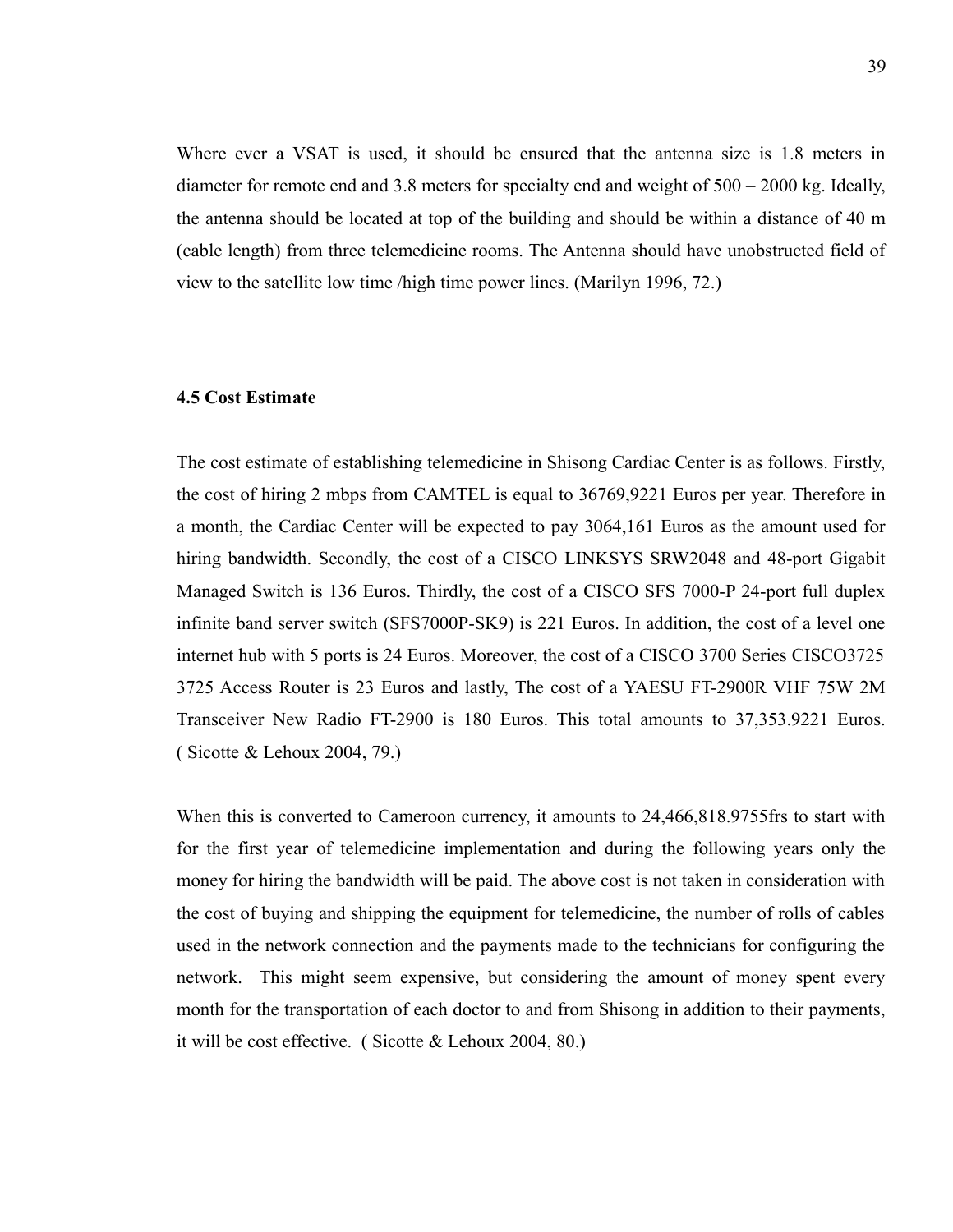### **4.6 Internet Protocol Used**

The internet protocol that will be used is TCP (Transmission Control Protocol). This will ensure real-time services. The window size is the bandwidth of communication through segmentation of data. This protocol also permits service prioritization. TCP is a model consisting of the 5 layers which are application, transport networking, data layer and physical layer. (Krawetz & Neal 2006, 20.)

#### **4.6.1 Physical Layer**

The physical layer (layer 1) handles the mechanical and electrical communications; it translates bits (0s and 1s) in to data that can be transmitted. Layer 1 specifications determine the shape, size and pin-out of connectors, the type of voltages and currents used. It also determines the function of the physical media and electrical components. Devices that operate at the physical layer include network interface cards, hubs, repeaters, multistation access units, media filters and transceivers. The physical layer operates independent of the data sent or received. It only ensures that the data is transmitted and received properly, it does not determine whether the data itself is correct or not. For example, the program calling the physical device driver could be a Web request or just sending random bits. The physical layer ensures that the transmitted data is not corrupted but it does not validate the content of the transmitted information. (Krawetz & Neal 2006, 125.)

Depending on the type of medium, the physical link may also require activation and deactivation. The transmission and reception of data on the physical layer follows a five-step cycle. Firstly, a program generates data and sends it to the physical device driver. Secondly, the physical device driver uses the Network Interface Card (NIC) to transmit data and sends it to the physical device driver. Furthermore, the NIC on the recipient system receives the data and the data is passed to the recipient's physical device driver. Lastly, the physical device driver passes the data to higher OSI layers for processing.(Krawetz & Neal 2006, 125.)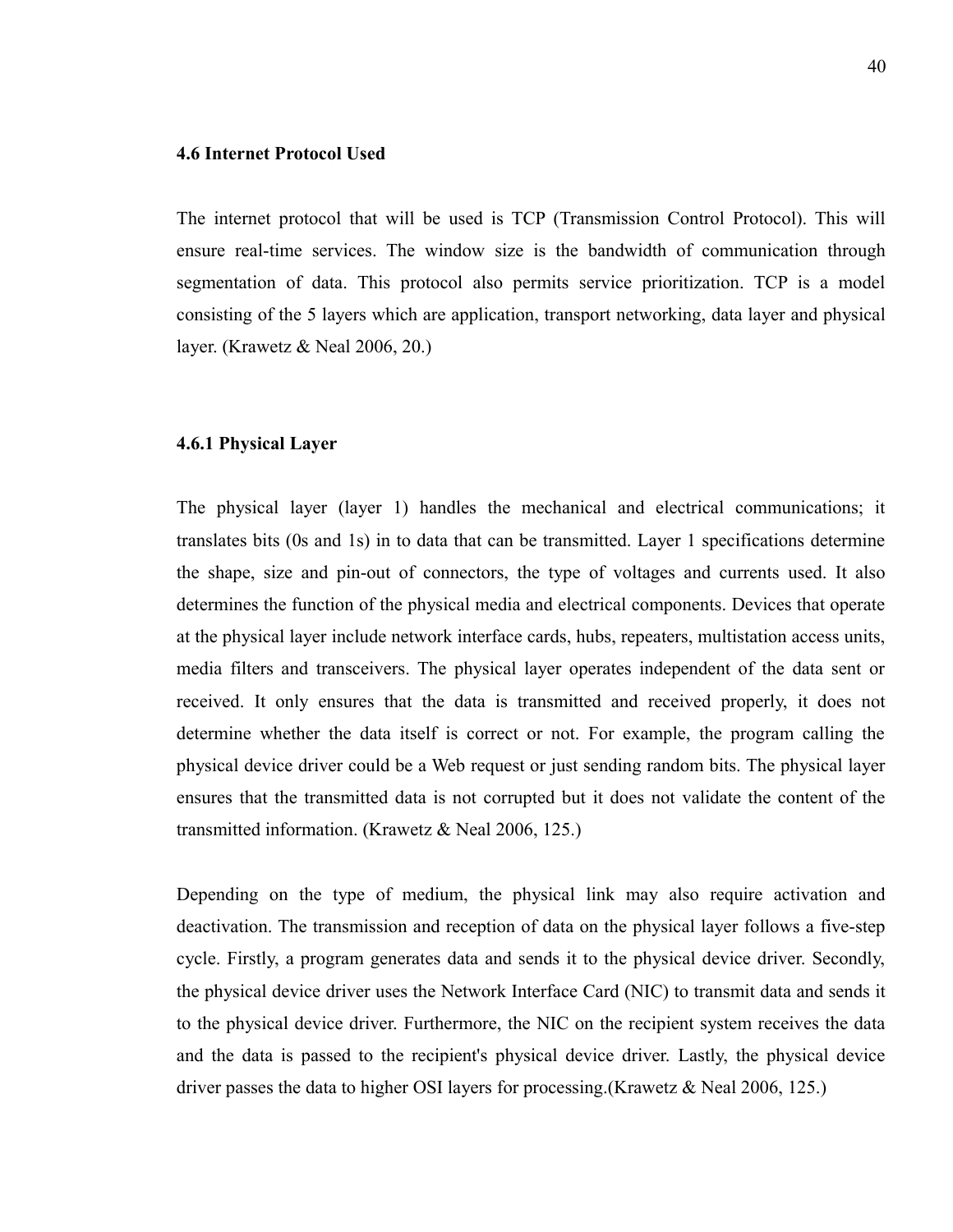### **4.6.2 Data Link Layer(Network interface layer)**

The Data link layer (also known as the network interface layer) provides flow, error control and synchronization for the physical layer. It takes information from the network layer and sends it to the intended device through the physical layer on the same network. The specifications defined at this layer are network and protocol characteristics. This includes physical addressing, network topology, error notification, sequencing of frames and flow control. Physical addressing defines how devices are addressed; network topology determines the specifications that define how devices are to be physically connected. Error notification alerts upper-layer protocols that a transmission error has occurred and sequencing reorders frames that are transmitted out of order. Flow control monitors the transmission of data so that the receiving device is not overwhelmed with more traffic than it can handle at one time. (Krawetz & Neal 2006, 177.)

The IEEE 802.2 specification has divided the data link layer into the Logical Link Control(LLC) and Media Access Control (MAC) layers. The logical link control layer manages communications between devices over a single link. This includes checking for errors and flow control. The LLC also supports both connectionless and connection-oriented services used by higher-layer protocols. The media access control sub layer of the data link layer to manage protocol access to the physical network medium (the MAC controls access and network adapter card drivers). Media access control addresses enable multiple devices to uniquely identify one another. These unique addresses are assigned by the manufacturer. The data link layer cannot route to other networks, it can only pass on packets in its own segment. Devices that operate at this layer are bridges, switches and routers. (Krawetz & Neal 2006, 178.)

#### **4.6.3 Network Layer**

The network layer (layer 3) manages the routing of packets that are to be forwarded on to different networks. The network layer relies on the use of routable protocols to deliver packets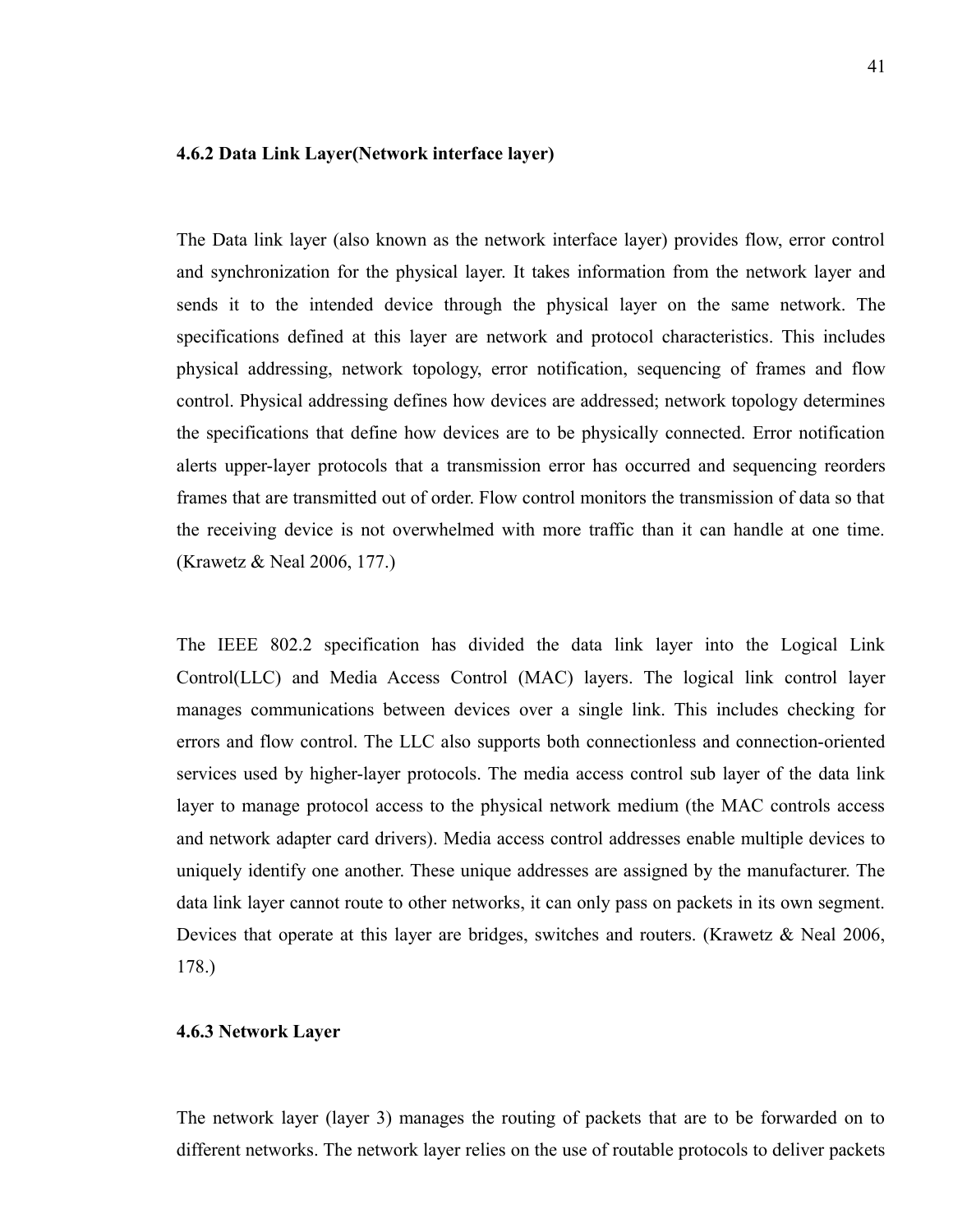to distant networks. The network layer defines the network address, which is different from the MAC address. MAC address is considered the physical address and the network address is considered the logical address. Since the network layer defines the logical network layout, routers can use it to determine how to forward packets. The design and configuration of a network is made in the network layer. (Krawetz & Neal 2006, 226.)

Routers are network nodes that span two distinct data link networks. Any node that spans two distinct data link networks may act as a router. A router that connects two networks is dualhomed. A multihomed router connects many different networks. Routers span that supports the same addressing schemes. Two networks may use different physical layer mediums and data link protocols but a router can span them if the address convention is consistent. For example, a multihomed router may support IP over Wifi, 10Base-T, 100Base-T and a cable modem connection. Multiprotocol routers may offer support for different network layer protocols such as Internet Protocol (IP), Internet Protocol Exchange (IPX) and Digital Equipment Corporation Network (DECnet) but cannot convert traffic between the protocols. Gateways of the transport layer are required to convert this traffic. (Krawetz & Neal 2006, 227.)

### **4.6.4 Transport Layer**

The transport layer (layer 4) manages the connection between the source and the destination to ensure that the data has reliable delivery. The transport layer accepts data and segments it for transport across the network. The transport layer is responsible for making sure that the data is delivered error free and in the proper sequence. Flow control generally occurs at the transport layer to manage data transmission between devices so that the transmitting devices should not be able to send more data than the receiving device can process. Reliable delivery involves error checking and recovery. Error checking includes detecting transmission errors while error recovery includes acting to resolve any errors that occurs. (Krawetz & Neal 2006, 305.)

Transport protocols can be characterized as being either connection-oriented or connectionless. Connection-oriented services must first establish a connection with the desired service before handing over any data. A connectionless service can send the data without any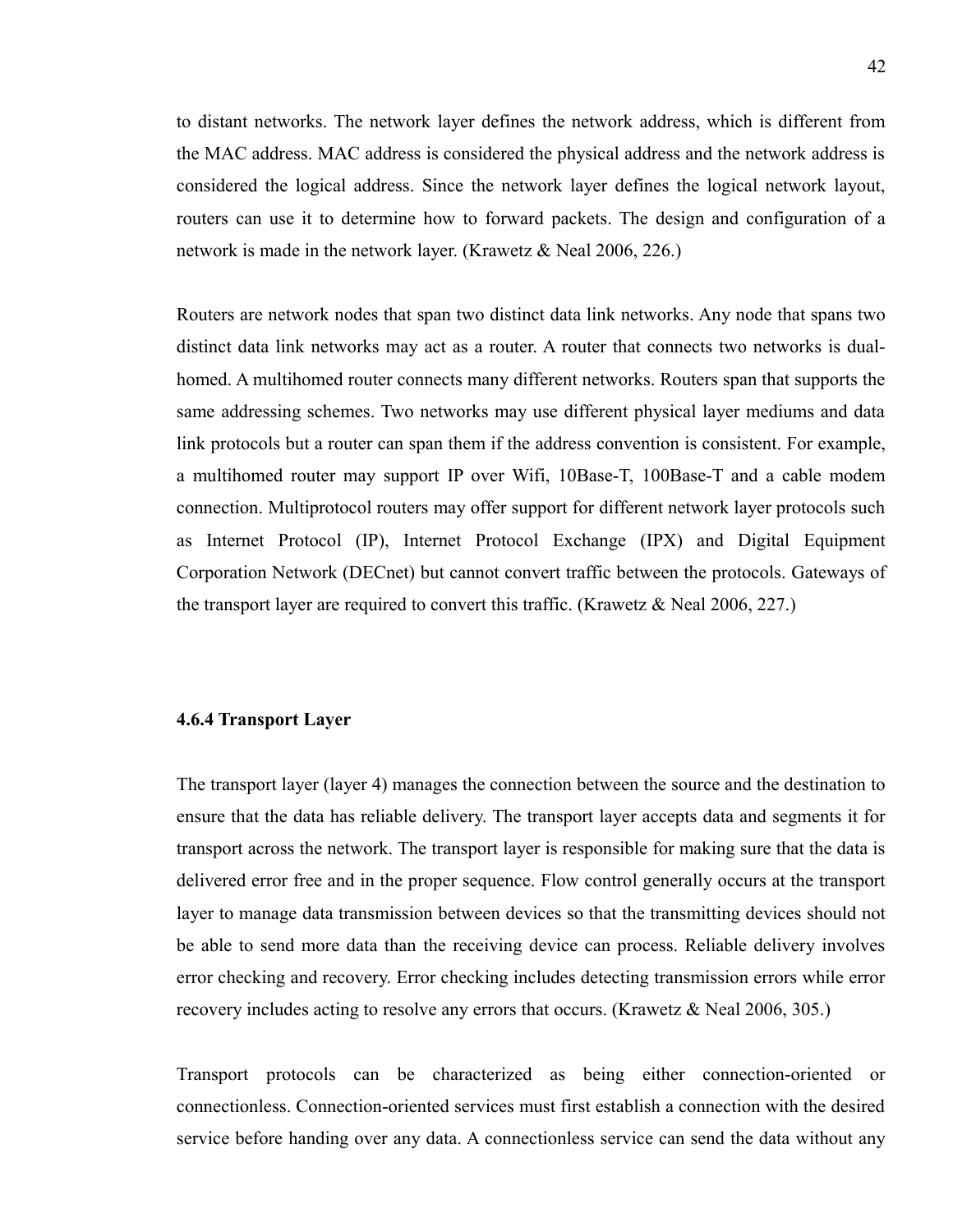need of establishing a connection. Connection-oriented services involves three phases such as establishing the connection, transferring the data, and terminating the connection. The protocol is also responsible for arranging the packets in the correct sequence before handing over the data. Connection-oriented network services must negotiate a connection, transfer data and terminate the connection, whereas a connectionless transfer can simply send the data without the added overhead of creating and terminating the connection. (Krawetz & Neal 2006, 306.)

#### **4.6.5 Application Layer**

The application layer (layer 5) provides the user interface for communication. The application layer is the TCP layer closest to the end user. The TCP application layer and the user interact directly with the software application. The application layer functions typically include: file transfer, file management, message handling and database query functions. The application layer also determines the availability of an application with data to transmit and decides weither sufficient network resources for the communication exist. The application layer is not itself an application that is communicative, rather it is a layer that provides application services. (Krawetz & Neal 2006, 463.)

The application layer is based on the push or pull technologies which allow one system to initiate a data transfer to another system without a request from the recipient. Application layer push-oriented protocols include email (SMTP) and VoIP. In contrast to push systems, pull technologies require the recipient to issue a request for information retrieval. An example of pull-oriented protocols include Web (HTTP), newsgroups and remote login protocols such as SSH and Telnet. Most network protocols are pull technologies, although some may have push elements. For example, DNS (OSI layer 5) allows users to pull data, but servers can push data to other servers. Similarly, the Simple Network Management Protocol (SNMP) allows clients to push configuration change to servers or pull values from server. (Krawetz & Neal 2006, 464.)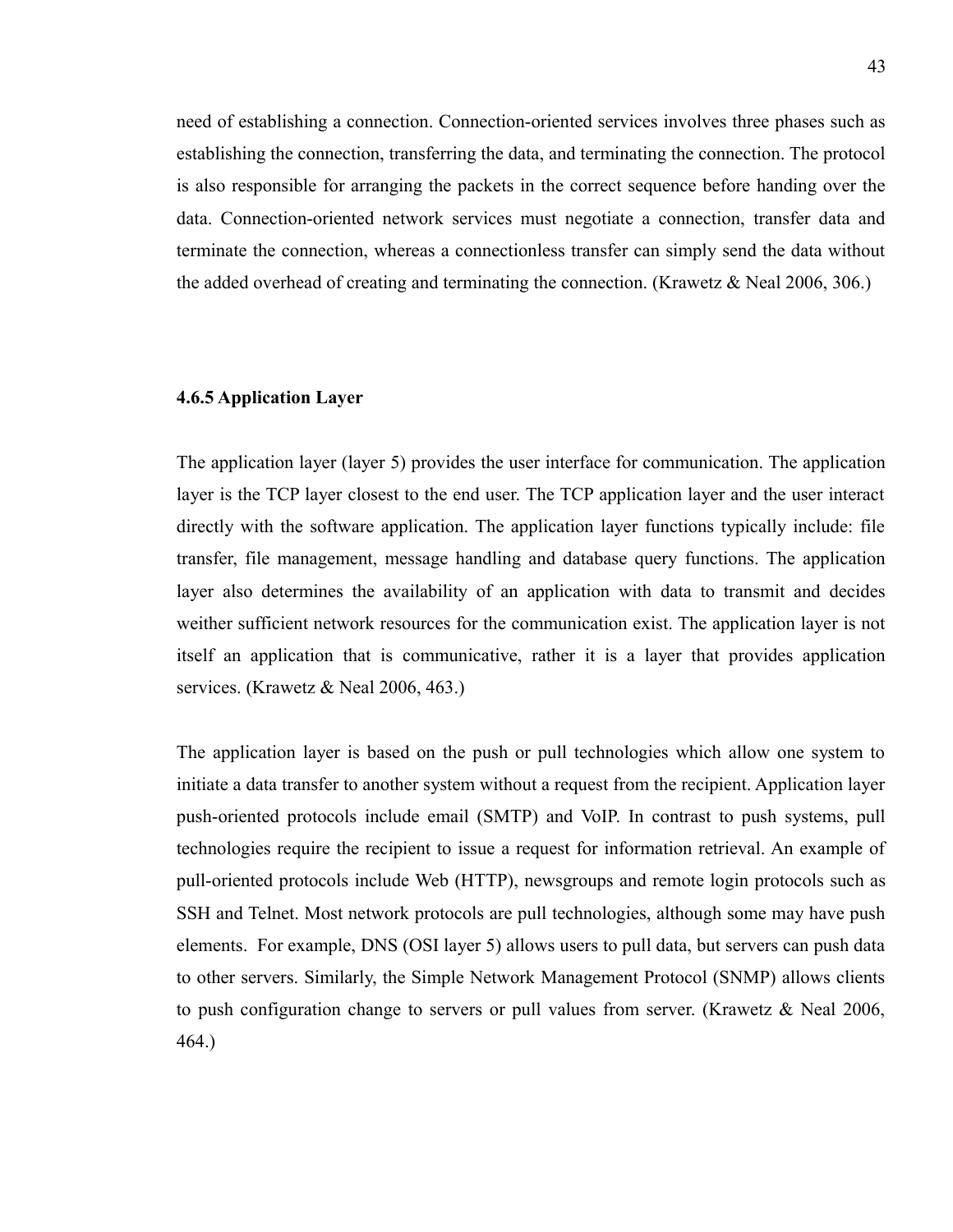### **4.7 The Access Control Method**

The access control provided for this network will be the use of biometrics. Biometrics are automated methods of recognizing a person based on a physiological or behavioral characteristic. Physiological characteristics include hand or finger images, facial characteristics and iris recognition while behavioral characteristics are traits that are learned or acquired. Dynamic signature verification, speaker verification and keystroke dynamics are examples of behavioral characteristics. Biometrics is expected to be incorporated in solutions to provide an increased homeland security, including applications for improving airport security, strengthening the national borders, in travel documents and visas and preventing ID theft. The biometrics with physiological characteristics of finger images capture will be used in Shisong Cardiac Center. (Vacca & John 2007, 32.)

Among all the biometric techniques, fingerprint-based identification is the oldest method that has been successfully used in numerous applications. Everyone is known to have a unique, immutable finger prints. A finger print is made of series of ridges and furrows on the surface of the finger. Finger image capture is the acquisition and recognition of a person's finger print characteristics for identification purposes. This allows the recognition of a person through quantifiable physiological characteristics that verify the identity of an individual. There are two different types of finger scanning technologies which includes optical method which starts with a visual image of a finger and the semiconductor-generated electric field to image the finger. (Vacca & John 2007,145.)

The two categories of finger print matching techniques are minutiae-based and correlationbased. Minutiae-based techniques first find minutiae pints and then map their relative placement on the finger but some difficulties are encountered when using these approaches such as, the difficulty of extracting the minutiae points accurately when the finger print is of low quality and also, this method does not take into account the global pattern of ridges and furrows. The correlation base's method is able to overcome some of the difficulties of the minutiae-based approach but its main shortcoming is that of requiring the precise location of a registration point. (Vacca & John 2007,146-147.)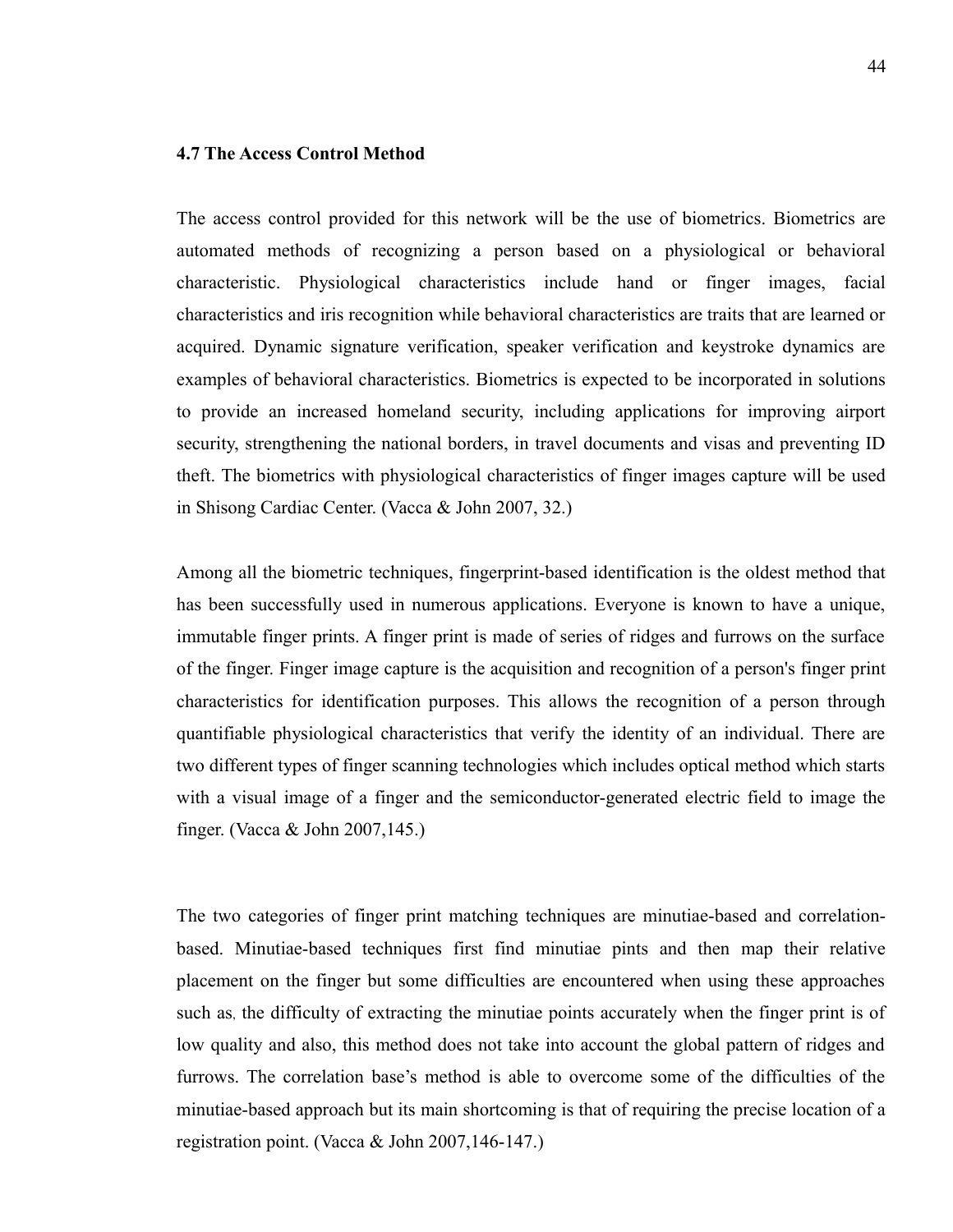### **4.8 Establishing Network Security Policies**

It is important to establish clear and detailed network security policies that are supported by the hospital management. The management has an ethical and legal responsibility to provide security for all assets of the hospital. Investors, board members, officers and employees can all be held liable in a lawsuit involving a breach in security. Insurance companies now place a great deal of weight on the security policy and perform audits. It is also important that the users are aware of the policies and follow them. The most crucial part of a security policy is planning. The quality of the policy indicates how sophisticated a hospital is as well as how it can cope with the security threats. (Preetham 2002, 50.)

The first step in establishing a network security policy is to appoint a planning committee. This should be a joint administrative-IT's committee. This committee should designate the information security analyst or officer, a security administrator and the security team. When the management hierarchy is established, planning can begin. One way to begin is by examining the network for security risks or risk assessment. Risk is the potential of a threat to exploit a vulnerability found in an asset. Risk assessment refers to how likely the scenarios listed might actually occur. The security policy team must perform a detailed risk assessment to determine what assets must be protected by the policies and then identify the users and vendors who must abide by the policies. By identifying assets, threats, and vulnerabilities and comparing them with the probabilities and costs, it is important to specify to the administration the policies that are acceptable to the hospital and inform them of their expectation and how to handle network access. This will include e-mail. (Preetham 2002, 51.)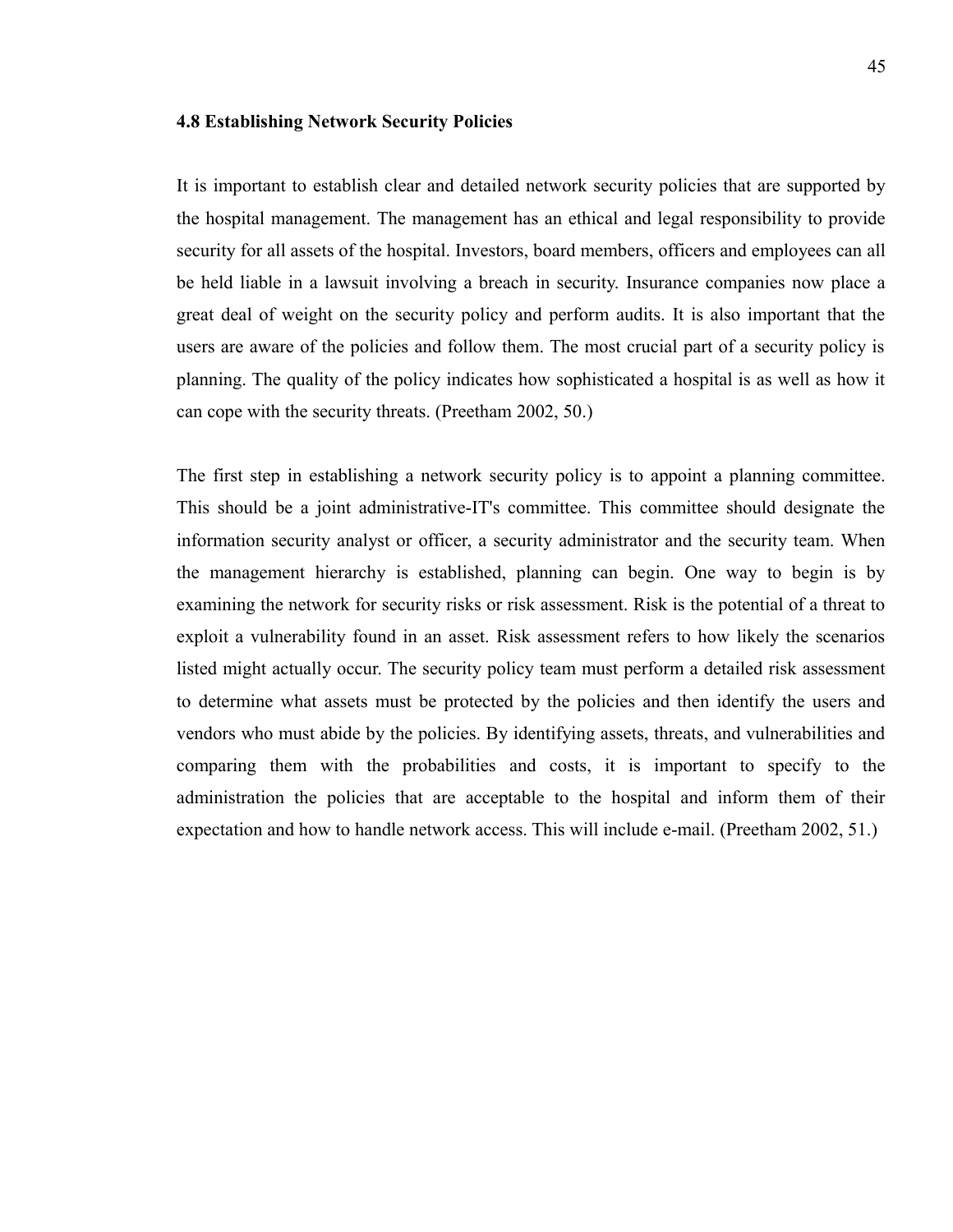### **4.9 Managing Network Security**

It is often found in financial institution that in order to violate the security controls, all of the participants in the process would have to agree a compromise on the system. For security purposes, it is necessary to avoid giving one individual complete control of a transaction or process from beginning to end. Also, policies such as job rotation, mandatory vacations and cross-training are implemented. Users should have access to only the resources and information necessary to perform their roles. This part of the policy outlines the manner in which a user is associated with necessary information and system resources. There must be justification for any request to access information. Each person must have a unique ID and password to access a secure system. It is of importance to give users only the minimum possible level of access necessary to perform normal duties. Weak passwords are security risks that may be exploited by an attacker. (Herzog  $\&$  Shai 2001, 24.).

In addition to the password duration and complexity requirements, the password policy should recognize the following practices. Firstly, a password based on personal information can be guessed easily. Secondly, short words or common acronyms are easy to crack and provide very little security and lastly, hard-to-remember passwords tempt users to write down the password. The password policy needs to spell out that passwords such as, god, password, sex, names of children, pet names, birthdays should not be used. It is important that users are made aware of these requirements and that existing passwords are tested using auditing tools to ensure that users are in compliance with these policies. Proper disposal of data and equipment should be part of the security policy. Outdated hardware and discarded paper may be used by attackers to obtain access to a network. (Herzog & Shai 2001, 25.)

### **4.10 Security Maintenance**

Maintaining security is an ongoing process. A plan cannot be implemented and just forgotten about it. As the business needs and the network requirements change, so most the security plan changes. A security plan is a living document, just like a disaster recovery or incident response plan. When the plan is in place, it may be found that certain parts do not work the way they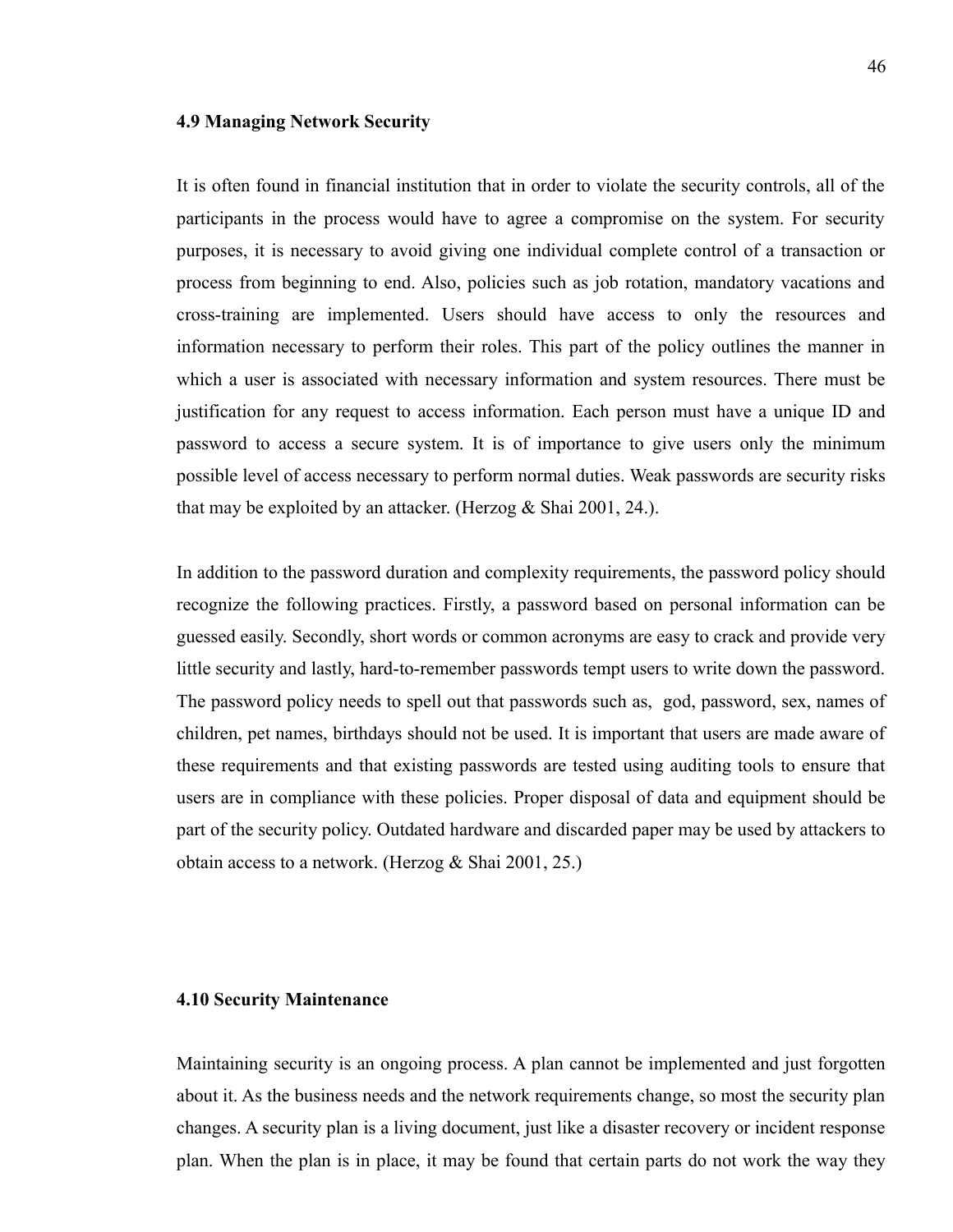should and thus need modification. There should be a policy describing the method for change control so that when it has been decided that the policy should be changed, these changes are documented and communicated to the employees concerned. Sensitive data must be tightly controlled to ensure that the information does not fall in to the wrong hands. (Liley  $\&$ Christopher 2010, 43.)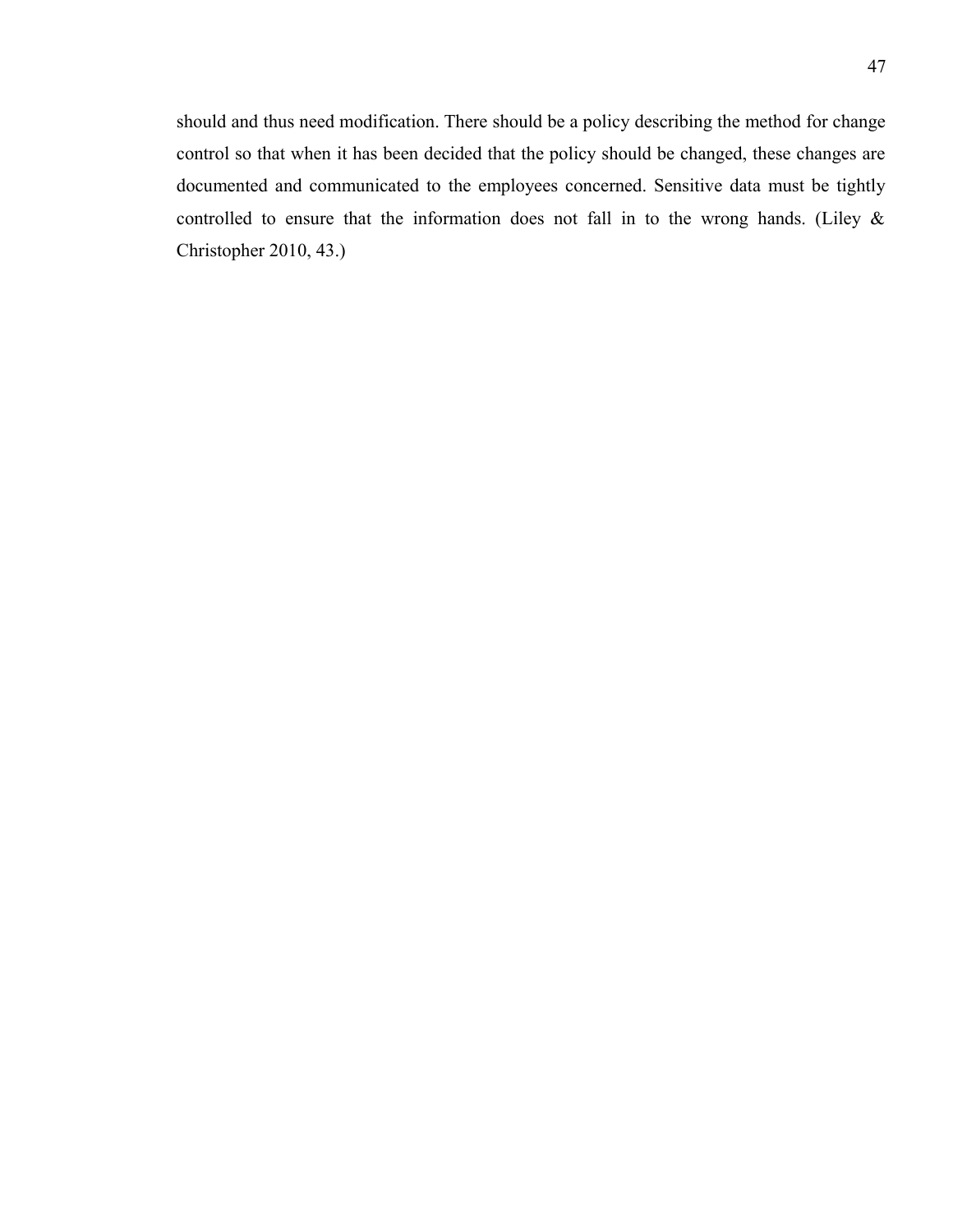### **5 DISCUSSIONS**

Communication networks play a vital role in all the different types of telemedicine systems. It is not possible for medical entities to build their own communication networks for the purpose of telemedicine. Network infrastructure sharing should be done with the telecom's service providers. Telemedicine equipment often requires a longer and stable connection to a fixed number of systems. An example is that of the telemedicine equipment used in Shisong Cardiac Center to connect to a super specialist hospital in Italy. Leased line connection suits this type of network requirement for both real-time and store-and-forward type of telemedicine applications. Since optical fiber is a fast and cheaper medium of communication in Cameroon, the utilization of telemedicine services will be easier if the leased connection can be provided through an optical fiber medium provided by Camtel. In order to ensure constant availability of the network, A VSAT link should be used as an alternative to optical fiber.

Cameroon Telecommunication (Camtel) is the only main telecoms operator in Cameroon and this operator operates in each of the 10 region in Cameroon including the North West region where the Cardiac Center is located. Camtel provide bandwidths to other telecommunication operators in Cameroon such as MTN, ORANGE and Vietel. Camtel was established in 1998 by the government of Cameroon and it provide services like voice(Telephone), data and internet services. With the introduction of Leap Billing(end-to-end billing), Camtel is presently able to deliver new and exciting services to its customers while at the same benefiting from creative billing schemes. The key benefit to the customer is a single unified bill that outlines the different services they have used from across the package that they were subscribed in the beginning. The details of the bills includes all the services that the customers have been charged for, from wire-line telephony and internet services to wireless CDMA usage. The customer management solution also provides all Camtel's customers with a single point of contact for all their inquires or problems

For this type of leased line service for telemedicine network, a major role will be played by the Camtel. Camtel in Kumbo should be ready to provide leased bandwidth service through their transmission network from Camtel. The telecoms operators have to ensure reliability in the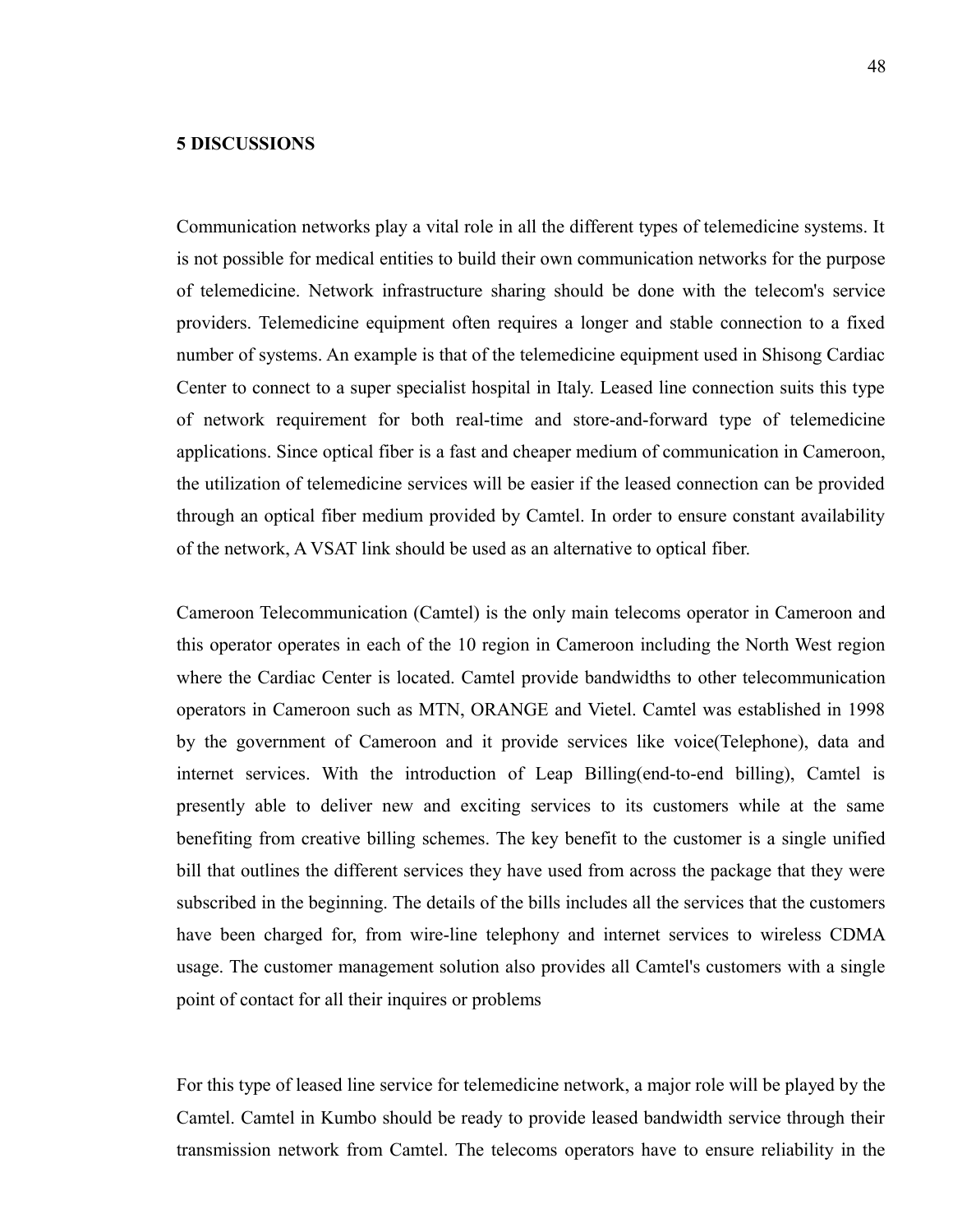leased network by constantly monitoring and maintaining the optical fiber medium in times of damage. Also, the operator have to ensure that a particular technician should be assigned to monitor and correct the signals provided to the Cardiac Center.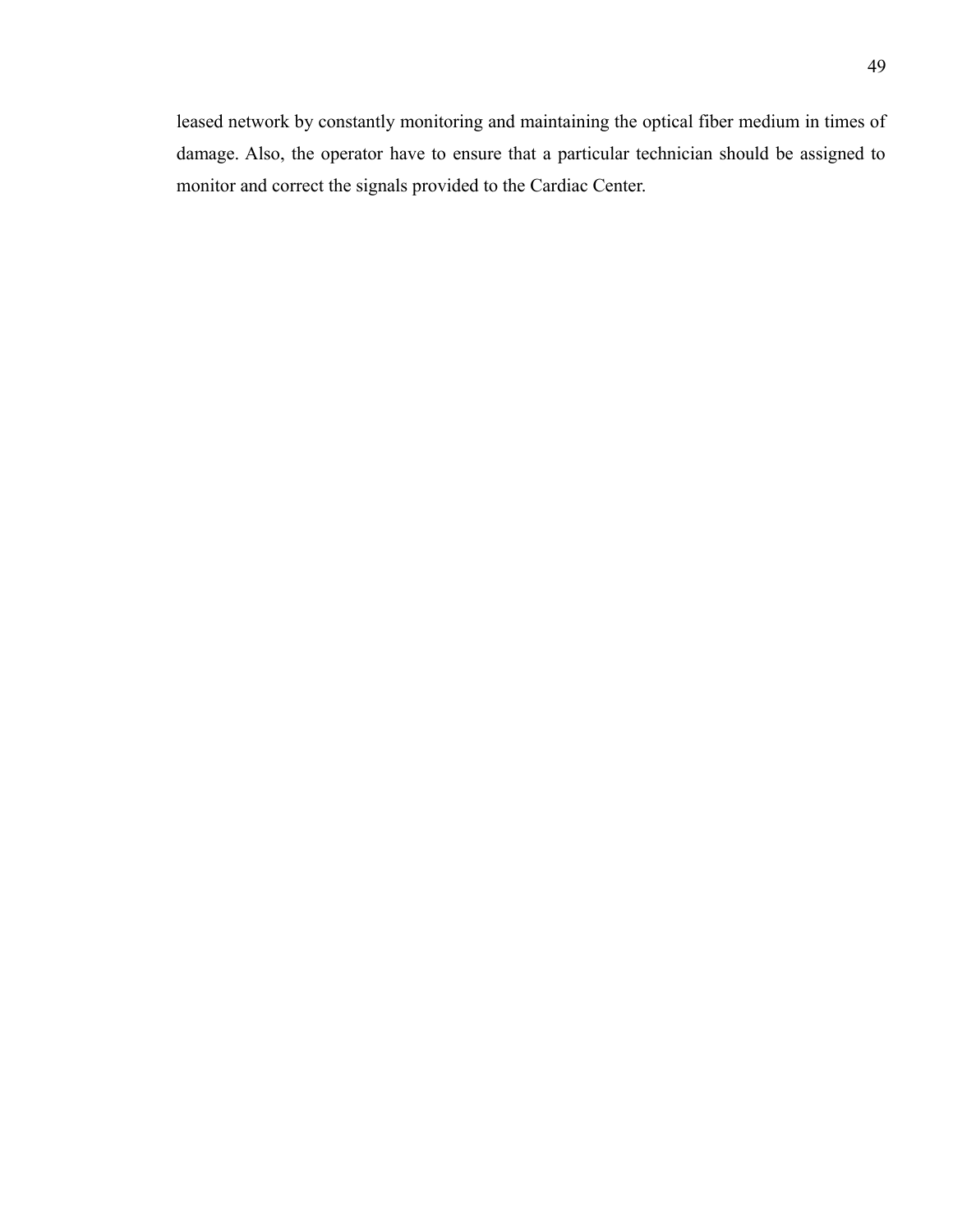### **6 CONCLUSIONS**

Plastic Optical Fibers are used for LAN cabling though they have a high attenuation; the distance from Camtel office in Kumbo to Shisong Cardiac Center is very small in such a manner that attenuation is not introduced on the optical fiber. In the design of a telemedicine network, the LAN/WAN protocol and the utilization allocation of bandwidth are taken into consideration. The concept of communicating patient's information electronically and the needs for developing medical protocol to be used in the day-to- day activity using telemedicine network are equally taken into consideration. High speed devices are used to design the Local Area Network for telemedicine and the network have to be constantly available in order to avoid failure during operations and consultation. Therefore the continuous monitoring and maintenance of the equipment is very important. Designing and implementing telemedicine in Shisong Cardiac Center is not sufficient to solve the problem of inadequate doctors. There is also a need to secure the network so that intruders should not have access to the network and cause signal distortion there by disrupting the consultation and operation of patients. In order to solve this problem, it necessary that the finger prints of the two doctors both in Shisong and abroad should be imprinted on the computer so that only two of these doctors can have access to the signals.

Telemedicine is of necessity in the presence African medication than before. Considering the many deadly diseases presently in Africa, many doctors will not like to go there for the treatment of patients since they are scared to die in the process of helping the patients. To improve the living conditions of these patients, a situation should be made in a way that doctors can sit in their various home countries and perform the treatment on patients in this way, the patients will be healed and the doctors will not have any physical contact with the patients. Looking at the example of telemedicine in Finland, a situation where patients were not able to travel to and fro to Oulu Hospital, the health of the patients were gradually degrading because the distance was too far for the patients to travel. This condition continued till when telemedicine was introduced and doctors were able to monitor their patients from home, which has now made the health and the living standard of Fins to be wonderful.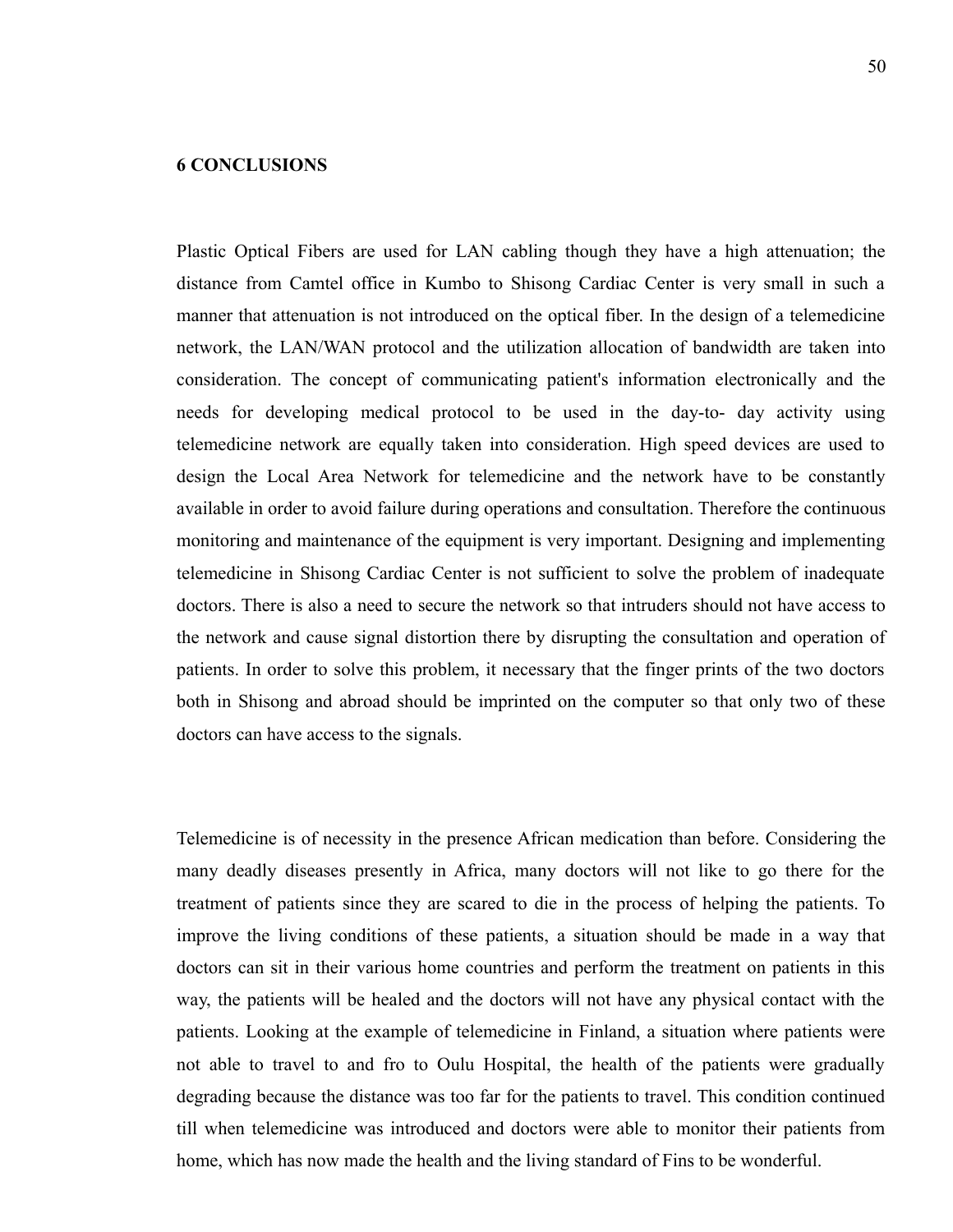During the process of writing this thesis, a limitation was encountered in knowing the exact bandwidth of signal needed by the hospital. This is because the hospital handle a lot of privacy and have to be very careful with the people they share information with. The bandwidths used in this thesis were estimated from the existing telemedicine equipment and from the traffic pattern of the hospital. A recommendation is therefore made to the Shisong Cardiac Center Administration that constant availability of signals should be ensured by monitoring the equipment on a daily basis and writing down the daily reading and performance of each telemedicine equipment. Also, The administration of Shisong Cardiac Center should send some of their staff's for training concerning the monitoring and maintenance of telemedicine equipment in order to ensure quality signal transmission. It will be a good suggestion to the Shisong Hospital Administration to extend this telemedicine from the cardiac center to the general hospital. Therefore a study of network traffic and total bandwidth needed by the general hospital should be made and given to the Cameroon telecommunications. With this, they will be able to provide the required bandwidth to both the cardiac center and general hospital with no distortion on the signal.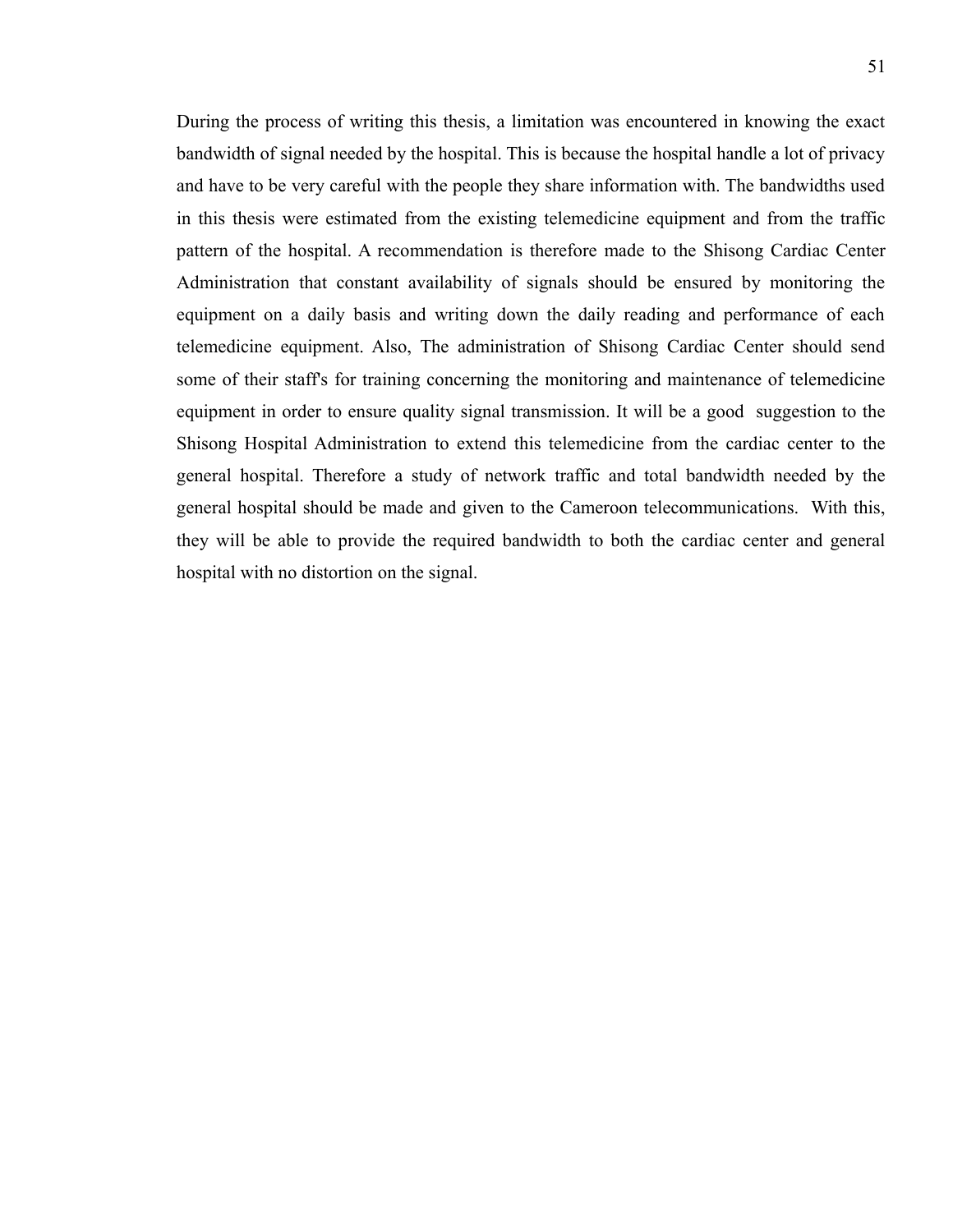#### **REFERENCES**

Bartz & Robert, J. 2012. Certified wireless technology specialist official study guide. Somerset, USA: Wiley.

Bernard, C & Fong, D. 2010. Information technologies in telemedicine and telehealth. Hoboken, USA: Wiley.

Blobel, B & Gunnarsdottir. 2010. Studies in health technology and information, Vol, 155. Amsterdam: IOS Press.

Demeulemeester & Erik, L. 2002. Project scheduling. Secaucus, USA: Kluwer Academic.

Elbert Bruce.2008. Introduction to satellite communication. Norwood, USA: Artech house.

Herzog & Shai. 2001. Understanding policy-based networking. New York, USA: John Wiley

Ivan, K & Tingye L. 2008. Plastic optical fiber. Burlington, USA: Academic Press.

Joseph, N & Edward, L. 2003. Progress in astronautics and aeronautics. Vol, 202. Reston, USA: American Institute of Aeronautics and Astronautics.

Krawetz & Neal. 2006. Introduction to network security. Boston, USA: Course Technology

Lammle & Todd. 2008. CISCO certified network associate FastPass. Hoboken, USA: Sybex

Latifi, R. 2008. Principles and practices of telemedicine and e-health. Vol, 13. Amsterdam: IOS Press.

Liley & Christopher. 2011. Microsoft dynamics GP 2010 reporting. Birmingham, USA: Packt Publishing.

Maeder, A & Smith, J. 2010. Studies in health technology and informatics. Vol, 16.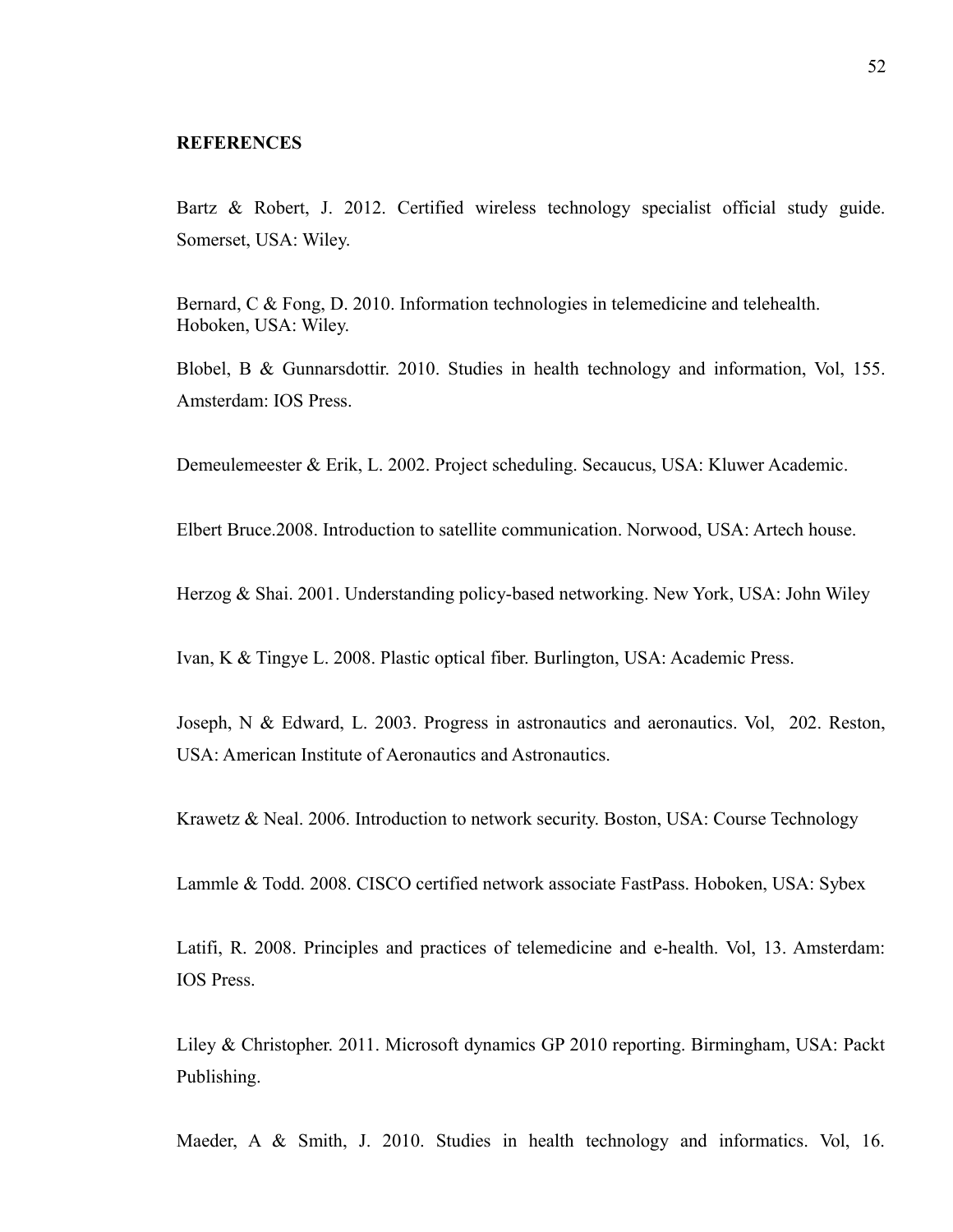Amsterdam: IOS Press.

Marilyn, J. 1996. A guide to assessing telecommunications for health care. Washington, USA: National Academies Press.

Mcmillan & Troy. 2011. CISCO networking essentials. Hoboken, USA: Sybex.

Mendez & Morse. 2006. Specialty optical fibers handbook. Burlington, USA: Academic Press.

Okamoto & Katsunari. 2005. Fundamentals of optical waveguides. Burlington, USA: Academic Press.

Pasricha & Harpreet, J. 2004. Designing networks with CISCO. Hingham, USA: Charles River.

Preetham, V. 2002. Internet security and firewalls. Boston, USA: Course Technology.

Rajarsh & Koel. 2004. Enabling IP routing with CISCO Routers. Hingham, USA: Charles River.

Sackinger & Eduard. 2005. Broadband circuits for optical fiber communication. Hoboken, USA: John Wiley.

Shearer & Findlay. 2007. Power management in mobile devices. Burlington, USA: Newnes.

Sicotte, C & Lehoux, P. 2004. A cost-effectiveness analysis of interactive paediatric telecardiology. Quebec, Canada: MeSH Terms.

Tomczyk & Catherine, A. 2005. Project manager's spotlight on planning. Alameda, USA: Sybex.

Vacca & John, R. 2007. Biometrics Technologies and Verification Systems. Burlington, USA: Butterworth.

Vincent & Charles, E. 2001. Enhancing Patient Safety. Vol, 2. London, GBR: BMJ Books.